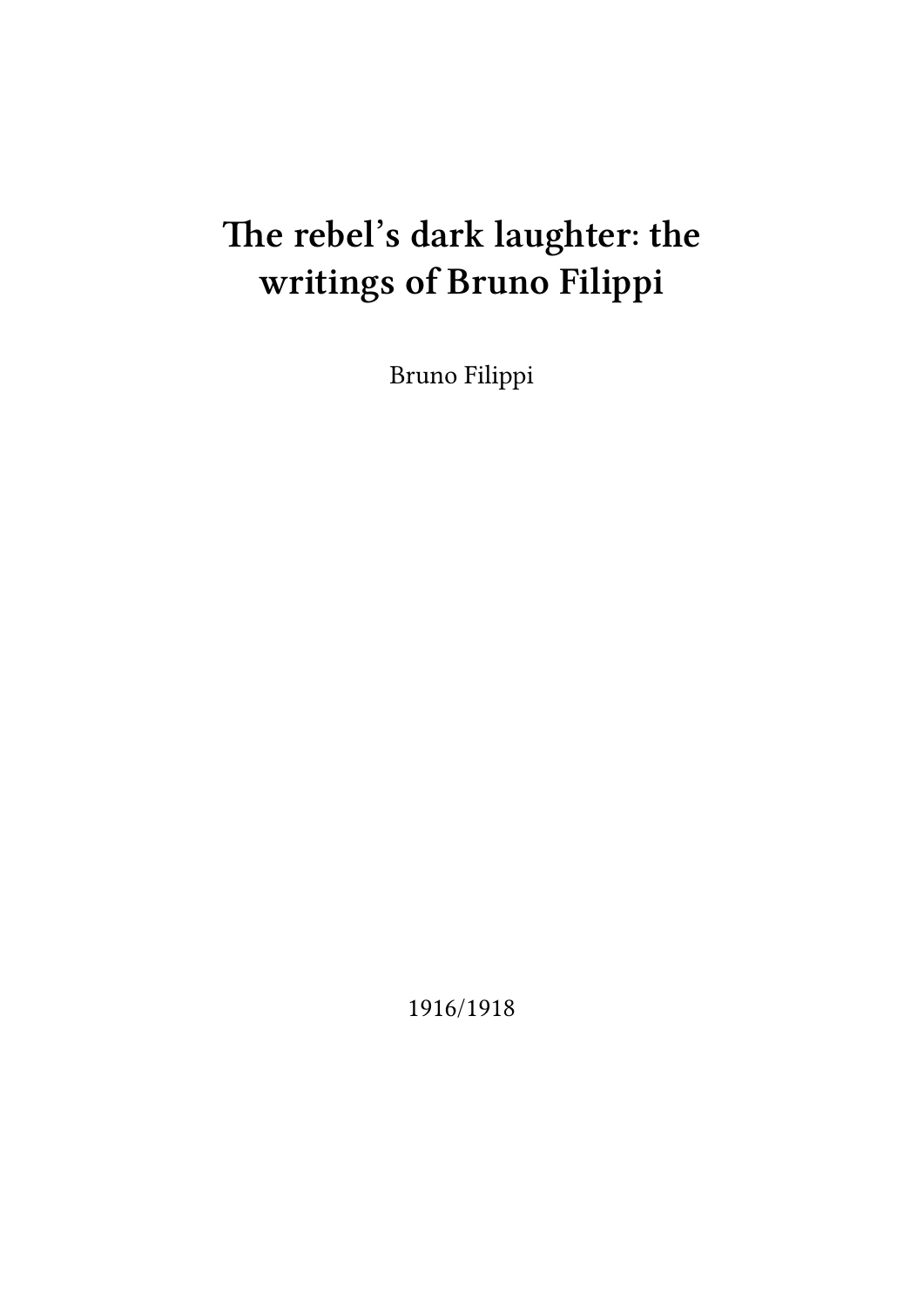## **Contents**

| <b>Translator's Introduction</b>                                      | 3      |
|-----------------------------------------------------------------------|--------|
| Who Was Bruno Filippi?                                                | 4      |
| In The Circle of Life<br>In Memory of Bruno Filippi by Renzo Novatore | 5<br>5 |
| The Free Art of a Free Spirit                                         | 9      |
| A Closed Chapter                                                      | 19     |
| The Customs of Moles and Gallants                                     | 20     |
| Le Chateau Rouge                                                      | 24     |
| In Defense of Mata Hari                                               | 28     |
| Iconoclast                                                            | 30     |
| Hero or Assassin?                                                     | 32     |
| The Federation of Sorrow                                              | 34     |
| Il Me Faut Vivre Ma Vie*                                              | 37     |
| A Day Off                                                             | 39     |
| <b>Dynamite Speaks</b>                                                | 41     |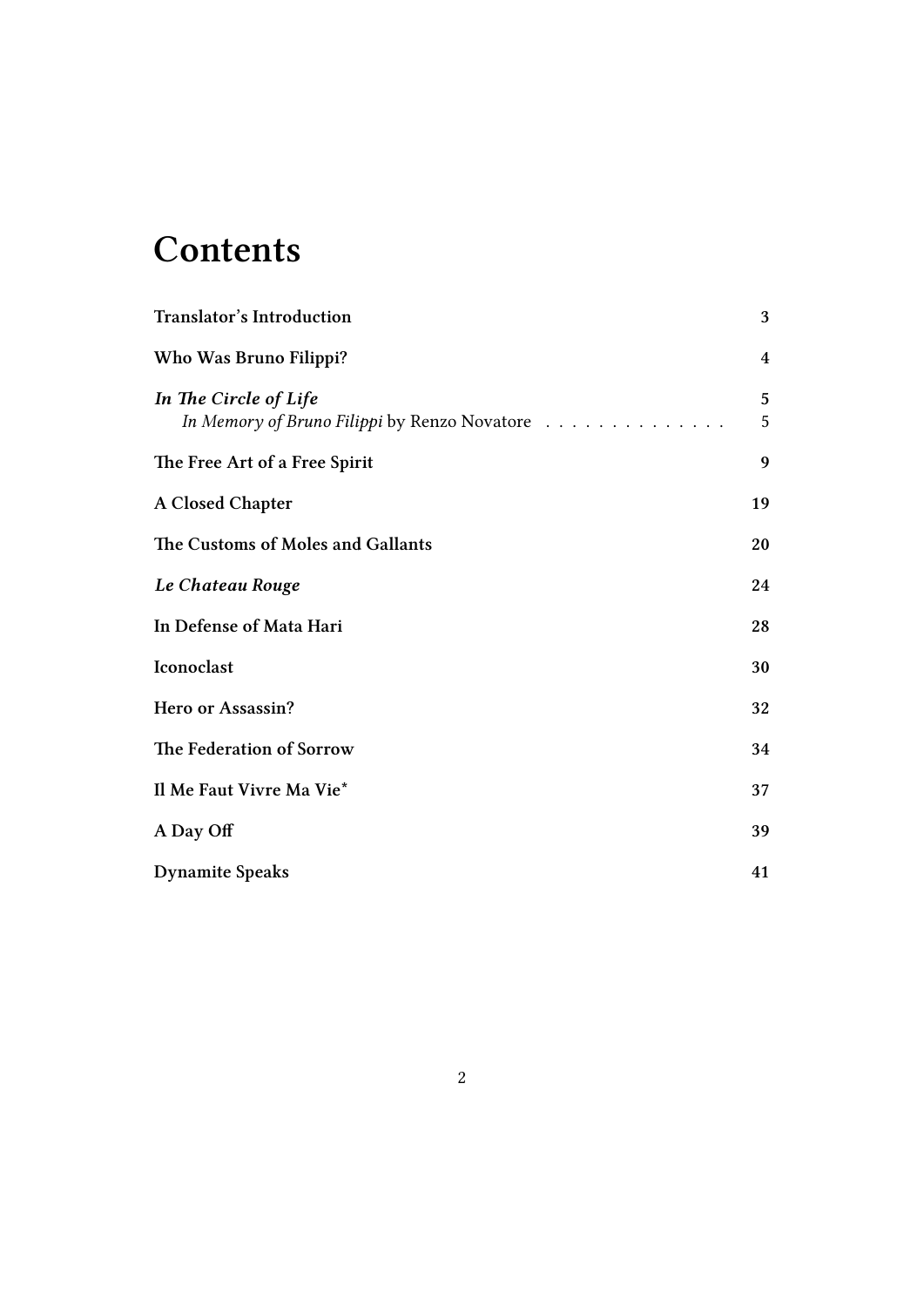### <span id="page-2-0"></span>**Translator's Introduction**

The writings of Bruno Filippi offer something rare in anarchist writing  $-$  truly beautiful literature. I hope this comes across in my translations — where it does not, the fault is all mine. Filippi entered upon his brief life of revolt at the age of 15, in the midst of World War I, involving himself in anarchist anti-militarist activity. Several of his brief works reflect the dehumanizing effects of military life and participation in a slaughter that was qualitatively different from any war up to that time in the sheer capacity for destruction. One could not rightly speak of "savagery" in relation to this slaughter since its destructive capacity was the precise outcome of the technological progress of civilization. And at this time, some began to seriously question progress and civilization themselves. Among them were anarchists like Bruno Filippi and Renzo Novatore. In this light of this horrendous historical cataclysm, it should come as no surprise that Filippi's writing is usually very dark and tinged with cynicism.

His essays, stories and prose poems show no mercy for either domination or subservience in any form, and he was as harsh in his assessment of the slaves who resigned themselves to their slavery as to the masters who exploited and oppressed them. He could be faulted, like Renzo Novatore, for his lack of class analysis. But when watching the masses of the poor and working people go out without protest to slaughter each other at the orders of their masters, it must have been difficult for the few who did refuse this slaughter not to be disgusted by such sheep-like behavior. In 1919, when their was an uprising in Italy, Filippi was out there fighting with the insurgent exploited, clear about who was the enemy.

His writing is bound to offend some who can only read through the lens of political correctness. That is their problem. All forms of puritanical morality impoverish existence.

Though his writing is dark and often cynical, in the midst of his cynicism and contempt there is also humor, joy and love of life. His hatred for the world as it is clearly sprang from the love of life and the dream of a world free of all domination.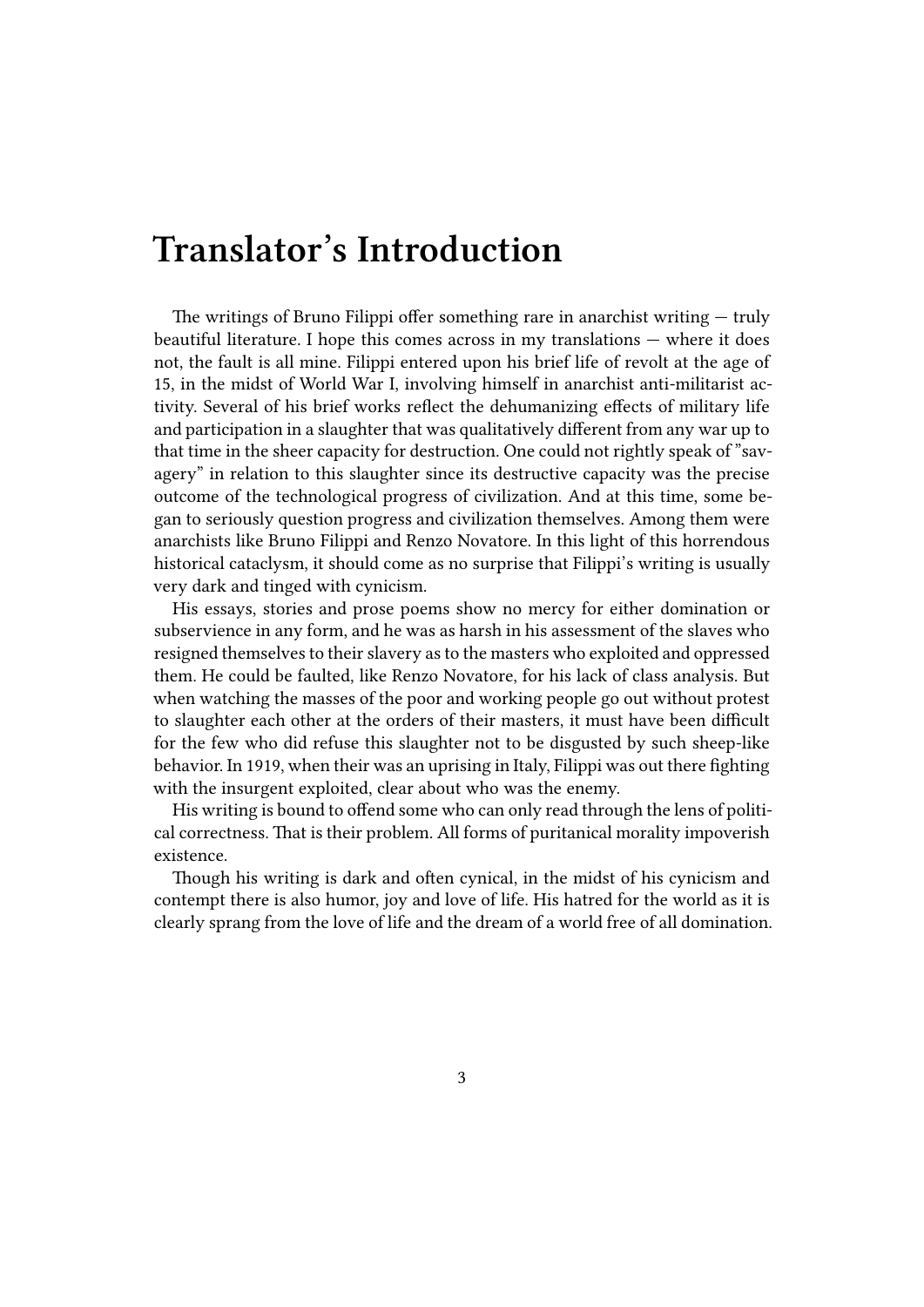#### <span id="page-3-0"></span>**Who Was Bruno Filippi?**

Little is known about Bruno Filippi. He was born in 1900 in Livorno, Italy, the first of six brothers, and his father was a typographer. His family moved to Milan when he was still a child. In 1915, he was already known to the police who described him as a "dangerous element". That same year, he was arrested during an anti-militarist demonstration; he had a warm gun without bullets. He spent some time in prison. After the war, in 1919, social unrest broke out throughout the country. In Milan, there were often clashes with the police and Filippi was among the rebels. In the summer, several young anarchists, including Filippi, began to attack their enemies. A bomb exploded at the Hall of Justice; there was an attempt to injure one of the most powerful Italian capitalists, Giovanni Breda, with sulfuric acid and a bomb exploded at his house; another bomb exploded at the home of a rich senator.

On September 7, 1919, Bruno Filippi was climbing the steps of the building where the "club of nobles" was located. He was carrying a bomb, hoping to destroy this meeting place for the richest people of the city. Suddenly, the bomb exploded, killing the young anarchist.

Bruno Filippi was a regular contributor to the individualist anarchist paper *Iconoclasta!* In 1920, the editors of the paper printed a booklet with many of his articles entitled *Posthumous Writings of Bruno Filippi.*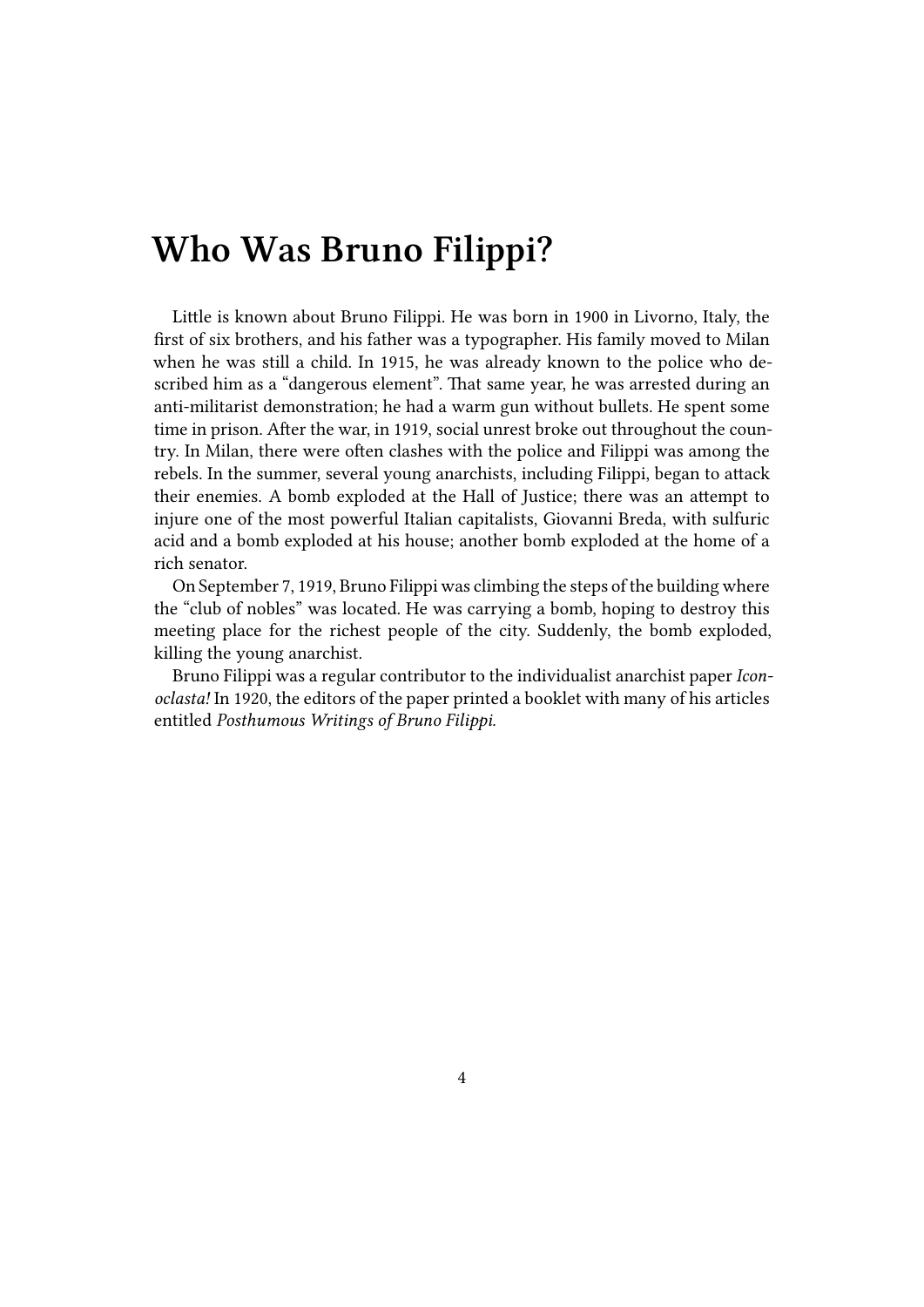## <span id="page-4-0"></span>*In The Circle of Life*

#### <span id="page-4-1"></span>*In Memory of Bruno Filippi* **by Renzo Novatore**

*The people who desire to be themselves never know where they are going.*

*The final outcome of knowledge consists in recognizing that the soul of man is unknowable.*

Without being an imitator of rabid Papinian [Papini: an old Italian author, apparently known for his cynicism] cynicism or a superficial and perfumed "voluptuary" like Guido Da Verona; without feeling the ironic skepticism of and the sorrowful bitterness of Mario Marian on my lips; I feel and affirm that life cannot be at all worthy of the name if we do not live it as Artists, as Rebels, as Heroes.

Schopenhauer, in his powerful and frightful volumes of metaphysics, is anxious to show us that Life is sad and that for this reason it isn't worth the trouble of living it. But the art drawn from the most profound and lyrical human sorrow throbs to exalt the heroic Beauty that in the divinatory exaltation of *symbol* is transfigured by creative joy that shows us savage purity, that sheds light on the loving spirit, that teaches us to live Life madly. If politics, socialism, christianity, humanism, logic, coherence, right, duty, just and unjust, good and evil, truth and justice, are already boring, vacuous and slumbering things, phantoms that have grown dim and vanished in the anthropocentric sun of the unique negator; parodies of a dying civilization that inspires nausea, repugnance and contempt in us; Art teaches us the great love of Life. We have the need to love it "up to the annihilation of being." *Sorrow* and *Anguish* are the pure fountain of pulsating Beauty for Art. It is in the sulfurous chasms of Sorrow that Art lays its luminous roots in order to be able to fling the verdant happiness of its branches high among the mysterious conflicts of the winds, in the dance of Sun and Light where dreams, hope and Beauty are founded on a tragic song of happiness and Greatness.

Yes! Every snow-covered peak that sings polyphonic symphonies of music and poetry, of love and beauty, on high amidst the ethereal purity of light and the golden caresses of the Sun, still rises from a dark abyss. Thus us Life! Sorrow is our creative abyss, Joy and Happiness our mighty dream!

Even if sorrow does not make us better, "I think" says Nietzsche — "that it makes us deeper." And in the mysterious depths of our being the unknowable enigma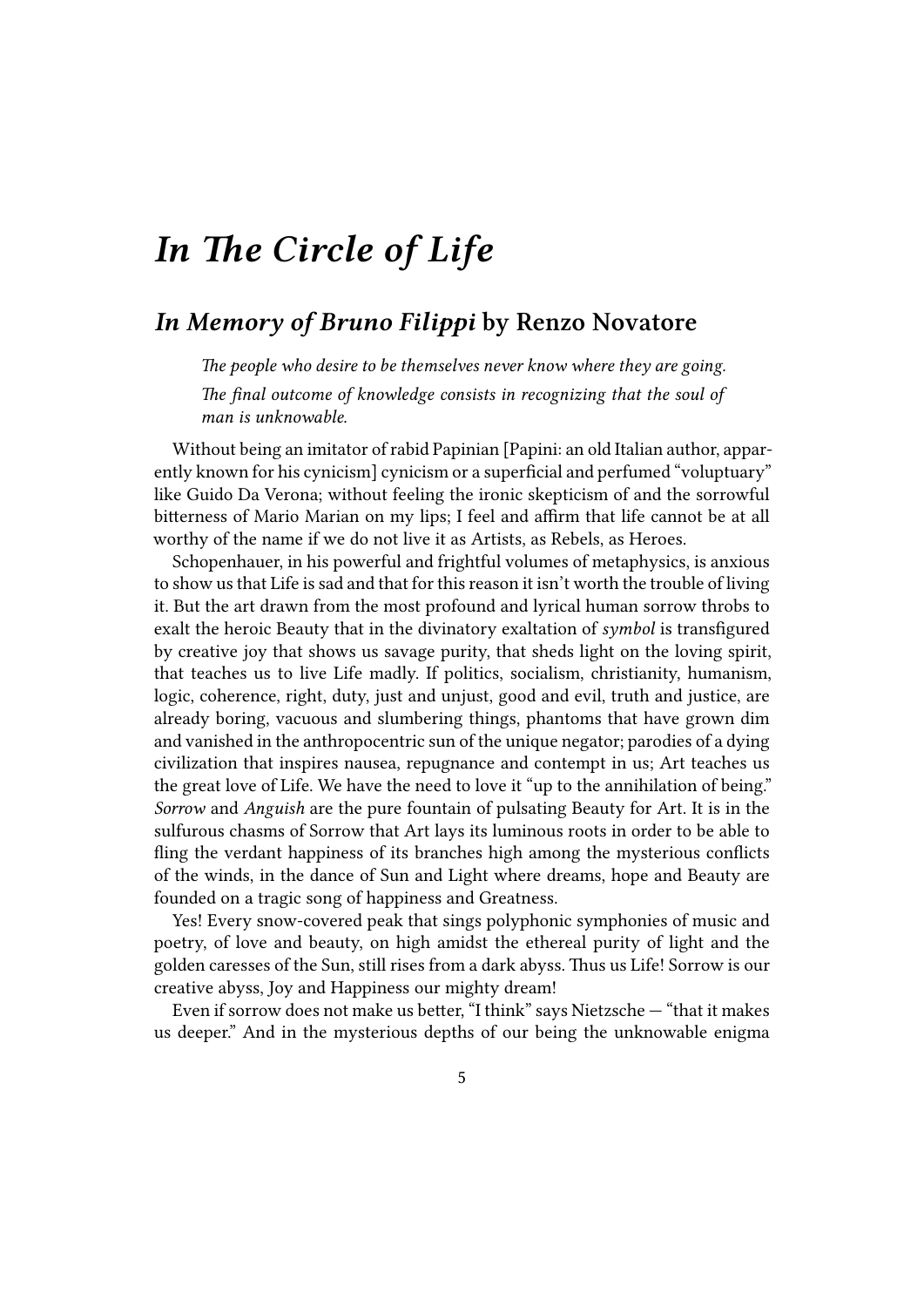toils and hides itself. Hour by hour, moment by moment, it transmutes itself from *unknown* emotion to *known* thought, luminous and brilliant, that flashes its darting rays on virgin, purple peaks of revelatory knowledge.

And then, just as vast and glittering strings of stars wandering in the clarity of a cloudless night are reflected in the deep blue of a tranquil sea, so the happiness created by and for ourselves is reflected, smiling, in the sad sea of our sorrow; of this our sorrow that gave us Life!

We must never stop bringing our thoughts out of our sorrow and maternally giving them that within us which is of blood, of heart, of fire, of joy, of passion, of anguish, of knowledge, of destiny, of fatality.

"Life for us is to change all that we are and all that touches us into light and flame, because we cannot do otherwise." This is the circle — perhaps much too limited — of Life where we are perpetually knocked down without being able to escape except through the silent paths of Death! But Death does not frighten or terrorize us. On the contrary! We who proceed out of the Unknown of eternity and go toward the eternity of the Unknown have learned to look upon Death like any moment of our Life. And this is our most beautiful, our most sublime mystery! This is the final word of knowledge. The unknowable!

And it is from this our unknowable singularity that the powerful and diabolical voice of our ravenous desires rises. Desires of youthful flesh eager for pleasure, the cry of the spirit panting for unlimited freedom, mad flights of the mind through the distant, unexplored unknown; howls and ferocious blasphemies of our galloping and vagabond thought colliding with the much too mysterious walls of eternity, triumphant and dionysian songs of a Life seen dimly through the delirium of a dream, a dream composed of a Whole lost and wandering in a Void. And in the void Death waits for us. This Death that is *ours* as Life is *ours.* This Death that we love!

But one should not be lowered into the grave with a heart swollen with sadness and weeping. It is necessary first to have lived in intensely as Artists, as Rebels, as Heroes, without ever having bathed in the bitter waters of repentance that flow in christian rivers. The true original and spirited sinner should not die drowning in the slimy whirlpools of a slimier remorse, but rather enveloped in the rosy blaze of the greatest sin. Before dying, we must be consumed to the last quivering spark of our luxuriant thought, having made a feast of the world and an infinite pleasure of action. Before dying, it is necessary — as Emerson said — to feel everything become familiar to us, every event useful, every day holy, every person divine. Then? "Then comes the nausea, the repugnance, the loathing," says Bruno Filippi, and then one "dares" and daring one goes with a calm and bright spirit toward the silent realm of Death where the mind is disperses in the vast stillness of the Void and matter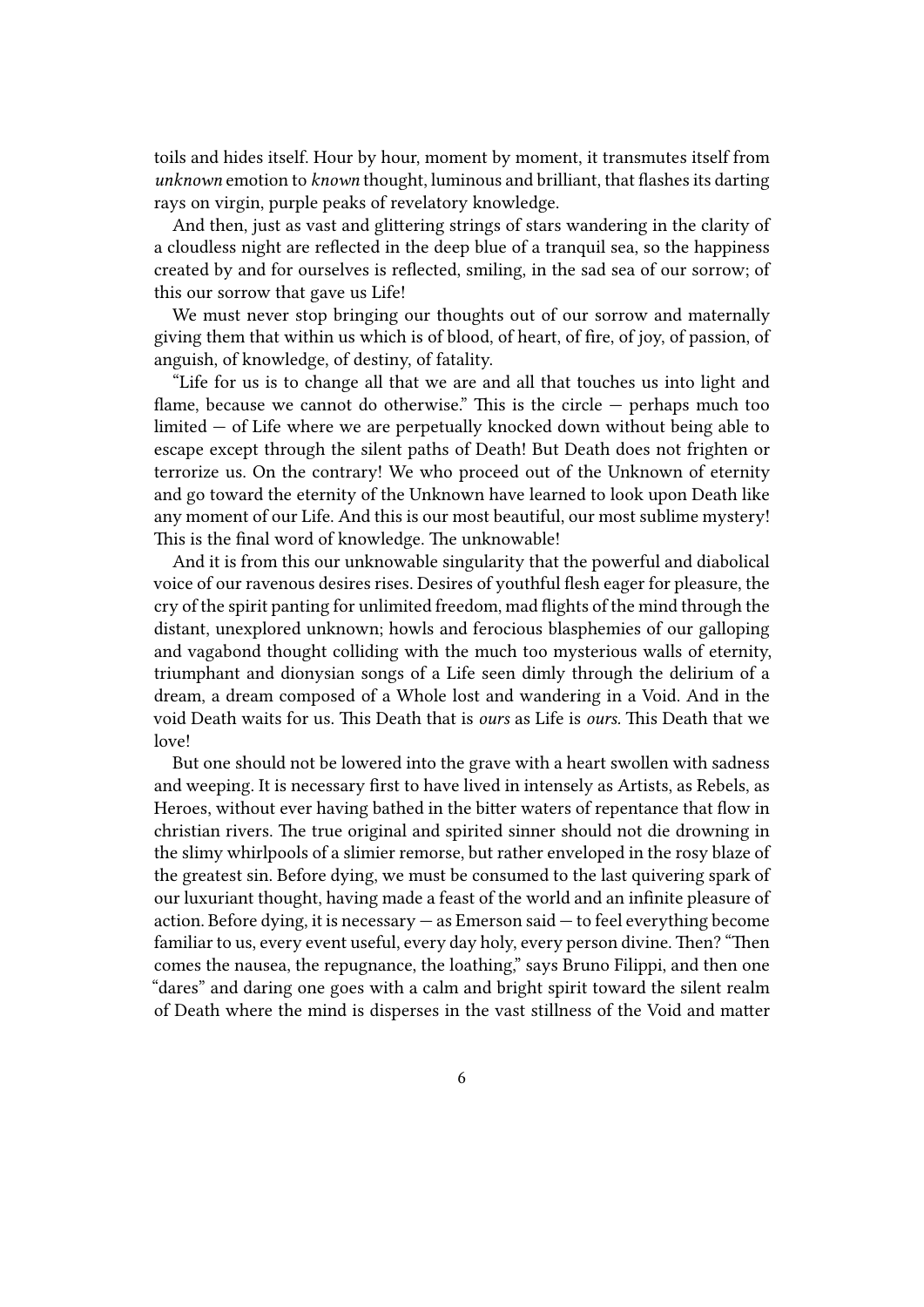decomposes in order to live another type of unknown life in the atoms. But for us even Death *should* be a vigorous manifestation of Life, Art and Beauty!

The Hero of Life goes toward Death accompanied by the tragically triumphal march of dynamite and the head encircled with flowers. Yes, anyone who has desired and been able to live as Rebel and Hero wants the freedom to burn in a beautiful blaze ignited by the greatest sin so that the prelude to death is nothing but a sweet and melancholy poem kissing a red dawn where *the voice of Orpheus blends with the sobs of Prometheus* and the roaring, bacchic laughter of Dionysus resounds.

I admire Corrado Brando [A character from a novel by Gabrielle D'Annunzio.] with iconoclastic enthusiasm and atheistic religiosity even if his creator has not known how to die in time and has allowed the long rain of time to fall on his mind miraculously consuming and withering it; even though it was necessary to get drunk on the virgin and dangerous zarathustrian fountains gushing from the dizzying peaks of the merry and playful nietzschian solitude; even if the shitty little Catos [The Roman orator, Cato, was known for his rigid moralism.] of that putrid Thais, of the hateful Circe called Morality, flee in horror before him. Because Corrado Brando did not glorify crime as the fat and skinny idiots claim, but — with appropriate marks of the tragic art  $-$  the efficacy and dignity of crime conceived as promethean virtue are manifested. But while I admire this vigorous creature who blossomed luxuriously through the pagan mystery of the homerically tragic art that, as a symbol of sublime heroic beauty, exalts itself above the sky of Shadow and of Night as the fatal announcement of a brilliant dawn of blood, fire and light, I see "the anarchic individual" standing out from the grey twilight of reality, "he who obeys only his own law" in order to open the passage with bomb explosions" and live life crying like the god of the rynerian parable: "I love you and freely desire you, oh my Necessity!" It is Bruno Filippi! Spirit has made itself Thought, Thought has made itself Flesh in order to reappear as symbol. The tragic Hero of action has made himself the artist of Life in order to transmute himself into the Poet of the deed, as strong and implacable as the fatality of Destiny. Like the D'Annunzian Hero. He too said with his action: "The proof of my dignity is in the invisible miracle." And just as in Corrado Brando, the intoxication of the will had accumulated in him as a Dionysian frenzy. Like the protagonist of *More Than Love,* he also teaches us *the fury and the whirlwind,* because in him as well "the tempest raised all the forces of the soul and, tossing them about, it slammed them against a solid granite wall." Like all of the few frantic lovers of Life, he was a heroic poet of the deed who in the destruction of himself and of his Misfortunes created a tragic song to the "triumph of the imperishable will", to the cult of eternal Joy and Beauty. He offered all the corroding and luminous flames of his ardent, sorrowful and tortured mind. He, Bruno Filippi, in the delirious impulse of his annihilation, wanted to make the most intimate and sublime Sin acknowledge Life. Then he dissolved in the Void, a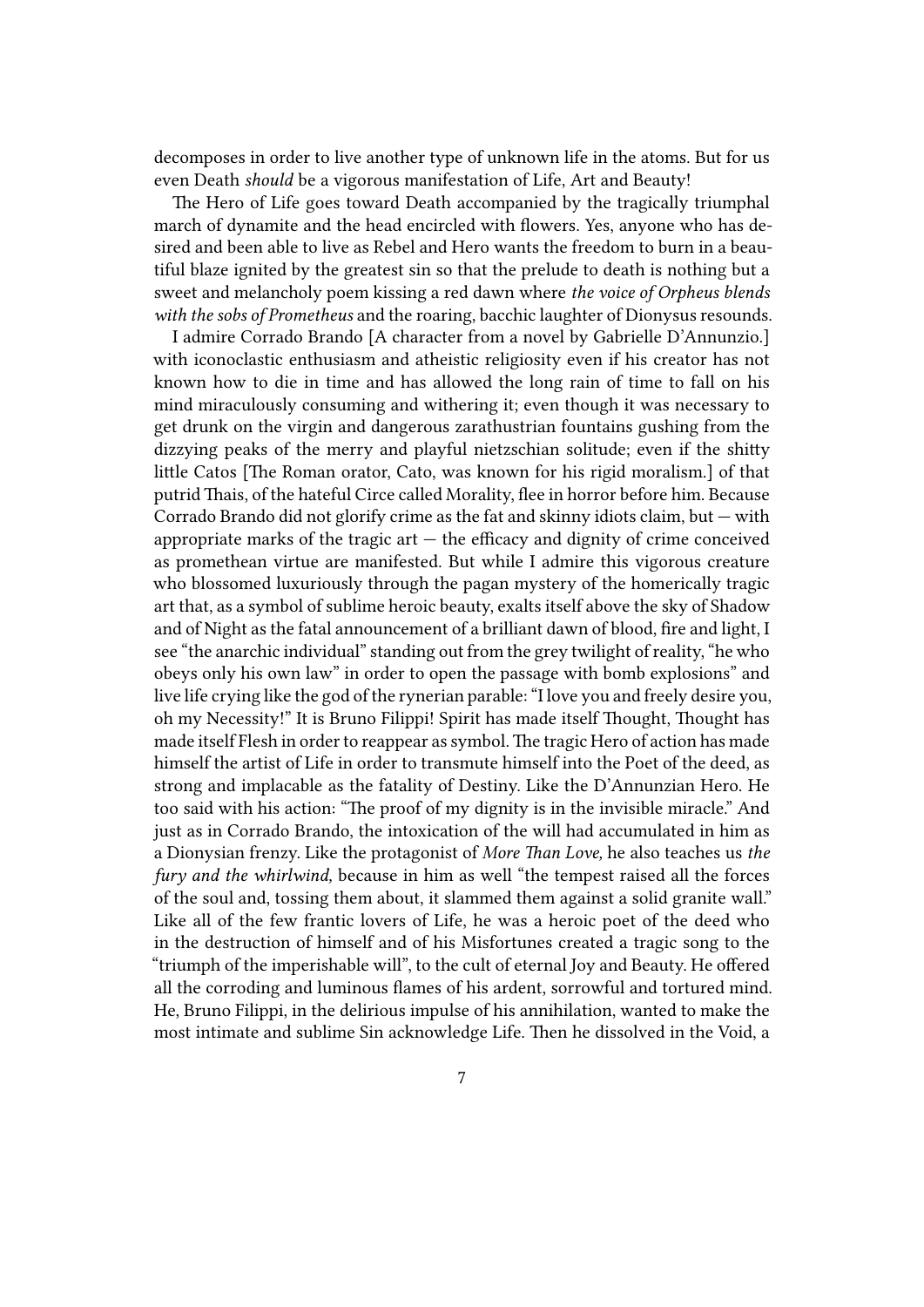luminous and wandering voice that remains for us, incessantly whispering: "Dare, dare!" And at the desperately serene cry of this symbolic twenty year old voice, it seems to us that the romantically scented pagan earth smiles at us with a lyrical and amorous smile, saying to us: "hasten destiny and come to rest in my turgid breast, swollen with fruitful seeds." Since he was a poet, Bruno Filippi heard this voice. He heard it and he answered: "Oh good earth! … I will come, I will come on the great day and you will welcome me into your arms, good, fragrant earth, and you will make the timid violets blossom on my head." Now that Bruno Filippi has taken all the roses and thoughts germinated in the vermilion garden of his spring winds into the grave, rejoicing in strength and youth, in will and mystery, "Oh earth, take back this body and recall what was strong for your future labors." Because I see in Him as well the "necessity of the crime that burdens the resolute man elevating him at last to the titanic condition."

Who was he? Where was he going?

Fools! And where have you gone? Where are you going?

He was broken while breaking the chains that you, United in a cowardly and hateful way in your manifold quality as dangerous lunatics, riveted *logically and morally* to his twenty year old rebel wrists in order to crush his *Uniqueness, his* mystery, because he was incomprehensible to you, precisely as the complicated mind of one who feels complete in himself must be. Bruno Filippi hated. But the forces of Hatred did not crush the powers of Love within Him. He immolated himself in a fruitful embrace with death because he madly loved Life. We have the need and the entitlement to say of him that which was said of the D'Annunzian hero: "That the slaves of the marketplace turn around and remember!"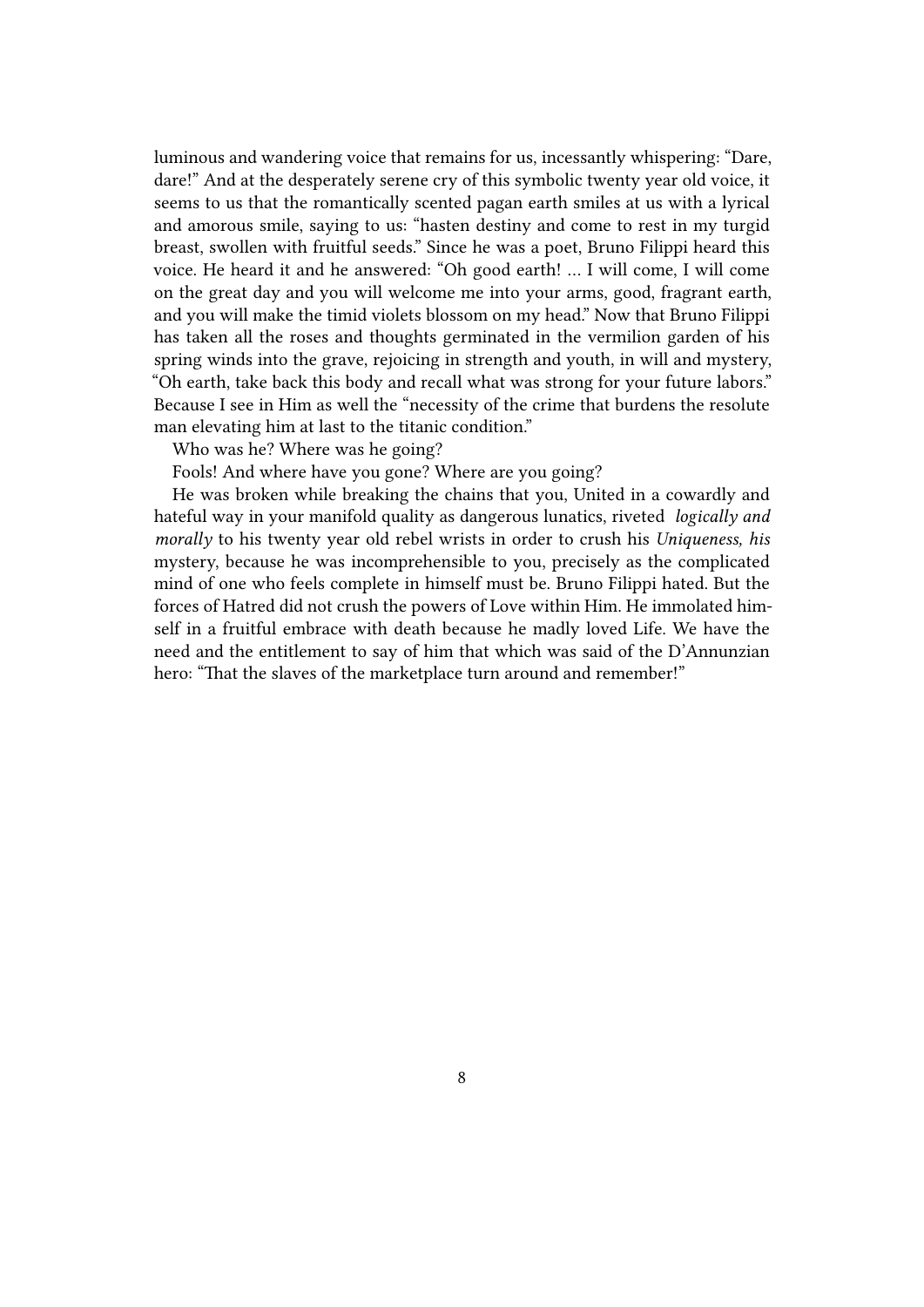#### <span id="page-8-0"></span>**The Free Art of a Free Spirit**

Row after row of those who are more morally than physically chronic consumptives, pinheads, cripples, hunchbacks, blind; horrible faces sculpted by vice, by syphilis, by alcohol.

Whose toothless, yellow, slobbering mouths vomited against my horrible insults.

All the hatred that gurgles in your throat, forming two rivulets of slobber that run down from the corners of your mouth, does not move me from my indifference.

Still you shake your fist, which was trained to toss dung. And you women insult me as well, you in whose womb human sorrow perpetuates itself. You are all vile, vile! Despicable beings, worthy of the whip! Crawling reptiles in search of one filthy crust of bread, dogs who lick the hand of anyone who beats you! Is it for you, really for you, that I must rise up in revolt?

For you, for your children and your mothers?

Carcasses rotting in resignation, worm-eaten mummies of a decadent society, you deceive yourselves. I wouldn't give the tiniest drop for your cause, nor even waste a cigarette on you.

Go on with your descent into the mud. While you bring yourselves down, I will climb. I will rejoice in seeing the degeneration that makes its way inside you. I rejoice. I rejoice.

Day after day, your forehead recedes, your mouth becomes more sinister. Day after day, the stigmata of putrefaction are noticed under your yellowing skin.

And I laugh, I laugh!

What a joy to be present at the collapse of a world, to see blood, corpses, rot everywhere!

Meanwhile the bourgeoisie and the people deceive each other and slaughter each other.

I am here, amused by all this bustling about.

Here a Kaiser, there a Wilson and everywhere people who moan and don't rise up.

Into the mud, reptile!

I do not want to unite with the multitude of those who flatter the proletariat, excusing them, praising them, adorning them with wreathes. No, oh distinguished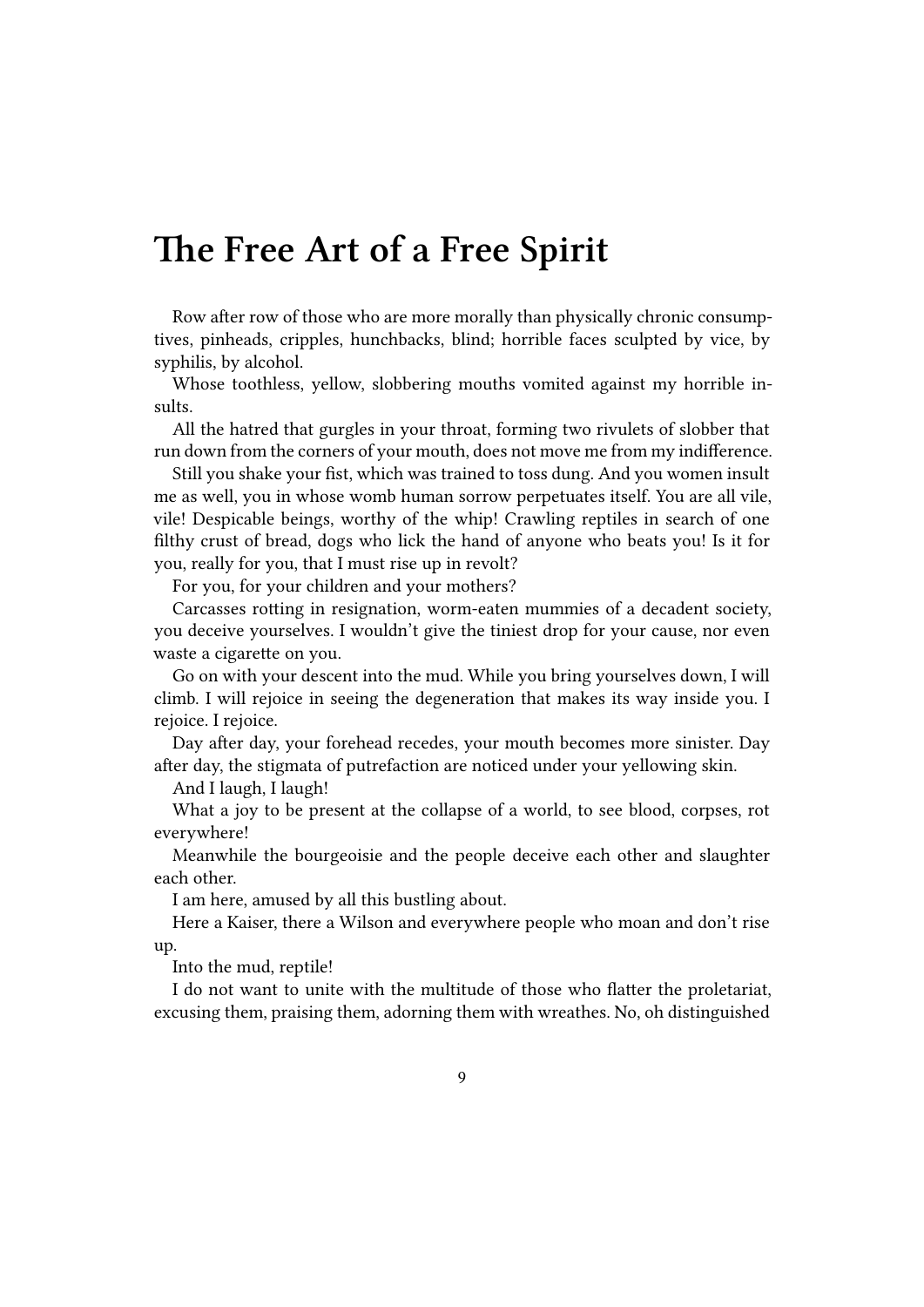windbags, your verve disguises nothing. The "people" is always there, idiotic, cowardly, resigned. And I, who consider myself superior, desire to be so, and both the bourgeoisie and the proletariat will pay for my superiority. You languish in hunger and hardships, you vegetate, bestially fertilizing wombs with a swarm of ragged, filthy, scrofulous, stunted brats.

Force! You raise your cowardly lament in chorus! You say that you are hungry. You stretch out your hand in front of the shop window full of jewels. Do it, take it! You complain to each other about the war when you yourselves are its authors, and it continues because you put up with it! But I flee from your putridity that would sully me. Proudly alone, I break the chains that link me to you and separate myself from the pack of mangy dogs, submissive to the shepherd. I will wander the world alone carrying my hatred and scorn everywhere. Alone in struggle. A one in victory and in defeat. My ideas will be the poison that must end up intoxicating you and you tremble before me as before the King, the supreme!…

And meanwhile, I laugh at your grotesque and bloody throng, I laugh so much that I no longer see anyone, and it seems to me that humanity is an immense gangrenous sore that perpetually disgorges thick putrescent pus. And this sore is moved, shaken, covered with scabs that later disappear in order to make way for another disgorging of putrescent matter.

And I laugh and laugh!…

\* \* \*

Most ancient roots of a sentimentalism that has already ended,

why do you persist in your moldy ideas? Don't you here the thundering life that pursues and teaches?

Absorbed up to now in a placid dream of peace, in a shining future, you fought this way, with your eyes lost in your illusions. But now we pose a problem, and you must have the courage to confront it and discuss it.

To you we pose the problem: *to be or not to be.* Up to now, your dream was altruism, sacrifice for humanity, for the future. And so you sacrificed your entire being in this inversion. Why should you care about the future? Why should you care about the progress of the people? Since you, who call yourselves anarchists, are sure to engage in a battle that is already lost for you before it has even started, since you will certainly not see the society of which you dream, and even if the people rebel, social conditions would not change for you and your rebellion would have to continue.

So what's the use of going down among a mass that cannot comprehend you since its conditions are such as to render you unintelligible to them? If you are rebel geniuses as you claim, you should not replace Christian self-denial and patriotic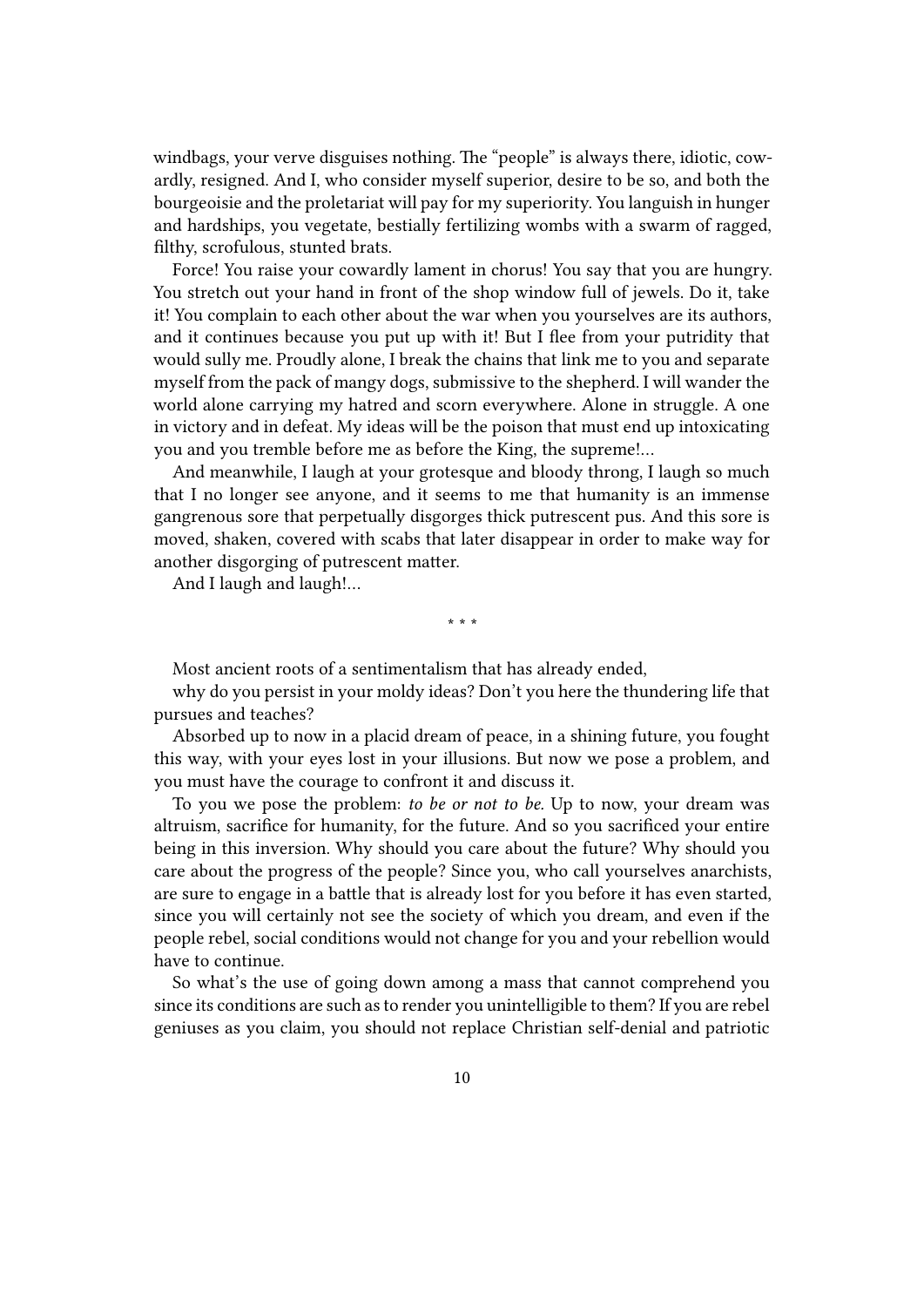servitude with the altruism of the anarchist who sacrifices himself for a future he will not see and this for people who do not comprehend you. You must recognize that, being born into a society that is harmful to us, we rebels are in reality the best slaves. Being slaves of evolution, by means of our sacrifice, we allow humanity to take a tiny step. If only that were adequate, but since progress never ends and is, therefore, useless, since once society has attained the social form for which we fought it will not stop, but will need to go on toward a goal that we cannot imagine at all today, we must admit that all of our bustling about is utterly without purpose. So we observe that the strongest and best energies of every epoch are exploited by this immense leech that is humanity.

Socrates, Christ, Bruno and a vast multitude of great thinkers have been the victims of this rising movement, which is harmful for anyone who submits to it. For it is natural that the slaves in Rome, being born in that era, were content with their condition just as wage-slaves are today.

Relative contentment, let's be clear about it, formed of resignation, cowardice, ignorance, etc., etc. Defects that the mass will always have in greater or lesser degrees because collectivities are always inferior to individuals.

The people are conservative: they are satisfied with the society they find. The minority are innovators instead and therefore they rebel. The mass restrains revolutionary action with its brute weight and submits to it.

It grows accustomed to the new state of things. It rots there until the minority rebels once again.

And do I have to suffer through this entire balancing act? I, who have the strength and awareness to be my own motive force, will not be the little cog that is overwhelmed, annihilated by the heavy social gears.

Rebel, because today society oppresses me and tries to prevent the free expression of my being, I use every weapon to fight it.

Rebel against the mass that is also my enemy with its superstitions, morals, degradations, etc. I fight against the mass as well. In struggle only for MY redemption, for MY freedom, for MY present.

I don't give a damn for all the rest.

The priest triumphs, alcohol kills, the government slaughters; it means nothing to me because it doesn't touch me.

*I,* I defend only *myself* from attacks.

And if I should fall in this unequal struggle, certainly not alone [\* Alas, you did fall alone! (Italian editor's note)] , I will have the sublime satisfaction of having risen up against a world and having won intellectually if not materially.

Scholars, scientists, poets, novelists, painters, this is why your genius is worthless in front of me. You are a reflection of life, I am its essence. And you certainly, feel atrocious pain in your hearts at seeing rhetorical castles collapse, and in spite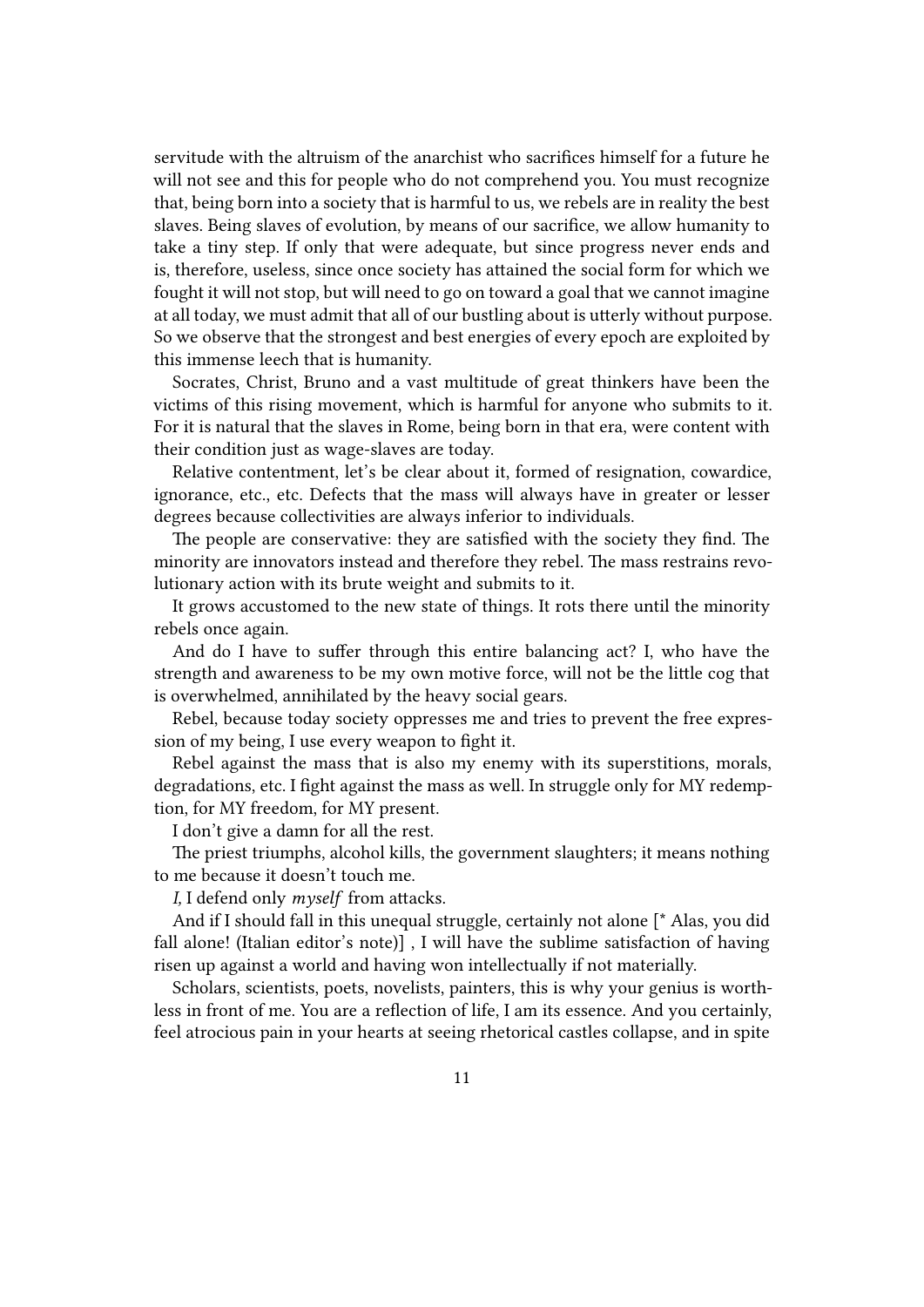of it all you continue to support them out of hatred for anything new. And, after all, you do well. You are born to crawl, I fly. For you the mud, for me the peaks. For you cowardly annihilation, for me the sublimation of being. And surely if life is for the strongest, I will have it. I will take it by force and by force I will steal well — being and enjoyment.

And you, parodies of human beings, continue on your march through darkness. The light shines on my path. You are afraid to be: this is the truth. The true human being frightens you. In spite of your rhetorical bluster, reality frightens. You dream, you dream. I live. You are not; I am.

I have solved the problem. You howl at me from behind.

\* \* \*

"I would like to lie down on a soft, fragrant bed of roses…" "Watch out for the thorns" they cry out to me. "And what do they matter to me? Since thorns are not lacking in life, I prefer those of the roses that give joy with the pain."

\* \* \*

And fine. You who are reading this can say that my prose is crazy, abnormal, as you have called my actions crazy and abnormal. But your judgment doesn't interest me at all nor do I solicit it.

I only desire superior minds to know why I hurled myself into the darkness due to an indescribable feeling; I want the opposing mercenary pen to be unable to cover my name with the trash that is in their baggage. I alone am the reporter of myself: I flee the intermediaries who would, in good or bad faith, deform my ideas. And since I will probably not be able to reveal them, I desire that after my disappearance it is known how I determined this struggle against society. Therefore, I entrust these thoughts to a person who does not know my project and who will reveal them when the curtain falls.

\* \* \*

Is it the haziness of the universe that still saddens me with its hazy mist? Is it a dark fate that threatens me? I don't know what causes this melancholy that depresses me, delighting in tormenting me, snatching all that I fool myself into loving and believing away from me.

Oh! The joyful faith of times past when I gladly fought the good fight for the Idea, without fears without doubts. Now, however, it all seems vain to me; for everywhere I perceive dense and impenetrable darkness.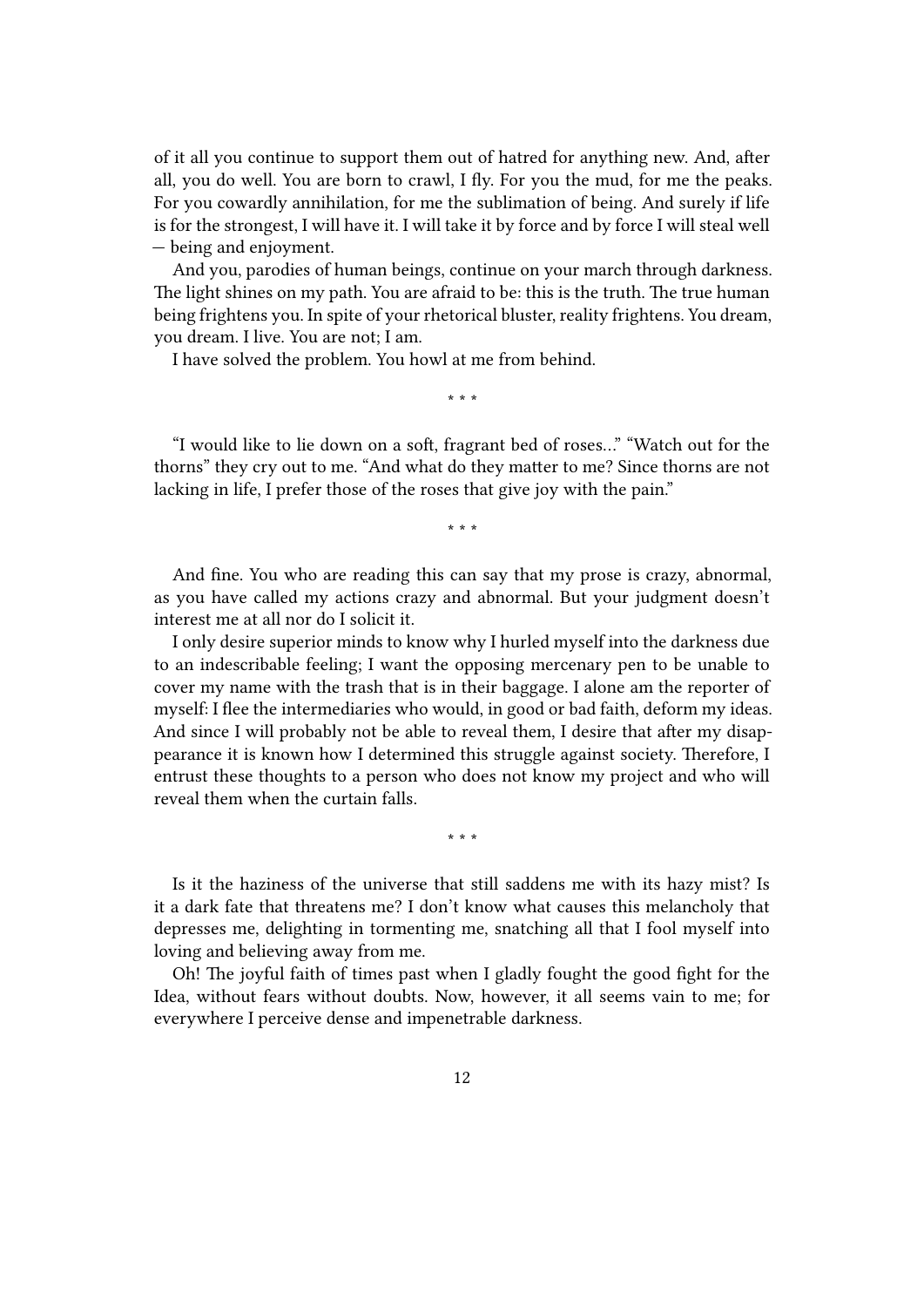I have destroyed everything, everything, and now I am left with my sad thoughts, doubting everything, all of it. And I feel this need to spread my thoughts on this blank sheet that has not shuddered at learning of the storm that torments me. Who will read these lines? Perhaps nobody. They will remain unknown as nothing is known about those who are familiar with the weariness of my thought.

\* \* \*

This evening, as usual, I was reading when a passage of the piece struck me vividly and I then stopped reading to reflect. I was just then musing when, turning my eyes absent-mindedly about the room I looked, and more, *I saw myself* seated on the bed. Not I, but yet it was I, because he was absolutely like me. Amazed, I gazed in silence, and he, *the other I,* looked at me as well, but with a certain ironic smile.

"Who are you?" I asked him. "Your shadow," he answered. "I have come here for a bit of discussion." "Let's discuss, then," I replied.

"Well: why are you an anarchist?" "Why, because currently we are exploited, trampled by rulers."

"Rhetoric, rhetoric, my dear. Listen: you are an anarchist and you don't even know why. I have always noticed this: that in every society there have been innovators who end up on the stake, on the cross and so on and so on. So these innovators with all their dreams and sacrifices failed miserably, because any renewal, anticipated by any individual whatsoever, occurs a long time after the death of that individual. And this is what will happen with you anarchists. You will die without seeing any one of your ideals carried out, and the generation after you, which may live in an anarchist society, will long for a higher ideal and will die in their turn without achieving anything. It's a vicious circle, an eternal chasing after oneself.

Today as never before, the shadows surrounded me. And indeed it happens that after living for some time surrounded by the warmth of the sun, when it is eclipsed, one is shaken with a sudden chill.

\* \* \*

The cold has entered my mind that dreams of a future of warmth and sees it in the far distance, or, *as someone told me, almost out of reach.* How sad these words are. You say to the swallow that takes flight in search of the spring that she will never reach it; you will see her fold her wings lost, discouraged. I do not stop, I do not fold my wings. Who knows that the distant dawn cannot be reached; who knows?

My spirit is dry as a desert, my eyes burn as if with fever. And it seems that with each stroke something inside breaks with a mournful crash. Who, who could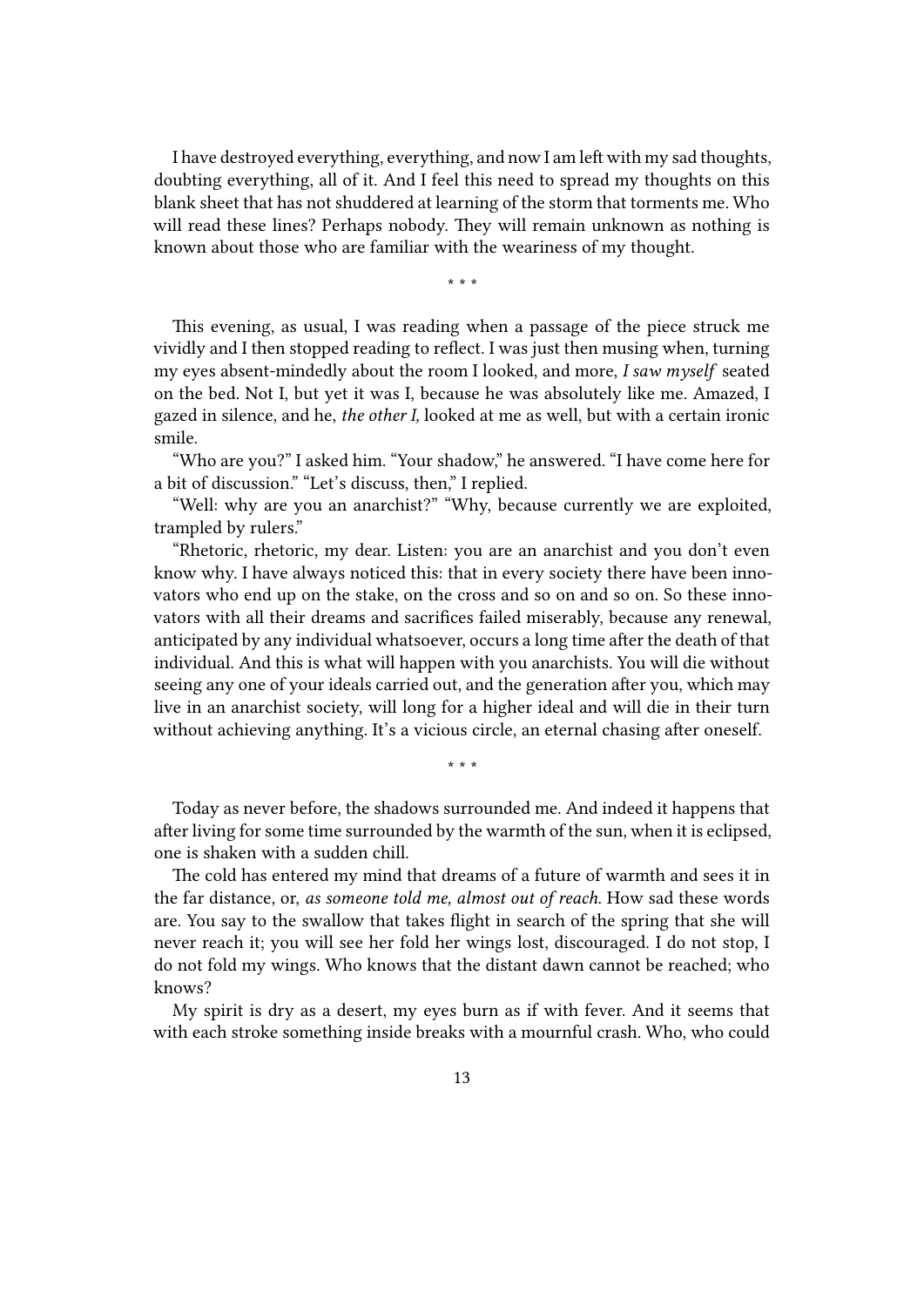describe what I feel? Not even I myself can do it. At times I feel my mind spreading out, expanding, glad, confident. And then, at a stroke, it shrivels suddenly with a most acute sorrow. What does the world, what does humanity matter to me? I no longer see anyone. My eyes see only one thing, a distant dawning. Everything else is shadow.

Laughing nature irritates me since it clashes with my sorrowful thoughts and almost seems to mock me. I would prefer that the sky was dark and flashing like me at these times. Like the shipwrecked person who finds himself in the desolate vastness of the ocean and trembles at the baleful solitude, keeping an eye on the horizon in hope of seeing a friendly sail appear, I also feel alone, painfully alone, lost in a fearful vastness. But I will not let myself be overcome by waves. I will plow the sea with my vigorous arms in my search, an untiring and daring wayfarer.

*Fluctuat in porto.* The Latin motto spurs me on and I gaze like the helmsman at the lighthouse in the distance that pierces the fog with its beam of the light. And I want to reach that light. I will, I will! No obstacle will keep me from it, neither reefs nor blustery gales. I will be strong, *I will arrive.* Like the Arab caravans preparing to cross the Sahara and observing the sandy vastness that they will have to cross with fear, with the anxiety of being lost along the way, that still go on and on and on, under the blazing sun, amid the raging of the simoom, thirsty, hungry, tired, beside humped camels that widen their nostrils in order to steal a little coolness from the dry air, with the urgent, fixed vision of a slender white mosque from which the muezzin salutes Mecca in the evening, of a cool village in which to rest, thus I also go on and on and on with a single vision in my eyes. Untiring, I go on, choking with an entire tempest inside me. If what i feel could be changed into wind, I would pass like a devastating storm, destroying everything under my violent blows. And I go on, I go on. My mind suffers, my eyelids close; I feel a need for peace, for rest, the enticement to remain so on the sand, to vanish, to disappear under the sun, to return to the void. The jackals would come and make a feast of my body, leaving only my blanching skeleton as a mute mockery of life. But I rise up, I kill the germ of peace and go on. I will arrive because I desire it. And if I don't arrive? Then the desert will take possession of me.

\* \* \*

I have fallen ill with the same disease as Nietzsche and it displeases me to admit having anything in common with this or the other world. I am restless and neurasthenic. I have an iron hoop on my head that crushes my skull, and my eyes throb in their sockets, swollen and bloody, tired of dreams. I am destined to pass through this world, wandering like an invisible meteor. Precisely because I am superior, I will have to empty the entire cup of sorrow and distress with no joy to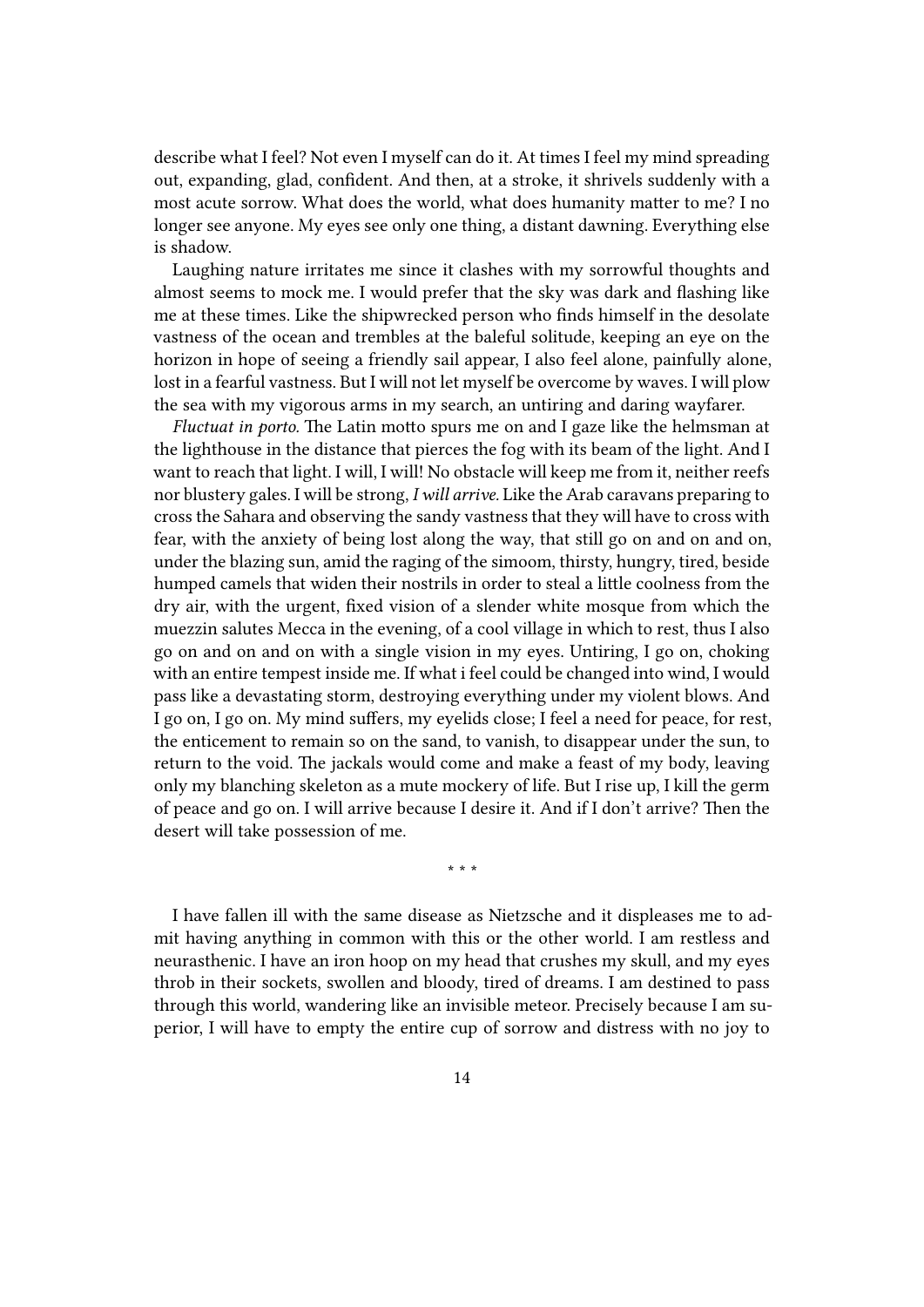cheer me. But the harsh intoxication of drinking from the chalice of sorrow is a superb pleasure that only one who tears his soul to shreds by himself, with his own hands, is given to taste. Still I sometimes covet the other cup, thee cup of joy, in order to moisten my greedy lips with it, but it flees and now, day after day, the chasm that separates me from others frightens me. Who will come with me? Who will have the courage to fly over the gulf in order to listen to my truth, in order to disperse a little of my sadness? Who? … Yesterday at the peak of my weariness, I received a postcard from an unknown woman. Three violets that cheered me up a bit with my gaiety of the thought and the symbol: twelve words that made me dream pleasantly.

I thank the unknown woman for her thought and for her mysteriousness that allows me to rise in flight on the winged horse of reverie. Gentle unknown woman, where are you? Perhaps in passionate Andalusia or in gay France? Who knows? Any one who knows that she, the unknown woman, is the ray of light! … No,. impossible! Inside me lies thick darkness. I don't think, I don't speak, but I desire the sun, the light.

\* \* \*

I wander through the voracious city, immersing myself in the din of life in order to kill a germ of melancholy that is developing inside me. I wander aimlessly and observe the incessant hustle and bustle, the continuous parade of stereotyped and indifferent faces. Flashy women pass, and in all their movements and their simplest gestures you see the effort, the ostentation, aimed only at arousing desire. And men stop, follow the gaudy, buxom figurine with a greedy eye and make vulgar comments. Here is a crowd of orphans, badly stuffed into poorly made clothes. They go by guided by a stocky, vulgar priest. Poor babies! Raised in bigotry, in the corrupt atmosphere of the boarding school, they are resigned, the helots of tomorrow. I see a church. A coarse pastor talks with the devoted women who listen to him, repentant and attentive, and the priestling shakes the hairy hands and turns his eyes away throwing sidelong glances. The well-fed one in the shadow of the temple of lies hears the howls of work and misery that seem to hover over the great city with anger. "Spare change, sir," a filthy ragged being moans… "Spare change, sir…" And the crowd goes by, uncaring, thinking of the evening's soup, the tavern, the bowling game. And the call of the beggar continues, annoying and implacable, making my head pound, making my brain throb.

I quicken my pace; I am in the wealthy district. Carriages, automobiles, liveried servants with idiotic faces open car doors and bow. I see women wearing make-up and perfume, preened dandies with kid gloves, monocles, walking sticks, tricolor cockades. These people collide and mingle: they speak of dinner and dancers. A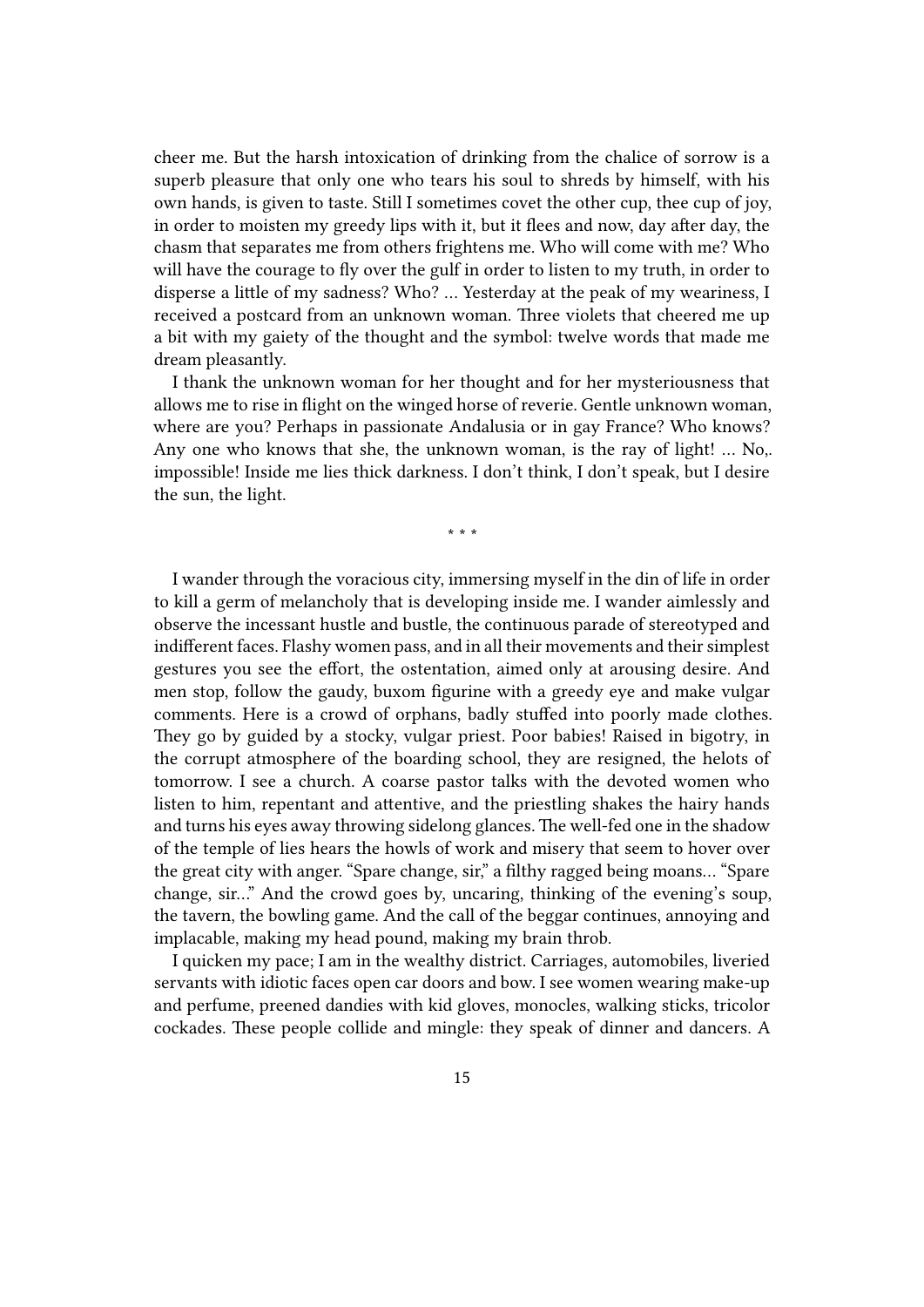nauseating scent rises that takes me by the throat and chokes me. But I remain, nearly spellbound, hearing the rustling of silk, the twittering of the gentlewomen. The notes of a patriotic anthem come billowing out of a cafe: there is a cripple standing near to me, leaning on crutches, who watches the endless stream in amazement.

I flee. I walk through solitary, half-lit streets: I come out in squares, in alleys.

Ragged, dirty children, pregnant women, people black from smoke and stinking of cigarette butts. Dump, crumbling houses, corners smelling of piss, taverns full of drunken, shouting customers. Here are the soldiers: with heavy steps, in rhythm, sweaty, dusty, furrowed faces, bent backs. The people go out, look, comment, commiserate and then go back to drinking, shouting, singing.

Again I flee. On the corners I see the announcements for various operettas and cafe chanteuses: I hear a crowd of young men discussing soccer and cycling. Poor humanity that rises!

I leave the streets, I go deep into the meadows. I want to forget, to dream. A figure comes out from a group of trees and approaches me. I feel the scent of wine strike my nostrils. "Come, you will give me thirty cents!"

\* \* \*

I have dreamed of a world in flames, rolling in the infinite and hurling red-hot meteors and sparks through the starry spaces.

\* \* \*

I have a god like everyone else; but this god is myself. [In Italian this is a wordplay that does not translate. In Italian, "god" is "dio" and "I" is "io". A literal translation of this sentence would be: "I have a god *(dio)* like everyone else; but it is without the 'd'".]

\* \* \*

Decadence.

Today various nations butt their heads together like enormous rams, each desiring supremacy over the others.

The romantic Latin lands and mercantile Albion against imperial Germany while the tiny Balkan lands trail behind with the picturesque baggage of their backward eastern customs. And Russia blazes on the horizon as it enters a new phase of its life.

In the East, civilizations renewed and reinvigorated by fresh energies look to the north where the fine odor of corpses can be smelled, and the little children of the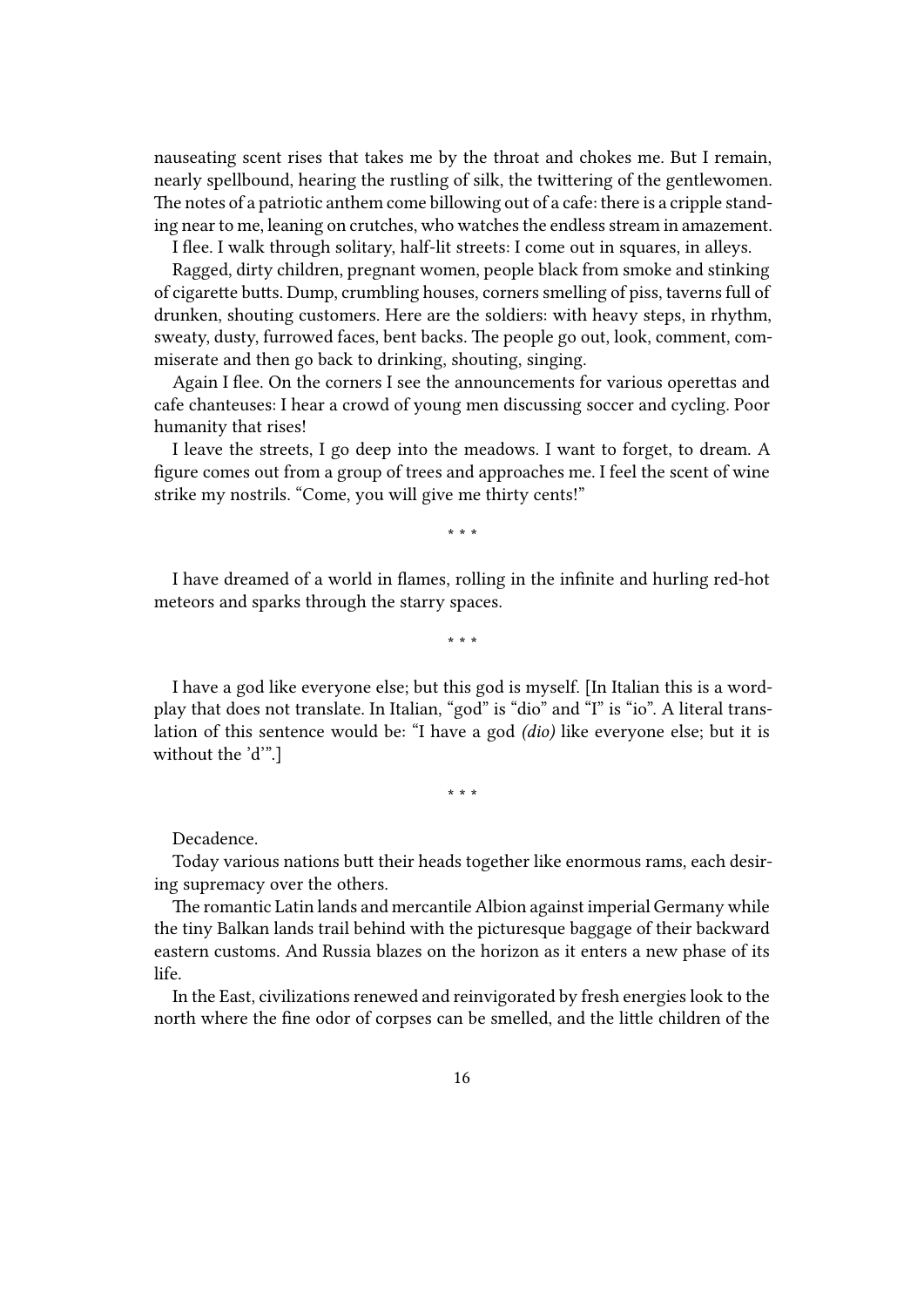sun hope that they can spread their over-abundant population here in a renewed expansion of Asiatic civilization.

And yet this spectacle, this mad squandering of energy, this relentless struggle for life, reveals no ardor for real and conscious strength to me at all. I see only an immense breakdown, a demolition of castles, a mortal collision between nations, while the indifferent earth opens its breast to receive the young flesh that will fertilize it. This magnificently terrible decadence occurs in the titanic light of a colossal fire, suitable for the collapse of this civilization.

So I see this vast entanglement of people, I see death by alcohol, tuberculosis, cannons. I see cripples, consumptives, idiots, delinquents.

Literature, art, science, the influx of this monstrous invasion replaces everything. The whole world is nothing but a teeming putrefaction that rises, rises and invades everything and swallows it up.

Humanity considers itself noble. It speaks of heroism, of progress and is not aware of its infection. The abyss has opened up and humanity falls into it singing, howling, quarreling, with its god, its fatherland, its murderous civilization, its elegant degeneration.

Everything falls, everything collapses. Moldy morality, twisted and lying philosophies, out-dated rhetoric do not redeem the situation. The disease has advanced and there is no longer any way to prevent it. The tidbits that adorn the old structure have become the home of infectious microbes. Everything is already condemned to disappear, crushed under the enormous pile of old rubbish. History closes this curious phase, which presented the incomprehensible spectacle of inertia in members devoted to a throng of various non-existent phantoms, and which saw continuous ridiculous construction in order to then destroy, the continuous patient suffering of the multitudes and the revelry of the few, everything creating an ensemble of cowardice, inversion, wickedness that they would try to pass off as heroism, everything a withered mentality that they call inspired.

So this age has ended. Good riddance. In the presence of such ruins, I sing of the disaster, a new Nero. I revel in seeing it. Then on these ruins, I will build *my* edifice, *my* civilization, *my* world. Therefore, I sing…

\* \* \*

"HIM"

That imbecile was a living puzzle. You never knew what he had in his skull.

Ugly, with a head of hair like Absalom, he looked like a Rasputin who had bathed. Two clear eyes that never flashed, but at certain moments blew an ice-cold wind.

If you want to know any more about him, go into the tunnel. You will see a great wool scarf with a hat above it. That's him. Stop him. Greet him. Even if he doesn't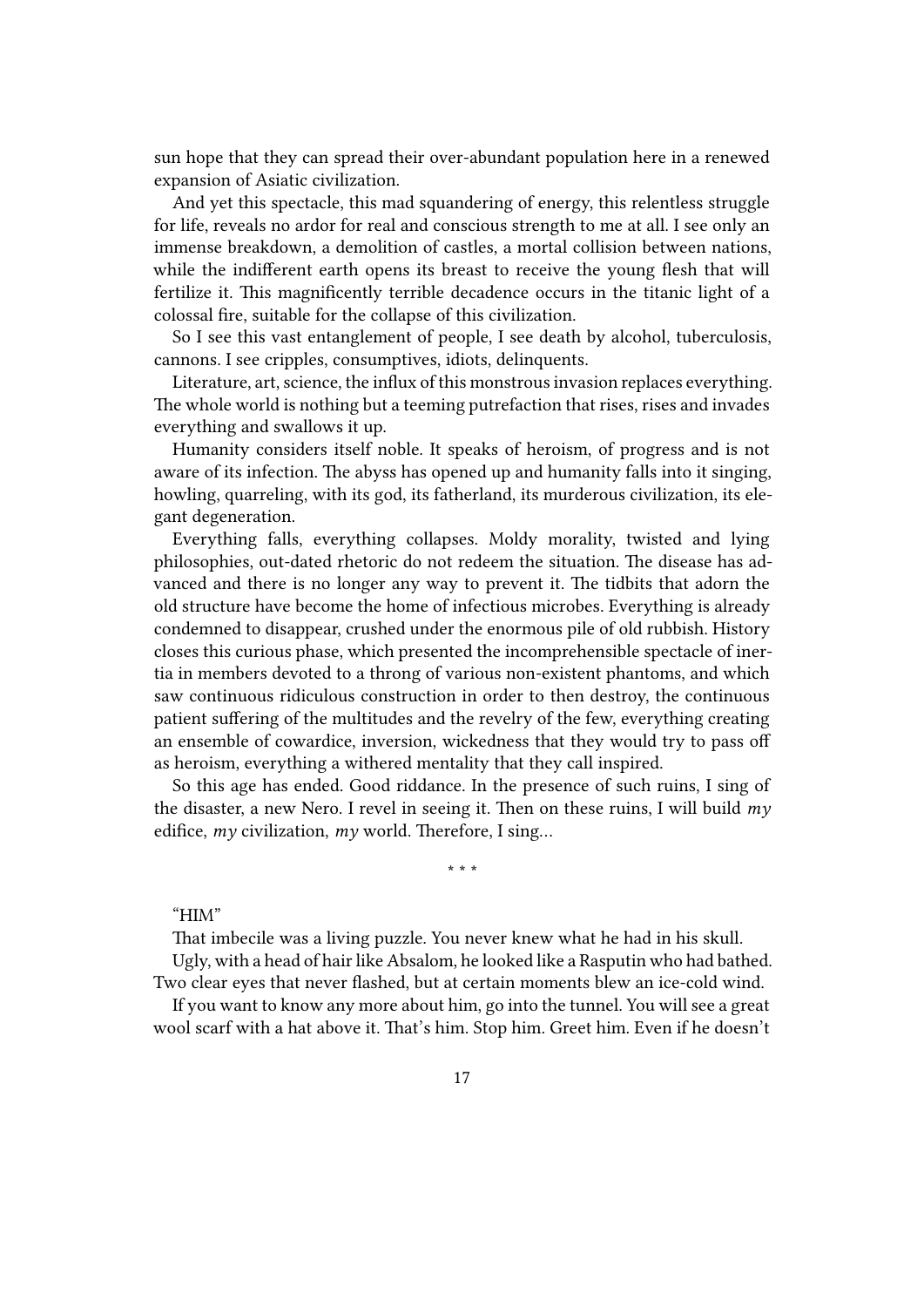know you, he won't be surprised to see you. Offer him a cigarette (otherwise, he will ask you for one!) and he will graciously speak with you. Later, if you pay him a bottle of Judas' blood [A name for a kind of red wine in Italy.-translator], then he will clear up some paradox that disturbed you. But don't fool yourself into think you understand his idea. Within one quarter hour, he will be anarchist, bourgeois, aristocrat, occultist, futurist, etc., etc. He will break your eardrums with the words he spouts; he will mock the hell out of you with an air of seriousness.

And don't take offense, because, after all, at that moment he will feel a great fondness for you. He might even kiss you. He is horribly neurasthenic. If you notice that he has grown silent and is smoking furiously, you will only manage to draw inconclusive words from his mouth. At that moment he desires two people; the one most desired is of no concern to you, the other is his dear little numbskull.

If he finds her, if he takes her in his arms, if he leaves with her. What carnage then!

They are capable of breaking windows in houses, trying to derail streetcars, spitting on old men's coats…

Creatures from another world, I tell you… marvelous rascals. This is "He"!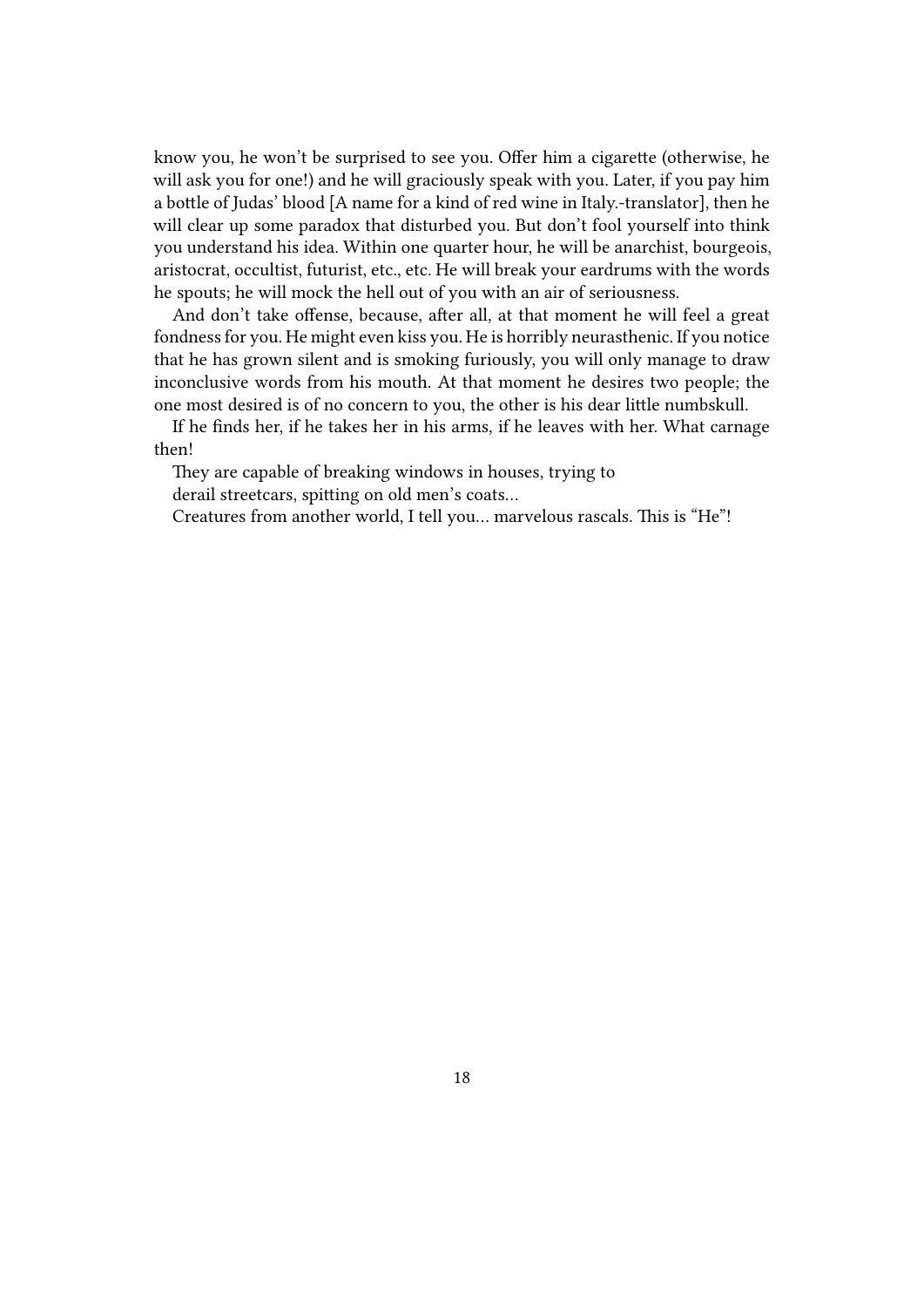#### <span id="page-18-0"></span>**A Closed Chapter**

The sad task of obituary writer is mine. It is sad to write a page with a heart that asks: and then what? But we are dedicated to the struggle: or to succeed in disappearing. It is inevitable and so one of us inevitably vanishes.

Uh! And how the imbeciles will howl: willful anarchist! Who can understand the storm that roars in our brain? Who can understand our hunger for joy, for life? Who can understand our defeat due to human cowardice?

We are alone. We did not find the group of daredevils ready to participate in the struggle for the conquest of life.

Therefore, we were defeated.

And one of us has vanished. The other remains with his eyes fixed on the horizon. He cannot, he must not depart. This is our destiny. Will we find comrades?

Otherwise, each in our own way, we will disappear, silent or tumultuous, from the stage of the world.

A chapter has closed.

A chapter of struggle, of hopes, of illusions. But the end has not come. As these strange, unusual lives come to an end, we will come to understand that it would have been better if they had never been born.

And that's all there is to say.

*(Summer 1918)*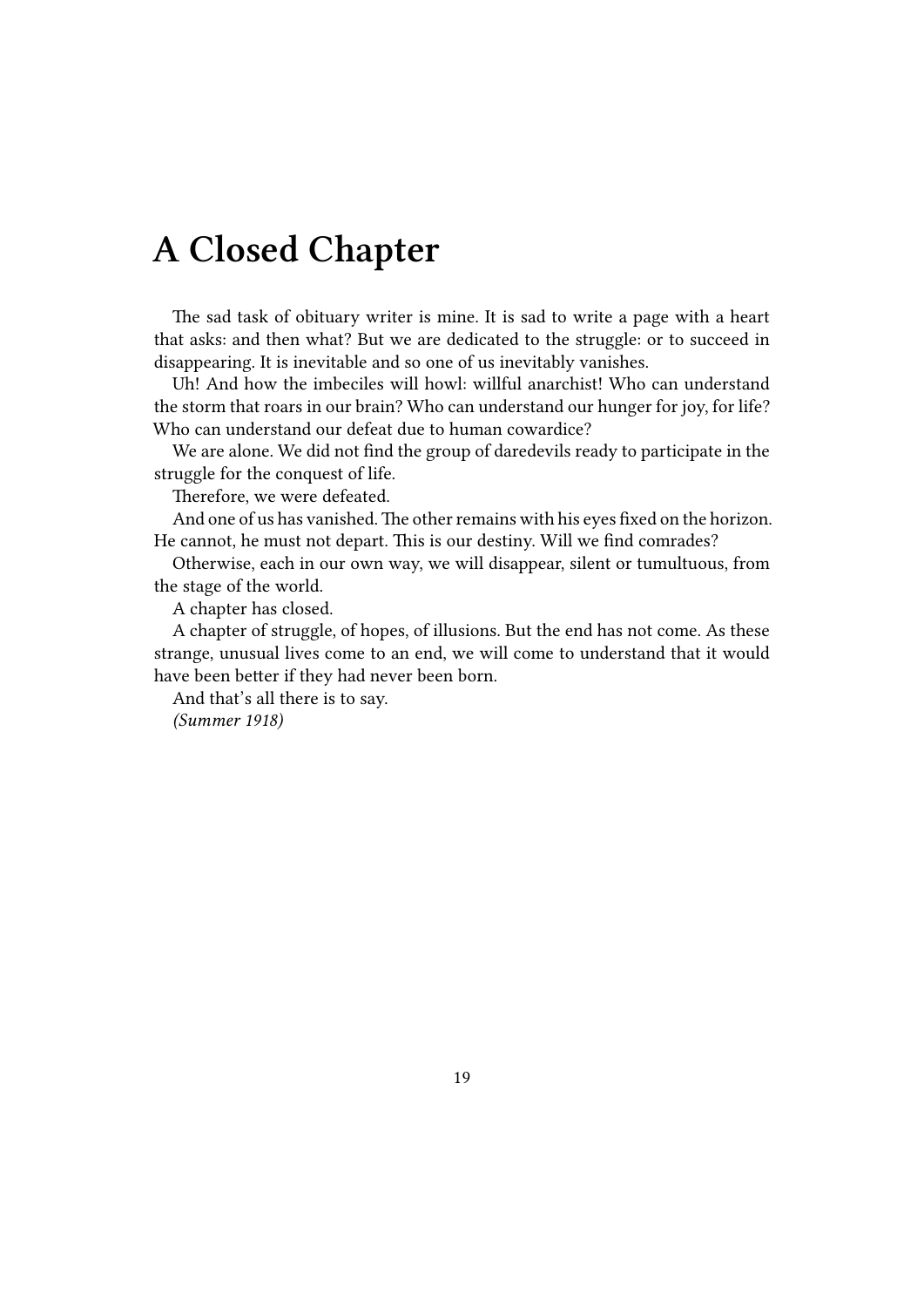## <span id="page-19-0"></span>**The Customs of Moles and Gallants**

It happened at the Black Cat tavern.

It was a stormy night, filled with lightning and thunder; I don't remember which season it was, maybe autumn. They were seated on a wooden board that had become detached from the chair back thanks to who knows how many drunken battles. The innkeeper, a fat and oily woman who oozed the grease of her saucepan from every pore, watched these singular events with amazement.

And she had good reason! Such odd fellows are certainly not found everywhere. Mud-stained, with great, black cloaks and hats that dripped, they would have frightened the tranquil bourgeois and raised suspicion in the wary police officer.

And then, such talk… She kept listening and hooted.

"Hey! Maker of poisoned meatballs, bring us some wine!" The wine was served, and they paid and drank.

"Listen, dear little Numbskull, if they hadn't opened our S. Martino quickly, there would not have been a gross." "You are right. It is already three months since I have had the Pinecone. I am hopeless." The others listened and nodded, then: "The moon is hidden." "But we are the shadows." "Let's call the roll." The roll call began; a fellow named Maggot with a frightful head of gypsy hair called the names. "Little Numbskull… " "I'm awake." "Tooth." "I'm waiting." "Spike." "I'm drinking." "Doll." "I'm sucking my finger." "Glass-eye." "I'm yawning." "Wormwood." Doll stopped sucking his finger and said: "He's in prison."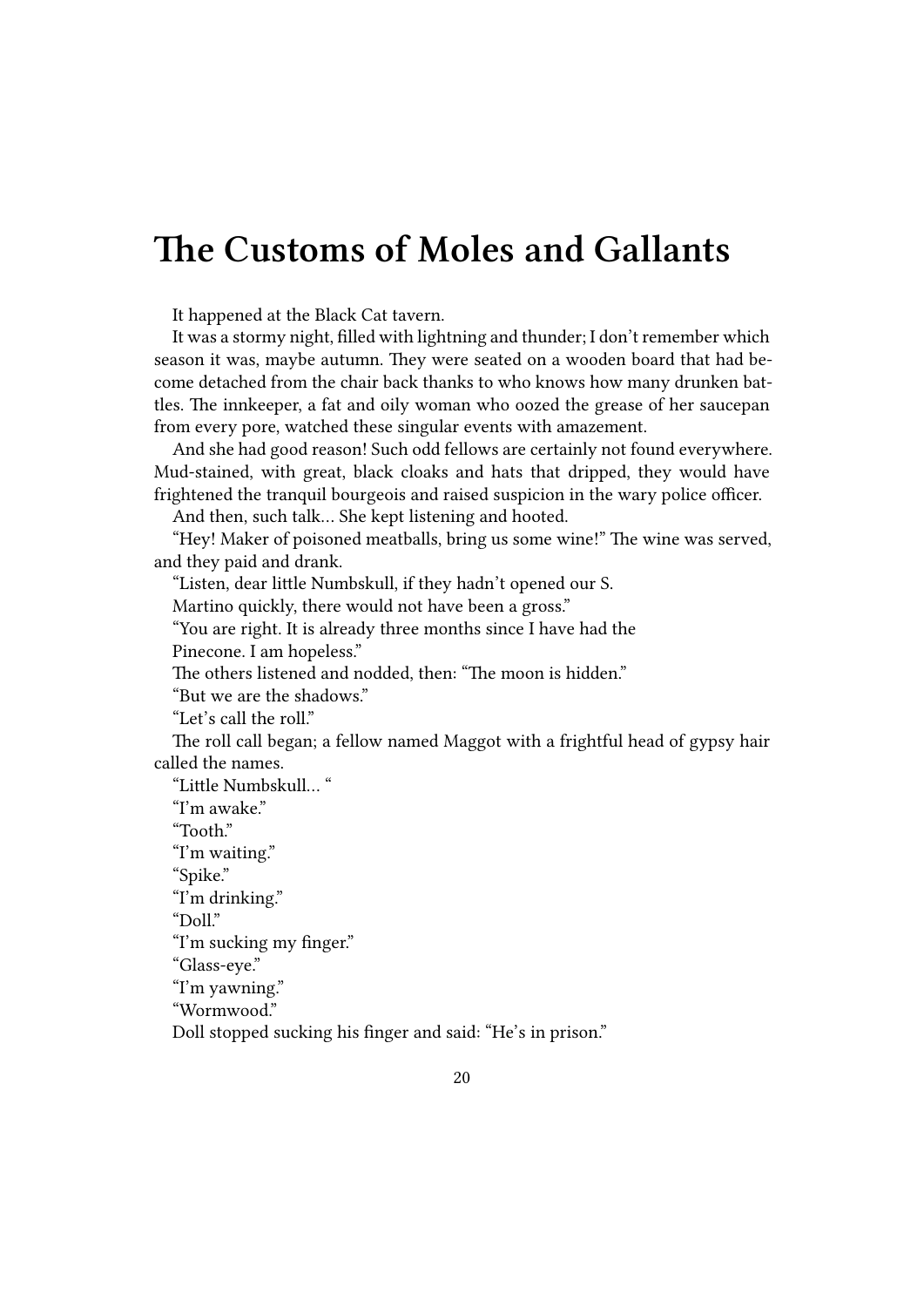Maggot wrote and afterwards asked:

"I see two others here, who are they? Who is introducing them?"

Tooth came forward:

"Illustrious Maggot, I dare to propose that two new moles be made part of our brotherhood. Their academic qualifications are:

"#1 They drink like Russians."

The assembly grunted with satisfaction.

"#2 They hate work."

The grunt became clearly friendly.

"#3 They have already spent twenty years in prison. They live by night. They are fearless. They are ready for everything, if only they could be well off and live. That's all. I'm honored to ask the illustrious Maggot to graciously accept them by giving them a tap on the nose. To him and the assembly, the judgment. I am done."

Then Maggot said:

"You have heard it, Gallants; will you accept them?"

A formidable hurrah made the worn-out tavern ceiling crack even more.

"Okay, you two, step forward!"

The two initiates came forward.

"You see that our favorite wine is Judas' blood. You are in the

league of those who laugh. Take care never to weep."

After saying this, he gave them the customary tap on the nose. "You will be Scratch, and you Gridiron, return to your places

and celebrate."

There was an uproar. Songs, shouts, wild leaps. Glasses and bottles danced from hand to hand in dizzy confusion.

In the outburst of joy, Little Numbskull went to embrace the innkeeper who fearfully protected herself. Then at a gesture a chorus arose:

Today we are dark

Tomorrow we will be fair

And youthful once again

That will not fail me

To I…I…I…I…

Maggot howled like a wolf and silence was established once more.

"Attention," he said, "smoke."

Everyone took out cigarettes and began to smoke. A cloud of smoke surrounded them.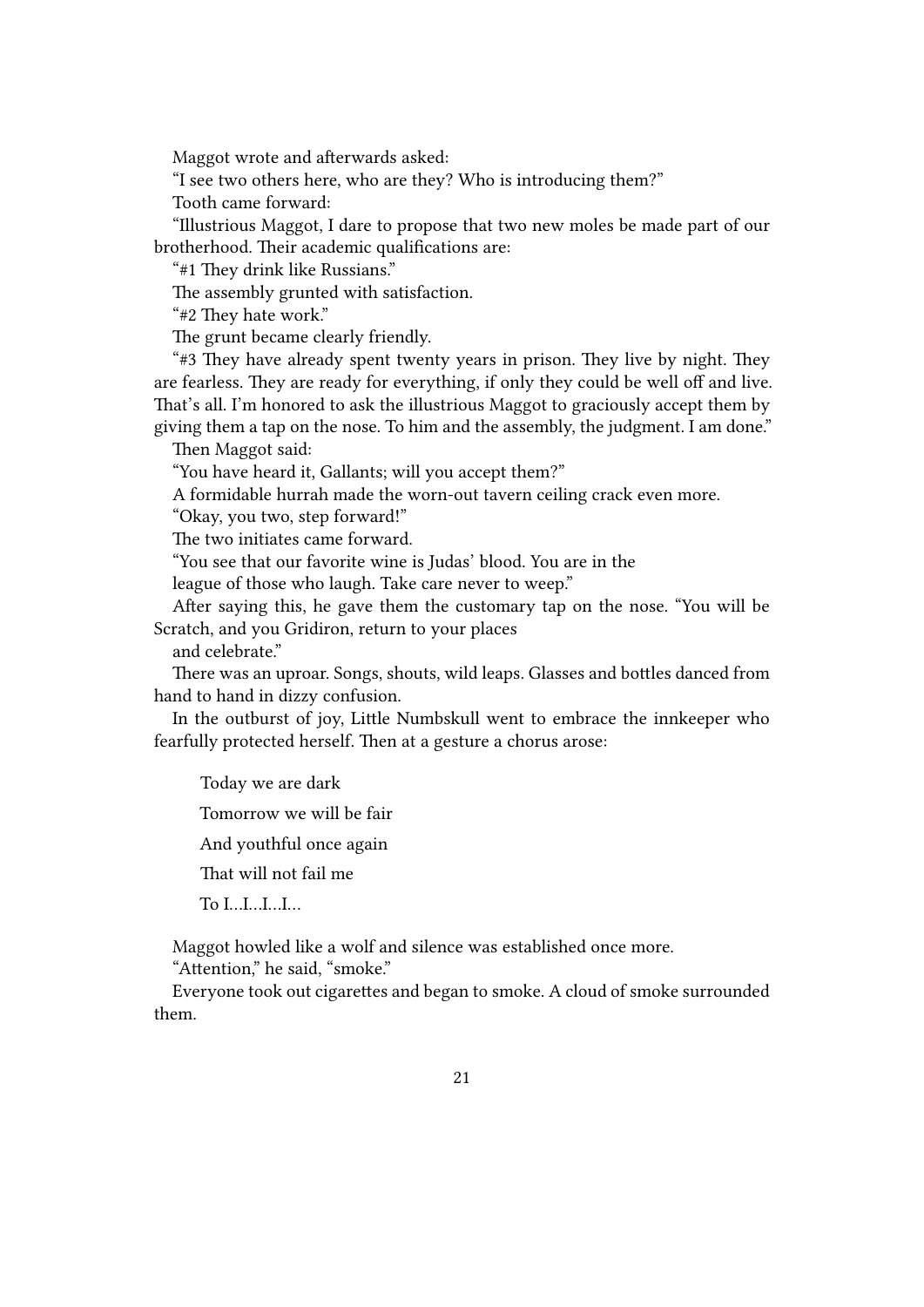"Gallants, a sad situation, a chain has bound the world. Everywhere you see surly mugs, everywhere, neckties are carefully knotted and hair is cut. Everywhere you turn your eyes you see curled up whiskers and derby hats. The books, the newspapers, in short, everything is grey, foggy. People speak of affairs and backroom politics. People struggle against alcohol and applaud members of Parliament. It is necessary to kill the tyrant who brings this about. In order to laugh at the world, for joy, freedom from worry, folly, we must get rid of this pestiferous odor. Gallants, it is necessary to kill 'Gravity'."

An immense "bravo" echoed.

In the meantime, the door had opened and individual had entered after leaving a black horse at the window grating. Upon hearing these last words, he came closer and said:

"I stand with you in this as well."

"Who are you?" they asked.

"Don't worry about that since I am here."

Maggot chimed in:

"You must at least tell me your name."

The stranger hesitated a moment and then whispered softly in Maggot's ear. Maggot regarded him with amazement and shook his hand. Then he turned to the others:

"He can come along. I am not responsible. Let's go then and get on with it."

They all left. The storm had ended and he sky was filled with stars. The group marched in silence, led by Maggot and the

stranger.

When they came to a crossroad, Maggot turned and spoke:

"Everyone will wander through his street and pick up a piece of gravity. We well meet again at midnight in the graveyard and justice will be done."

Everyone left to do his part. Maggot and the stranger remained alone.

"So, are you really Christ?

"Does this surprise you?"

"A little, I must admit."

Christ sighed and said:

"What do you desire? I desired the good man and I had the hypocrite. I desired the natural man and I had him corrupted. I who believed in being great myself and lived in such hope, have seen the birth of the idiot. Then I said: Let's feel the madness, since everyone is mad and then man will harmonize with his environment. I have met you and I will help you."

They set out for the graveyard in silence. When they arrived, they entered and waited, sitting on a grave.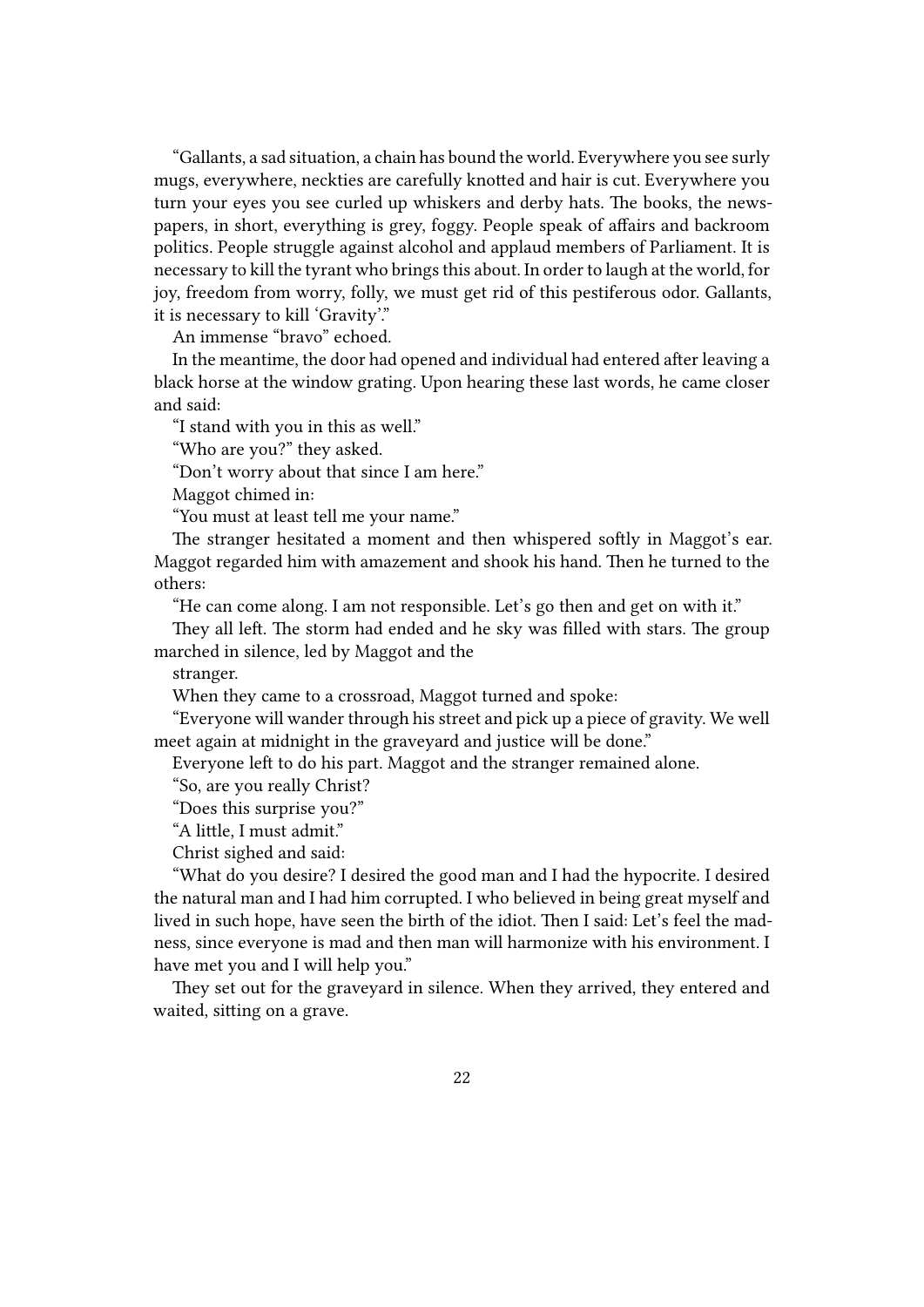Midnight struck slowly, slowly. Suddenly the shadows stirred on every side. Maggot whistled and everyone gathered around him. They all had such huge loads that no one could figure out how they had managed to carry it all there. They started to build a fire. And with what did they fuel it? With books of philosophy, history, science and so on. Astronomical instruments, paintings, statues, military uniforms and priest's robes, furniture, museums, hospitals, schools, universities. In short, everything that formed the heritage of our times, because all of it was serious. The gigantic pile was prepared and someone was already approaching it to light the fire when the stranger stopped him and said:

"Stop! What has humanity ever done for you that you choose to liberate it? Nothing! What will it give you when you have liberated it? Nothing! Let's allow it to rot in its sadness. Let's think of ourselves. Every one of us has a little gravity inside ourselves. Let's pull it out. I'll give you an example." And saying this, he pulled out a book and threw it on the ground. A few of them looked. It was the Gospel. Everyone then threw something, and a small pile was raised next to the mammoth one. The flame was kindled. When everything had burned, the breasts of those present no longer felt oppression. They were all glad and laughed heartily. And laughing, they disappeared into the night as the sound of their anthem echoed in the silence. But Christ remained behind. He scampered like a madcap splitting his sides with laughter. Then he opened a tomb and hid in it, saying:

"I think I'll pull a prank on the gravedigger!"

This is how gravity was put to death in a graveyard by the *Moles and Gallants. De Profundis…*

\* \* \*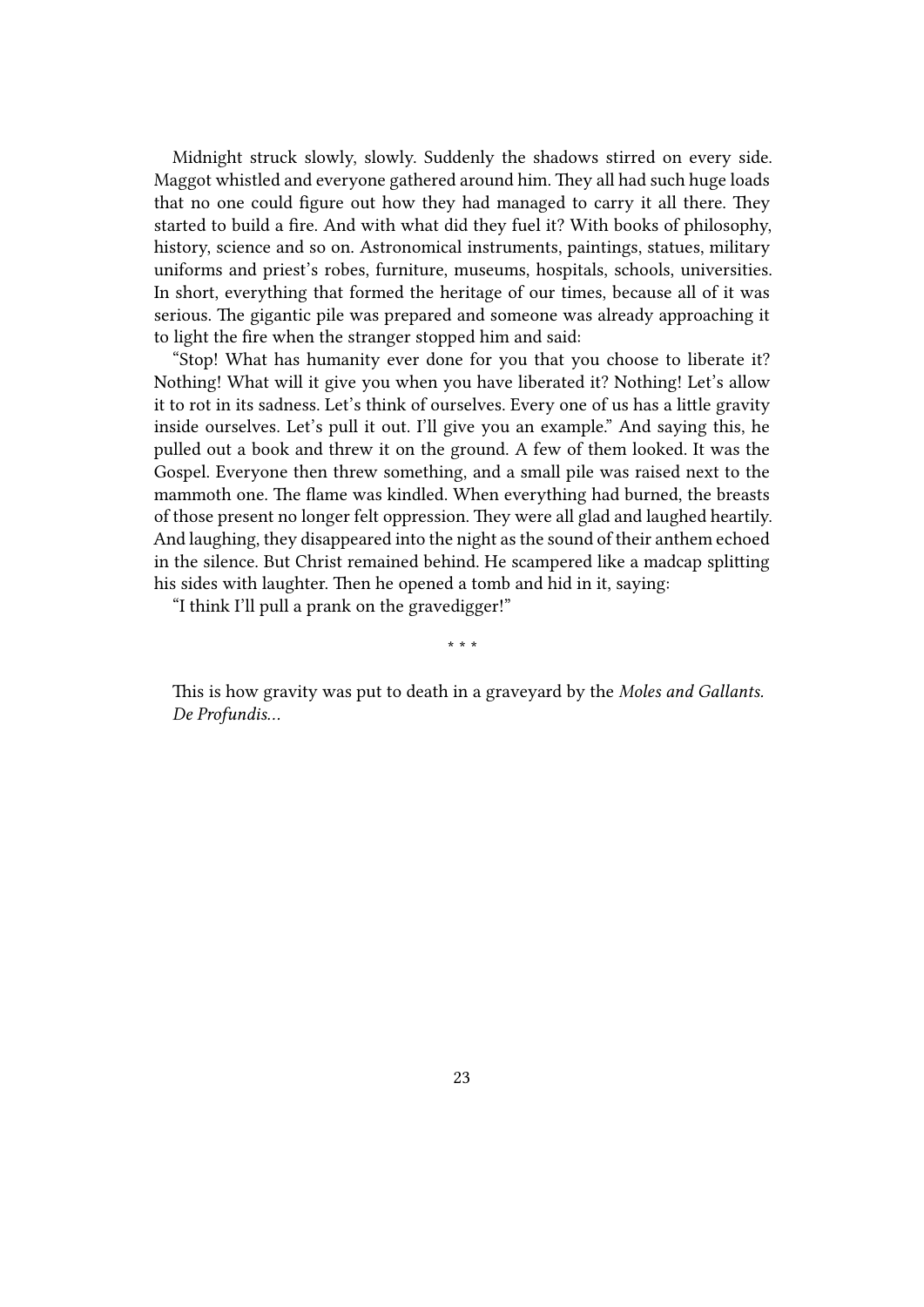#### <span id="page-23-0"></span>*Le Chateau Rouge*

They had seen her one morning as she left her bungalow hidden among the rose bushes and set out on mountain trails damp with dew and soft with moss. And they had followed her, drawn by the spellbinding power of her beauty.

They walked along, softly singing, amid the rays of the sun that made her hair shine and surrounded her like a halo of light. Seen in this way, radiant, with all the gold around her head, she seemed to be a vision from a dream, impossible in reality.

After a long walk, she found herself once again in front of her bungalow. In their contemplation, they hadn't noticed that they had come too close. So she glanced over at them, seeing these men so singular in their persons and dress, she paused a moment, dismayed. Then she laughed suddenly and disappeared among the roses.

They were left speechless, with a final vision of gold and white, and with the ringing laughter that continued to tinkle in their ears.

\* \* \*

*La Chateau Rouge* rose in an utterly desolate clearing in the mountains. It was already an ancient ruin, picturesque and melancholy. It was beautiful in its collapse, covered in ivy and moss with dense undergrowth as a background, so thick that it extended as far as the eye could see. The mountaineers from the surrounding countryside shunned these places with the customary fear of ghosts, and so solitude and silence reigned there. It was night. The moon illuminated the castle with a picturesque play of shadows. One saw dark spaces, menacing battlements, massive iron gates; and the ear waited for the sound of a mandolin or the warning of a sentry.

Suddenly, strange profiles sand out in the semi-darkness. Whistles are heard, footsteps, and then silence.

\* \* \*

We are in the underground passages of the castle; a singular assembly of people is gathered there. One of them speaks:

"Comrades, I have noticed that you are disturbed. I have seen the admiration in your eyes. This woman is a symbol for us, she must be ours, and this will be.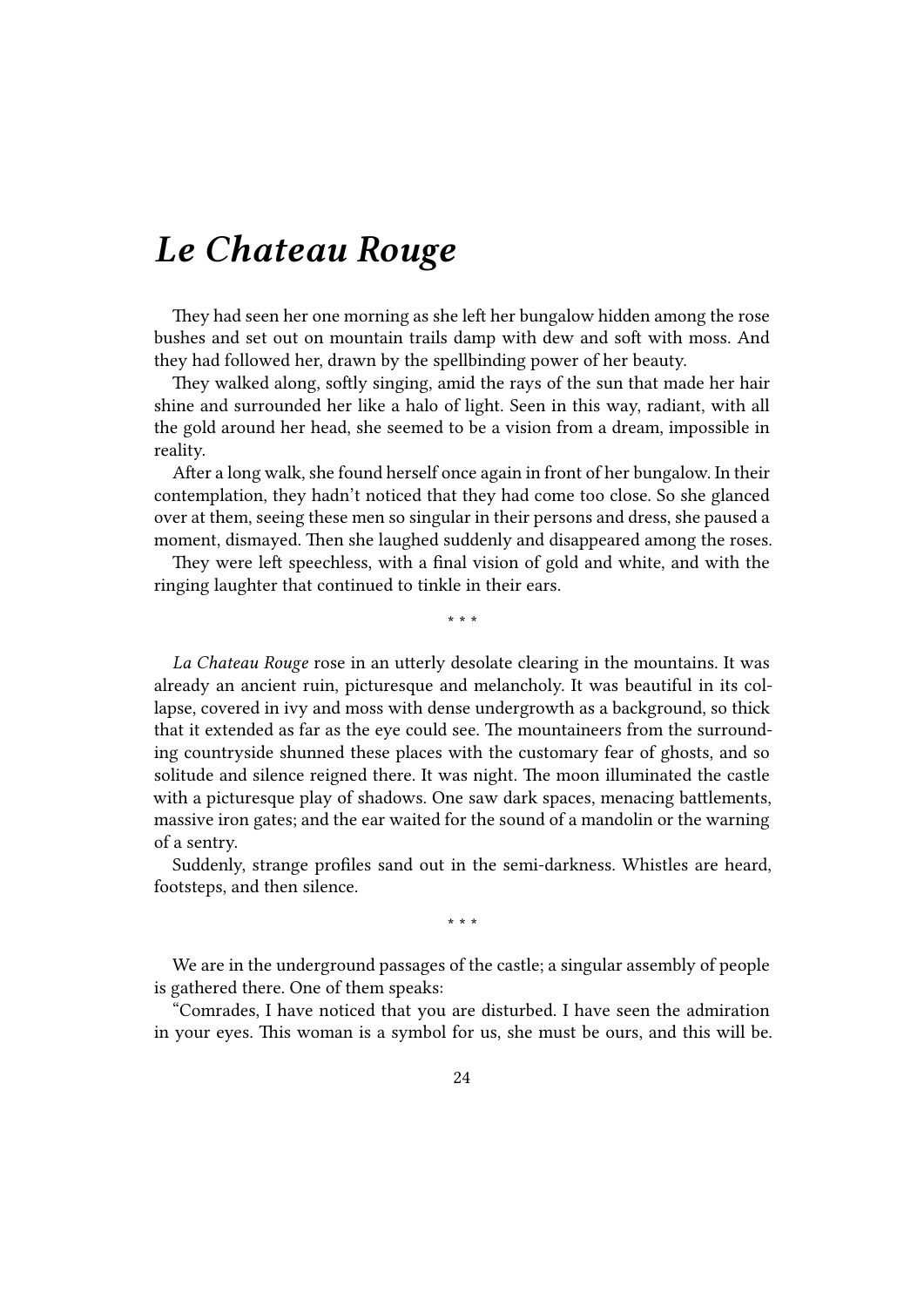But, comrades, are you certain that no individual selfishness is beginning to develop, and that none of you desires her to be his and his alone? Because then our little world would be forced to disappear for the sake of a woman. Think about it, comrades."

There was silence. A shudder passed through the men. A sob was heard. It was the youngest of them who wept. No one was surprised. They all felt a bit of this sadness within themselves. The weeper stepped forward:

"Listen to me, Maggot; listen to me, comrades. I am a vile creature. I have let myself be bewitched by this female and I feel that I would do anything for her. I would even betray you. Comrades, punish me."

He stood there waiting.

A deep emotion filled them all. No one dared to reproach. Those words and that anguish were in all of their hearts. Maggot stood up and said:

"You will have to leave it to me to do this. Consider, however, that I will lock you in this passage until I return."

They all clasped his hand wistfully and he departed. They sat in melancholy reverie as the sparkling torches wasted away.

\* \* \*

Two weeks went by, and in the underground passage, the suspense was gnawing at everyone. They paced feverishly, ears pricked. Fear, anxiety and suspicion raised commotion in everyone's mind.

But around eleven o'clock at night, they heard the locks squeak. Everyone jumped.

Maggot entered. By the light of the torches, everyone noticed a change in him. He was more bent than ever, with dark circles under his eyes and a sad and ironic curl to his lips. Everyone clasped his hands in silence.

"Comrades, it is all done. I managed to recognize her and followed her into the stormy city that we caused to tremble. And I learned who she was… She was a courtesan. A famous courtesan, privilege of the high bourgeoisie. Yes, comrades, that beauty gave herself away in exchange for banknotes. When I learned this, I was horrified. Like all of us I have no prejudices, but that symbol of beauty that we pursued had to be something pure, something superior…

"Once again, reality was victorious. I saw her on the boulevard hand in hand with a stupid vain financier, smiling at his sugarcoated foolishness as it rolled off his tongue. I saw her half-naked at supers and revelries, rousing lust at the feast.

"And I was filled with disgust when I learned that this women's lover was a deformed horror about whom she was crazy!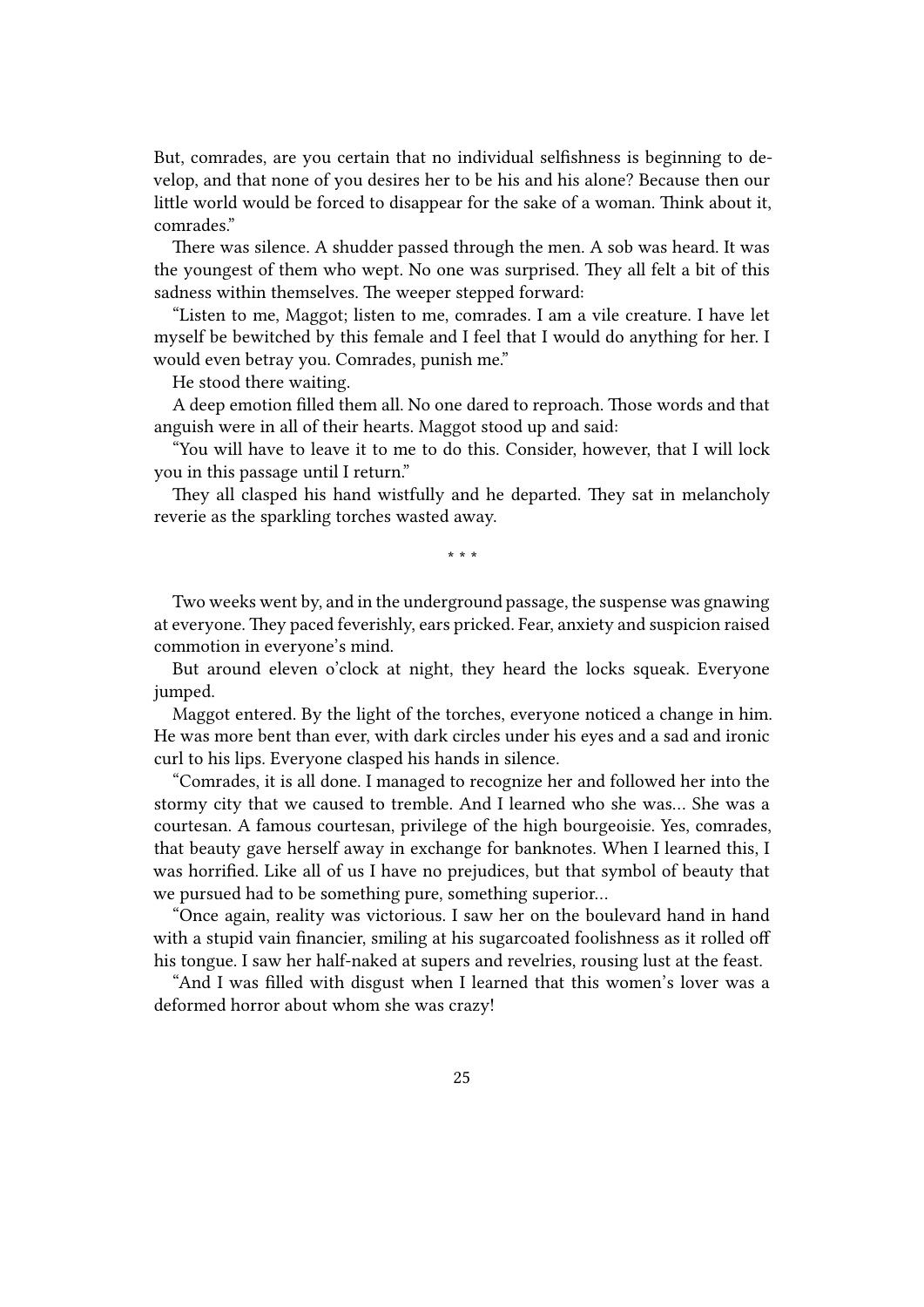"Imagine, comrades, that the filthy natural deformity on the divine breast of that woman...?!"

The sharp, implacable voice hammered the words with hatred and malice. The listeners shuddered. He went on:

"I saw all this, and at that moment I wanted to be a god in order to strike down the disgusting society that sullies our illusions in this way. I was no god, but I acted just the same. Suddenly she disappeared. Her lover was found murdered in his bed.

"The city was in an uproar, then in the fury of the event everything was forgotten.

"She was with me in a shack a little ways beyond the developed areas. She was my prisoner."

The voice took on a joyful, triumphant tone; the others listened with baited breath.

"She was my prisoner. I saw her in all her beauty, nude, with long blonde hair flowing over her shoulders. One night as she sleeping and I kept watch over her, I removed all of her clothes and kissed her all over her body in an orgy of adoration.

"She woke up with triumph in her eyes.

"But at the thought of the mercenary kisses that had passed over her body before mine, the poet rebelled, it rebelled and I killed her."

The voice howled this last phrase tragically. The motionless listeners saw everything as if in a dream and gasped.

The sepulchral voice continued: "I killed her with a quick poison. I watched her writhe and die… It was then that I triumphed. And now she is ours. You will see her"

He went out and whistled. Two men entered with a box on their shoulders. They laid her down. Without removing the veil that covered her, Maggot continued:

"Comrades, I give you the greatest gift. Pure beauty alone is feminine. I have purified the courtesan with the fever of my thought."

Suddenly, he tore off the veils. Behind the glass, her nude body still appeared to be alive. Everyone fell on their knees and gazed at her, murmuring incoherently, their eyes filled with a new light. Maggot pronounced the final words triumphantly, joyfully, with a new melodious lilt to his voice:

"Comrades, here she is, immortal, pure, ours. Our eyes will be able to rest on her without disgust because she now belongs to the dream and lives within it. She is among the Cavaliers of illusion!"

\* \* \*

The seasons followed one another without interruption on those mountains, and gales and tempests howled around *La Chateau Rouge.* The bungalow of roses is in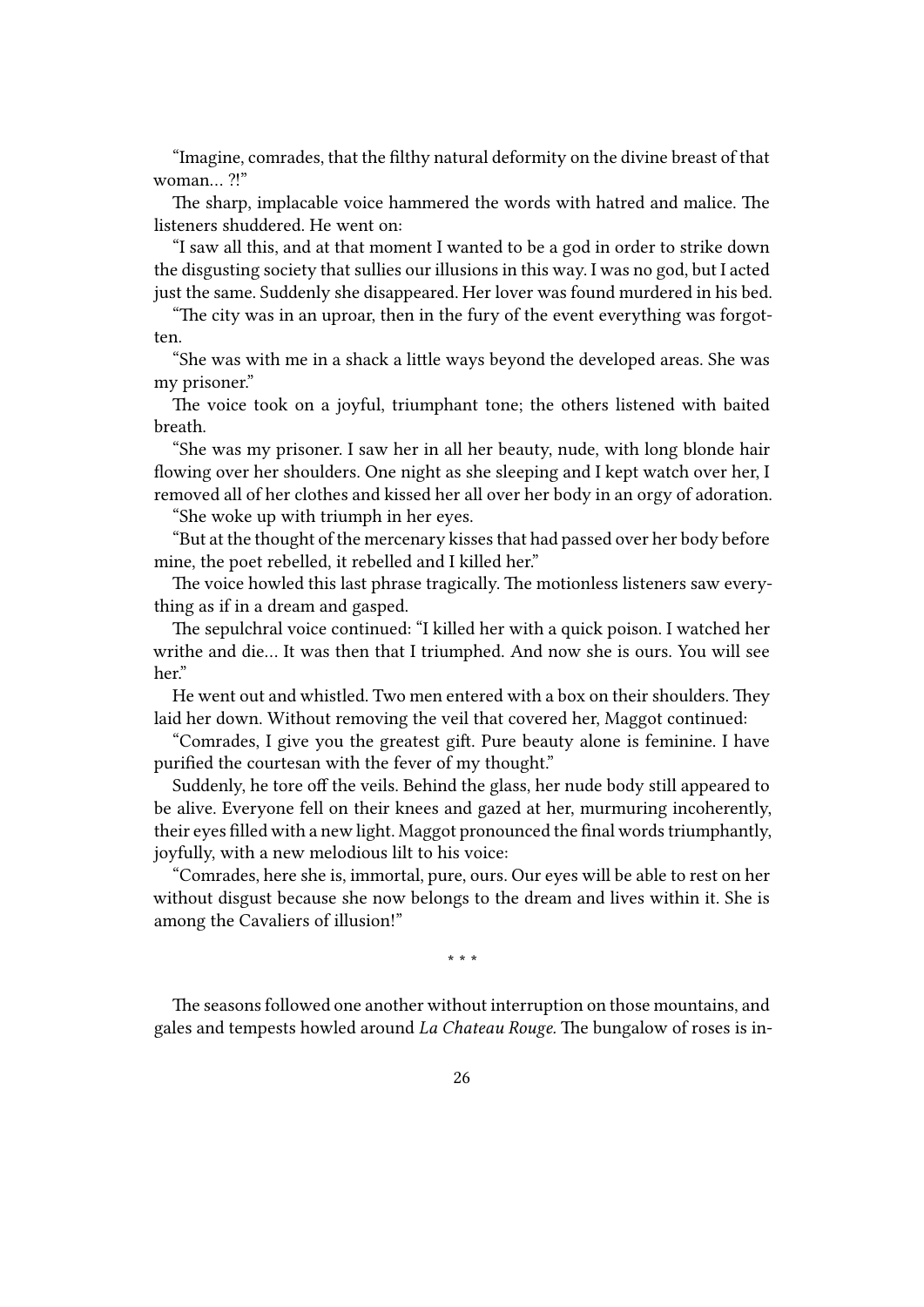habited by tranquil bourgeoisie, and the beautiful young lady, as the mountaineers called her, is forgotten.

From time to time, whatever the season, strange individuals climb up the cliffs to the castle.

We can say that they are the Moles and Gallants who come to forget the powdered and vulgar mugs that they see in the city, admiring the pure beauty, the bodiless beauty, the beauty that lives in the dream.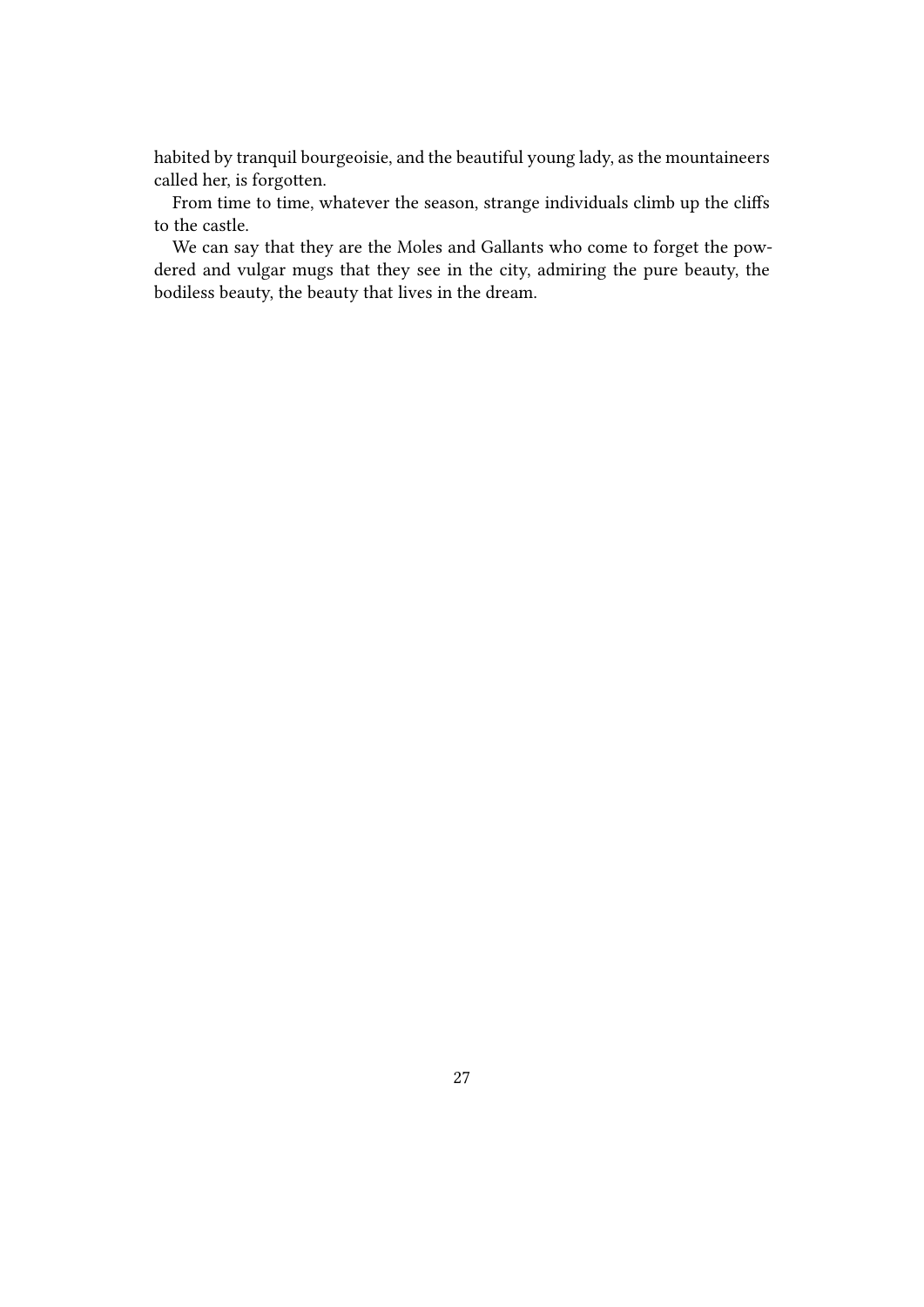#### <span id="page-27-0"></span>**In Defense of Mata Hari**

"Yesterday, in the courtyard at Caponiere, in the Vincennes forest, the former dancer, Mata Hari was executed."

The short, cruel words of the telegram filled my heart with sadness. Oh, Mata Hari. Oh, Mata Hari, surely you never imagined such a sad end. Surely, in spite of your skepticism, you still did not believe that the men who were crazy for you could be so vile.

Nobody tried to defend you, nobody wanted to risk a thing for you. These gentlemen who fell at your feet like rotten fruit, who revealed all the most secret documents to your eyes, who did not hesitate to ruin family and fatherland in order to possess you, these gentle men were afraid to try anything for you. And so they let a squad of common soldiers kill you like a rabid dog in a damp courtyard, by discharging red-hot lead into your divine body. And probably some of those high-toned Catos will publicly rejoice in the severity of the judges. Phew! A spy!

Cowards! Those who wouldn't hesitate to make thousands of workers die of hunger, solely for profit; those who would risk the prosperity of entire provinces at the stock exchange simply to sate themselves with gold; those who would betray that which they call fatherland in an instant for their selfish ends; they feigned a feeling of horror when the preliminary investigation revealed what they already knew. Phew! A spy!

In order to possess you, they revealed the most delicate secrets of the nation; in order to possess you, they delivered the plans the plans for the strongest fortress to you; in order to possess you, they gave you the lives of thousands of men as a gift. Now that you are dead, they trample you with disgust, insult you and wash their hands in your blood. Mata Hari has been executed!

Poor Mata! Who would have thought that you would meet such a savage end? When the luxurious automobile took you through the magnificent boulevards of Paris, charming in your costly gowns, who would have ever thought that a lowly prison cell would one day be your home. When your nude, throbbing, willowy body, the body of an enchantress, roused the whispers and lust of a thousand gentlemen in swallow-tailed coats and monocles in the golden salons of the high aristocracy, who would have thought that you would fall in the mud of a filthy fortress courtyard, your body riddled with bullets on a sad, rainy day? Poor Mata!

I don't pity the soldiers who die because of you.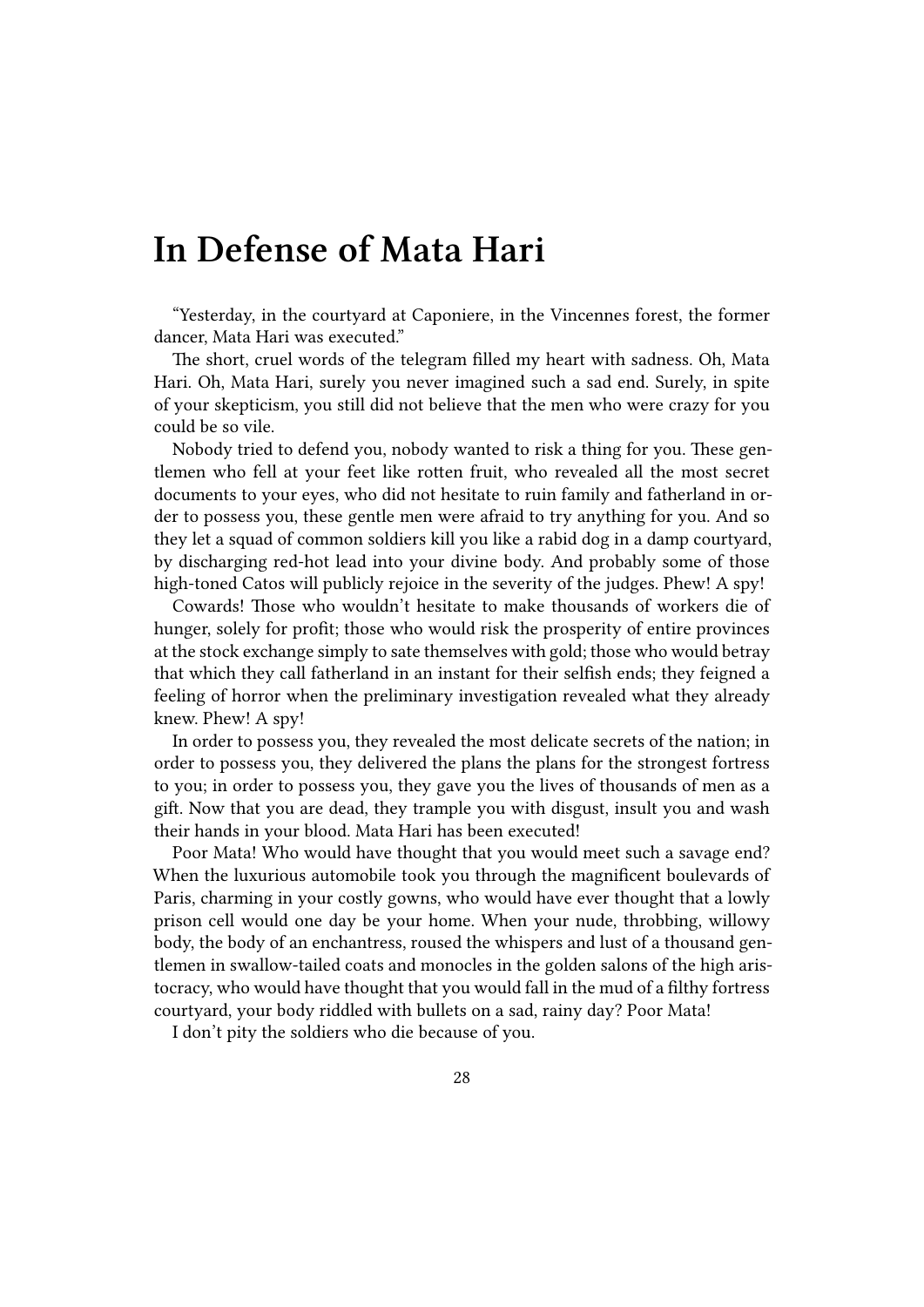The brute mass that lets itself be dragged to the slaughterhouse without any impulse toward rebellion, that lets itself be butchered in such a way with no reason, that abandons everything that is most dear at mere orders from a leaflet affixed to a wall, is too vile: it deserves death, it deserves the executioner's blade. But you, poor Mata, you were beautiful! And supreme beauty is beyond good and evil. Dying because of a marvelous woman is always the best death.

Rest in peace, poor Mata! Someone who never knew you has sworn to avenge you. And the memory of your blood-drenched eyes will drive his dagger; the vision of your mutilated body will render his bomb more effective.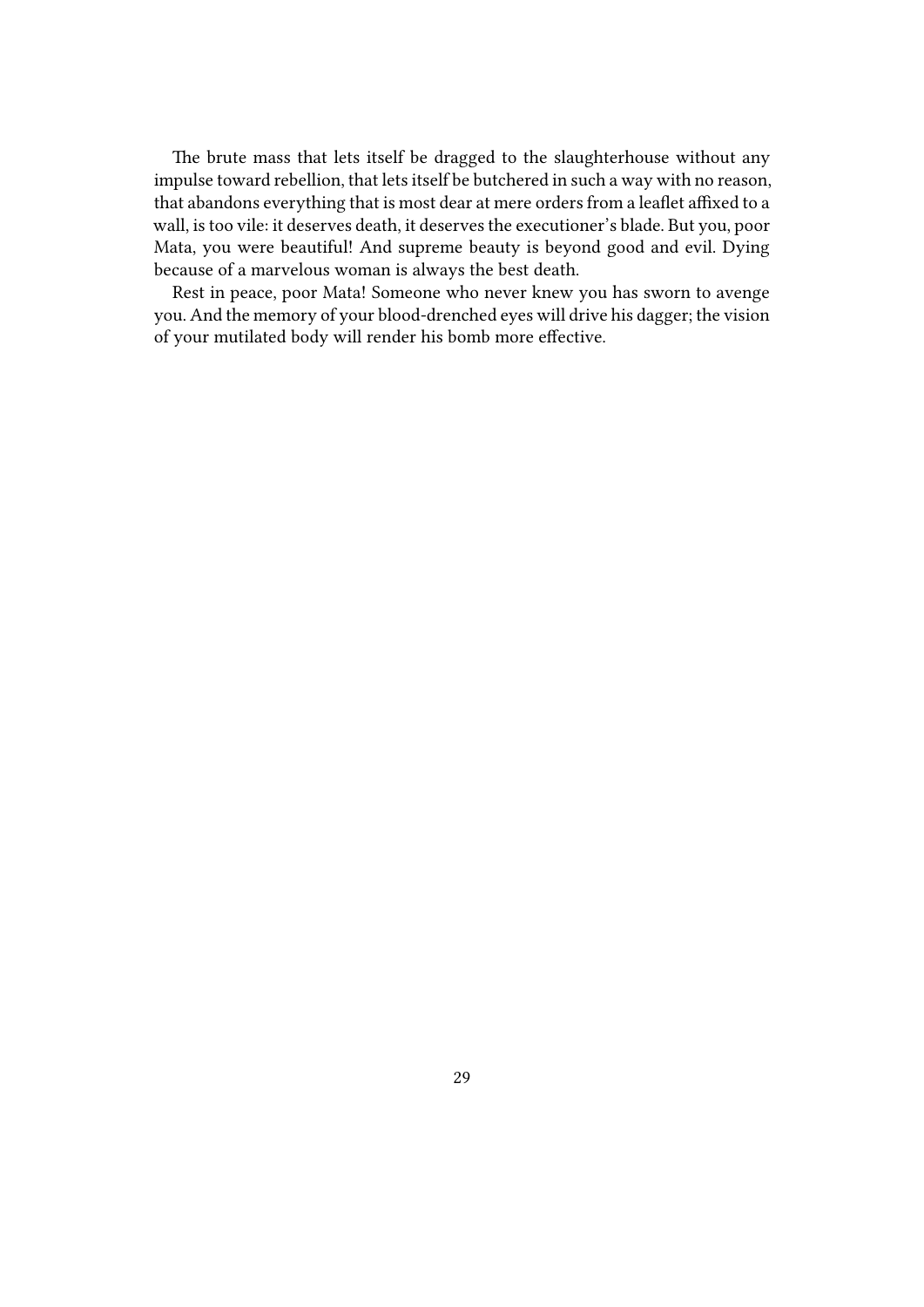#### <span id="page-29-0"></span>**Iconoclast**

Yes, my dear, I have committed a crime, a crime that will fill you with horror. I confess it to you with the cynicism that is typical of me, the cynicism that cannibals claim is characteristic of criminals.

Listen then. The other night I was on duty. Sitting on a stool, I absent-mindedly stared at the walls of the barracks, which were strangely illuminated by a feeble lamp. I thought of you. I peered into the blue-green waters of memory and presently sighed in reverie. I took your picture out of my wallet and began to gaze at it telling you so many sweet things with my thoughts and with my eyes. I called out to you at that moment, and surely, if you would have come, the crime would never have happened. But you didn't come. I withdrew from this contemplation, heard the plebeian snores from the barracks, the cadenced footsteps of the patrol in the road, and all this was like an icy splash of water. I lit a cigarette and suddenly, for no reason, I felt an intense hatred, an atrocious hatred, toward you.

A sequence of nasty, hostile thoughts followed the original outburst. Smoking nervously, I mercilessly destroyed the entire rosy edifice of our dreams. Ugh! the white cottage! The faithful little wife who awaits you in the evening! How stale, how bourgeois! Faithful, then! What a grand word! Who is faithful nowadays? The one who knows that the sister was wrong. What they say about jealousy is fitting, but when she nearly threw herself at my feet, weeping, imploring me to believe her… And to that end she named names…

Nonetheless, I stupidly sent her away, saying "Don't play Lydia Borelli with me!" And then the fashion!. Always talking to me about it, talking to me about hats, bows, ribbons… what boredom. This is decidedly a sign of fickleness. Did she really

love me in the end? Can one say with certainty that a woman ever loves? Perhaps it was more from ambition, to be able to tell her friends: "You know Mr. So-and-so, that famous etc."  $-$  "yes, and... ?"  $-$  "Well, he loves me!"

A common phenomenon among women. Haven't I seen it so many times? Then that intense affection, the idolatry with which she surrounded me, perhaps it was all an act. Imagine her asking me if I wanted her to die! What a joke! Did she consider me such a cretin that I would fall for her melodramatic phrases?

The butt of the cigarette burned my finger. I flung it away furiously and set out walking.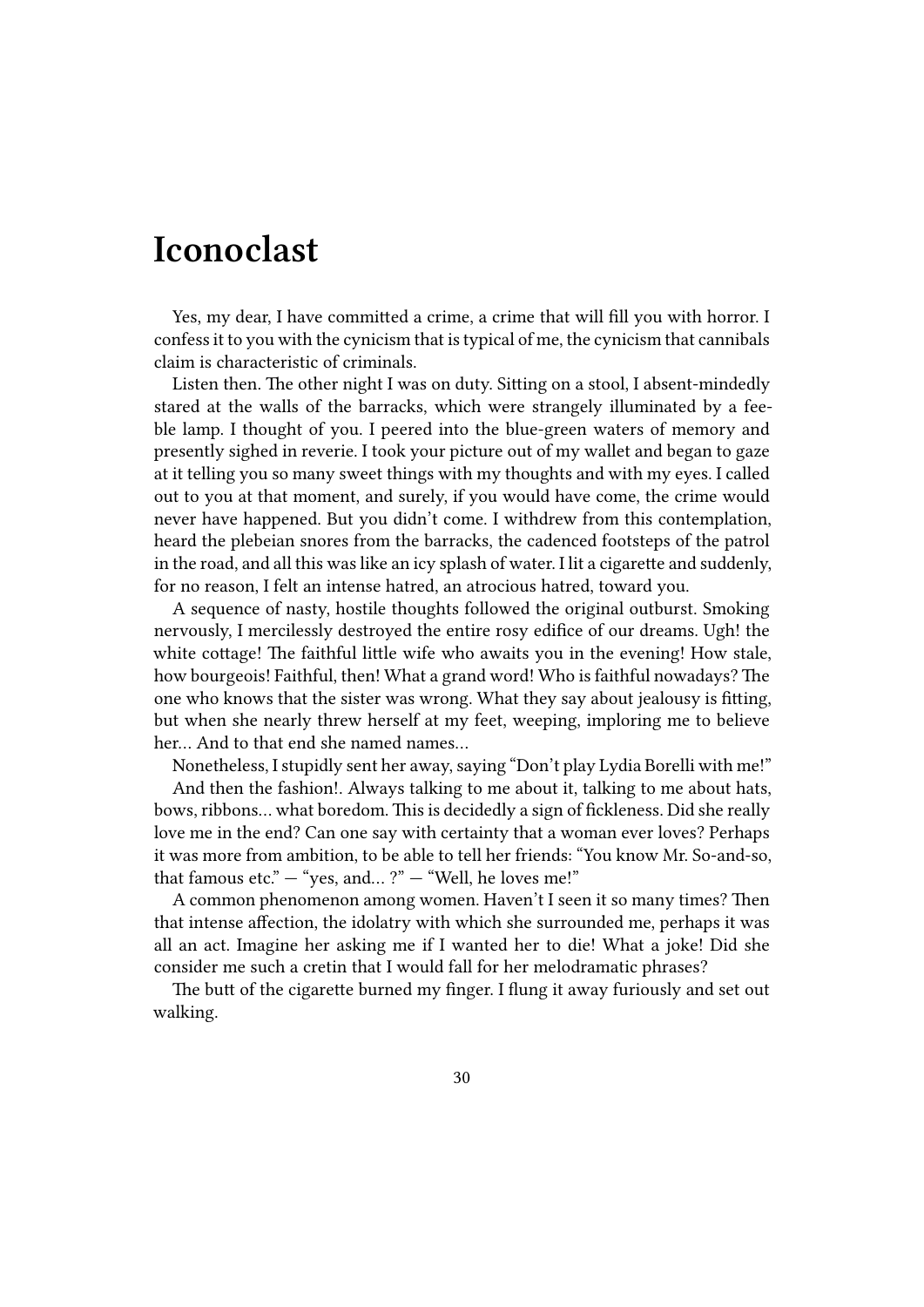Yes, yes. Without a doubt, it was better to end it, to live alone without a female underfoot… Free, free, I am bored with having my mind enslaved.

I lit a match and set the photograph on fire. Then I watched it being slowly consumed and reduced in the end to a shapeless pile of ashes. I stomped on it and then I laughed. I laughed convulsively. The barracks snored. Someone cried out in a dream: "Hey, innkeeper, what will you give me to drink?"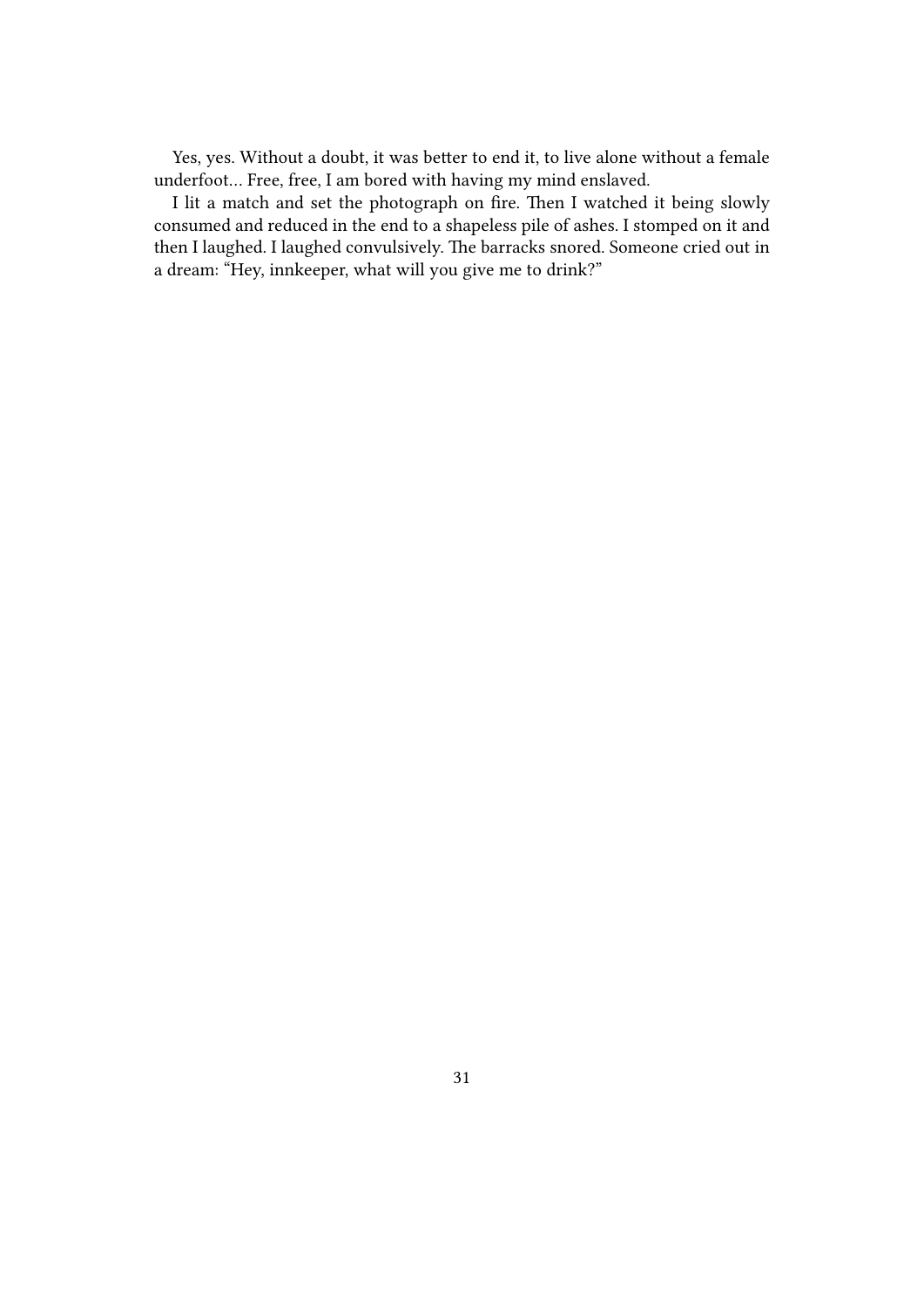#### <span id="page-31-0"></span>**Hero or Assassin?**

*The commander of the submarine that torpedoed the "Lusitania" speaks:*

Well, now I have become famous, but also infamous. When I walk through the streets of any German city, thousands of obese women with the sulky faces of bulldogs gaze at me with love in their eyes, while, contrarily, if I dared to do this in other European capitals most likely there'd be chamber pots poured upon my head! And that at best! And yet I don't understand the hatred that they pour out on me.

On the contrary, in my opinion, millions of people should thank me. Why?… I see a miserable little boat go by loaded with people. I make a heroic sacrifice and launch a torpedo worth several thousand dollars at its prow. (Goddamn, how my heart weeps launching it this way! I could have drunk so much good beer! Enough, what's done is done.) Well, in spite of this sacrifice, everyone pours a load of insults on me! I don't understand it one bit!

I thought I was doing a favor to all the newspapers of the world, causing them to sell the most teary-eyed prose. Thanks to me, they are able to print millions of supplements, and in spite of this they are the first to insult me. Thousands of orators have made their speeches glow with heat in quite successful recitations about me. But they have not even had the decency to send me a postcard.

And the navigation societies? I put down a dangerous competitor; I would be content with a small dividend, but no! Have you noticed? It's the same here. Here we see how commerce really hardens the heart. Lusitania this, Lusitania that! All the people who never know what to say have been talking about it for six months, are still talking about and will go on talking about it for at least as long again! And yet they too are ingrates, ingrates…

And the survivors? They had no emotions, I procure one for them and I am not acknowledged in the least. They read, they start to feel, they dream terrible things and rejoice in it. I dish it up to them, live, throbbing. Is there applause? Of course not! They wish me bad luck, Misfortune that they raise to the heavens. I received an inheritance, life insurance payments, I did this as well. But my position does not change.

For example, a visitor comes. And how is his mother? Oh poor woman, she was one of the passengers on the Lusitania, she is dead, my God!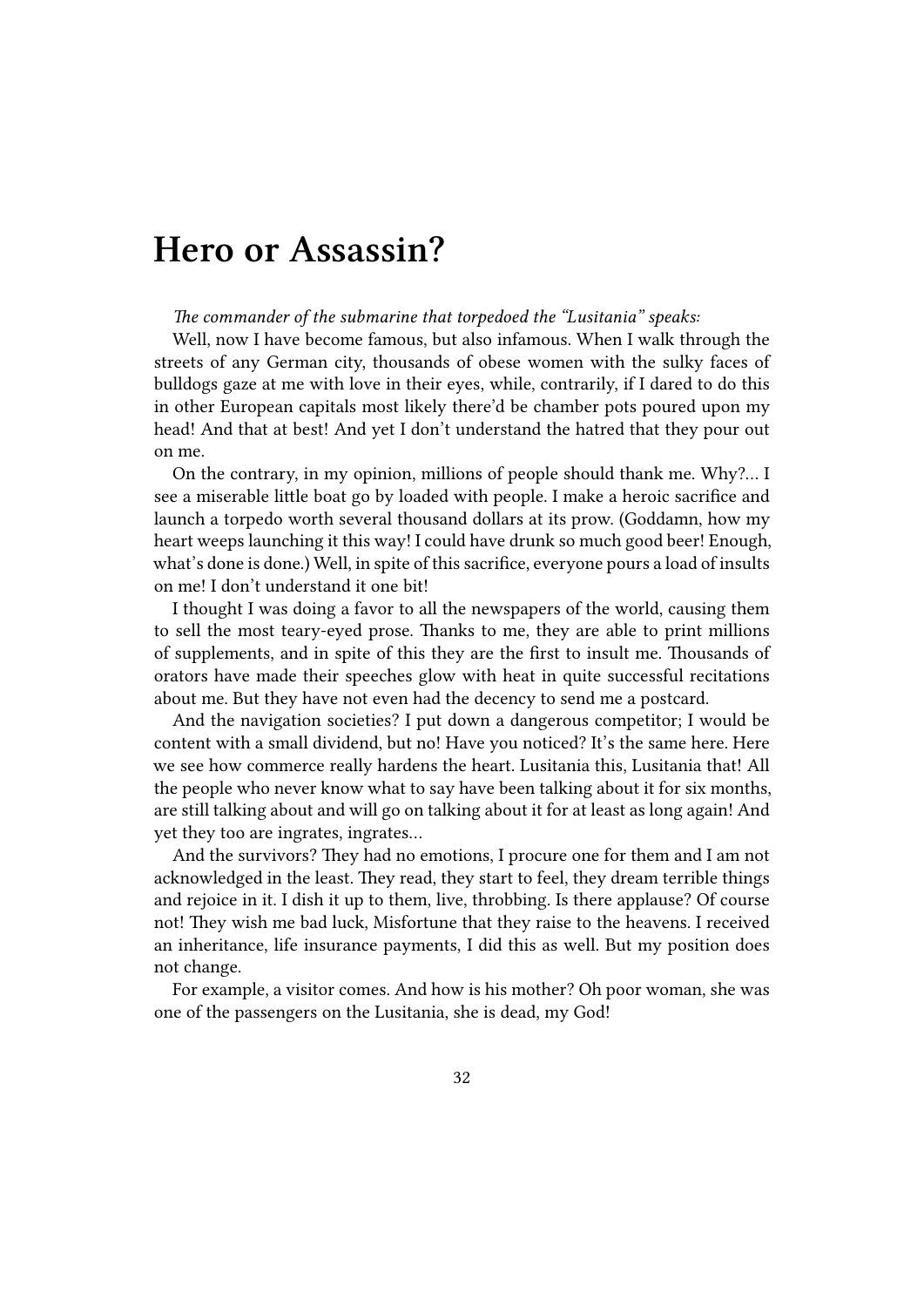Isn't there any satisfaction in having a parent, a friend, die from the torpedo attack?

You can tell everyone, it is almost like knowing a member of Parliament, but no one thanks me for this. Ah! It is quite true that the world is ignorant and selfish.

Someone could at least tell me that they enjoyed the spectacle of the torpedo attack. Yes, and what a beautiful show! The ship sank awkwardly, sputtering like a seal. The sea was full of boats like with drenched passengers who screamed like lunatics, and the people who drowned made such stupid faces like someone drinking castor oil. I assure you that I was not amused by anything. After all, I am a philosopher and resign myself; to those who do not want to acknowledge my merits, I simply respond like this: ships are made to stay afloat and torpedoes are made to sink them. Stop making ships and there will no longer be torpedoes. It's logical! And, after all, at some point or another the Lusitania had to come to an end. I simply anticipated it. And it isn't worthwhile to make such an uproar over a little anticipation. All things considered, since the Germans are in love with me, I am satisfied with this: the future reestablishment of my good name as a man of honor, as it is customary to say.

But only if this is not also a lie…

Bah, I am born under a bad star! And, indeed, my mother's name is Stella ["Stella" is the Italian word for star — translator] and I assure you that she spanked me without pity! What a fate, eh? The Kaiser often honors me with compliments.

He says that I am a hero, etc., etc.

I tolerate all this with the pleasure that can be found in eating a lemon. So much the better, don't spoil it! But the truth is that I am misunderstood. They insult me as an assassin, and they honor me as a hero. But no one is right. They don't have the complete view of what I have done,

How stupid the world is!

The main thing is that the English didn't take me.

These damned souls are furious not because of the dead, but because of the steamship that I sank, and if they caught me, they would hang me. They are so jealous of their interests that I am deeply convinced that they would give me a fine hemp necktie without even allowing me to pay my respects to 'the creator,' if they had the chance. But I trust in the good. Posterity will do justice in every way. It is true that I will be dead, but this is always an honor…

Time to go? Goodbye then. Yes, yes, thank you and the same to you!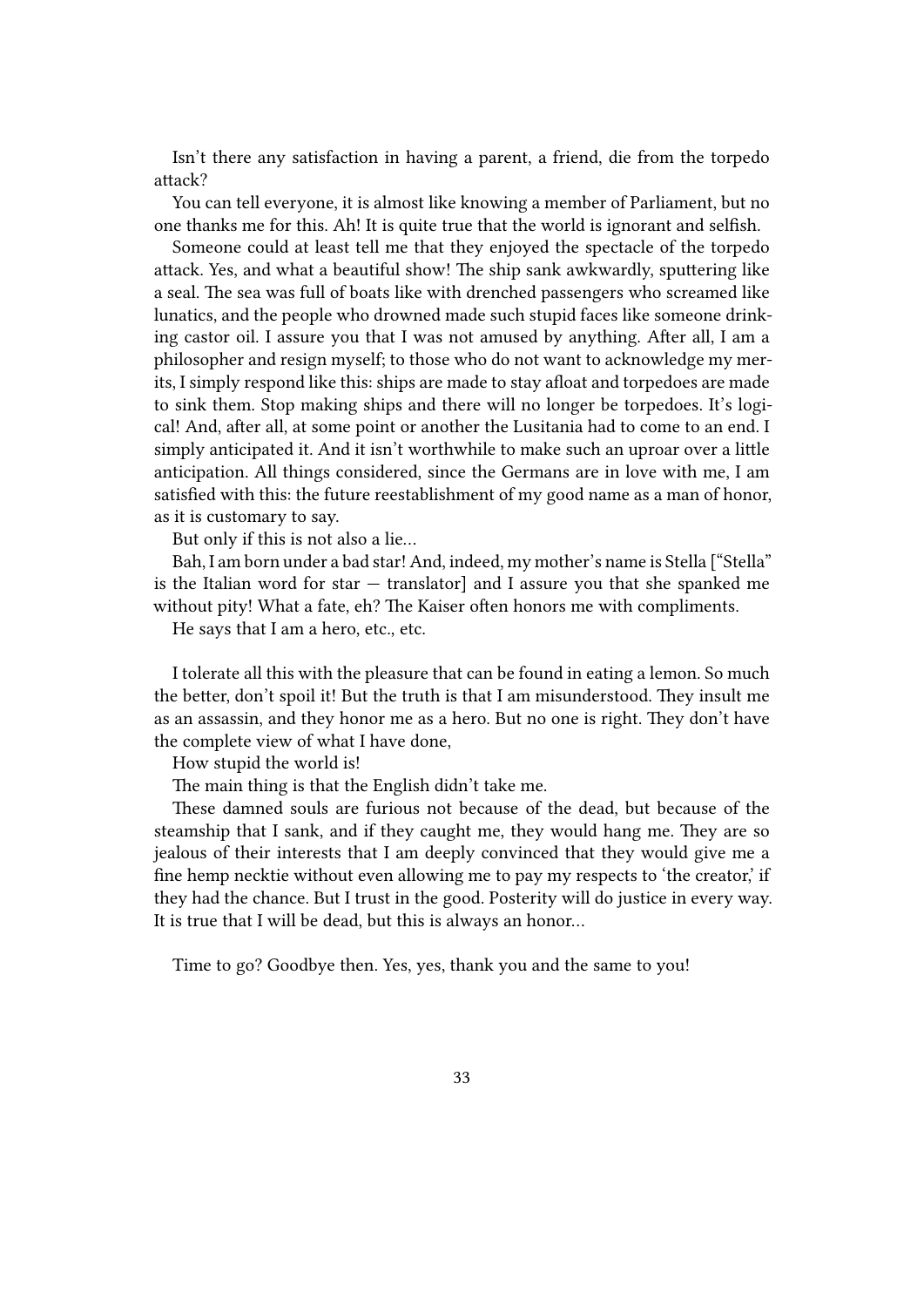### <span id="page-33-0"></span>**The Federation of Sorrow**

I am gathering all the agony of the world together. Anyone who has a hidden worm gnawing away inside him, anyone dressed in mourning for the ideal, anyone who laughs scornfully at the ruin of the mind, may come. I need my sorrow to become a flood, a storm; I need to hear the cries of suffering, the moans of despair.

For there is laughter in the world, and I am not able to listen to laughter.

Brothers in chains, comrades in suffering, the battle is at hand. Soon we will launch our attack, intoxicated with vengeance; the enemy will flee, because the *Federation of Sorrow* is terrible.

\* \* \*

From the day I was born, I have carried a heavy burden. And my back is bent and my eyes sunken. The worm gnaws and gnaws; it has already destroyed me.

Enough, by god! I am tired.

I throw off the burden and stop; I have enough of this in my life. I have not been capable of living, but I will know how to get my revenge. I will croak on some sidewalk, with the final blasphemy on my lips and the final flash of hatred in my eyes.

\* \* \*

How odious!… The filthy cobblestones of the city give off the foul odor of the sewer. It has poisoned me. I was once so strong!

I still laughed then… But then… Should I really howl at what happened, should really unveil myself before you?

But, imbeciles, it is the same old story!

One loves, one hopes, one acts, and then comes disgust, emptiness, despair.

\* \* \*

One day they led me to war. Then I dreamed I was a child again.

The first burst of the machine gun cruelly rattled my nerves; I opened my eyes and I saw blood, and then nothing else. I remember a huge blaze, a continuous thunder… death, death… and that stench, the stench of corpses…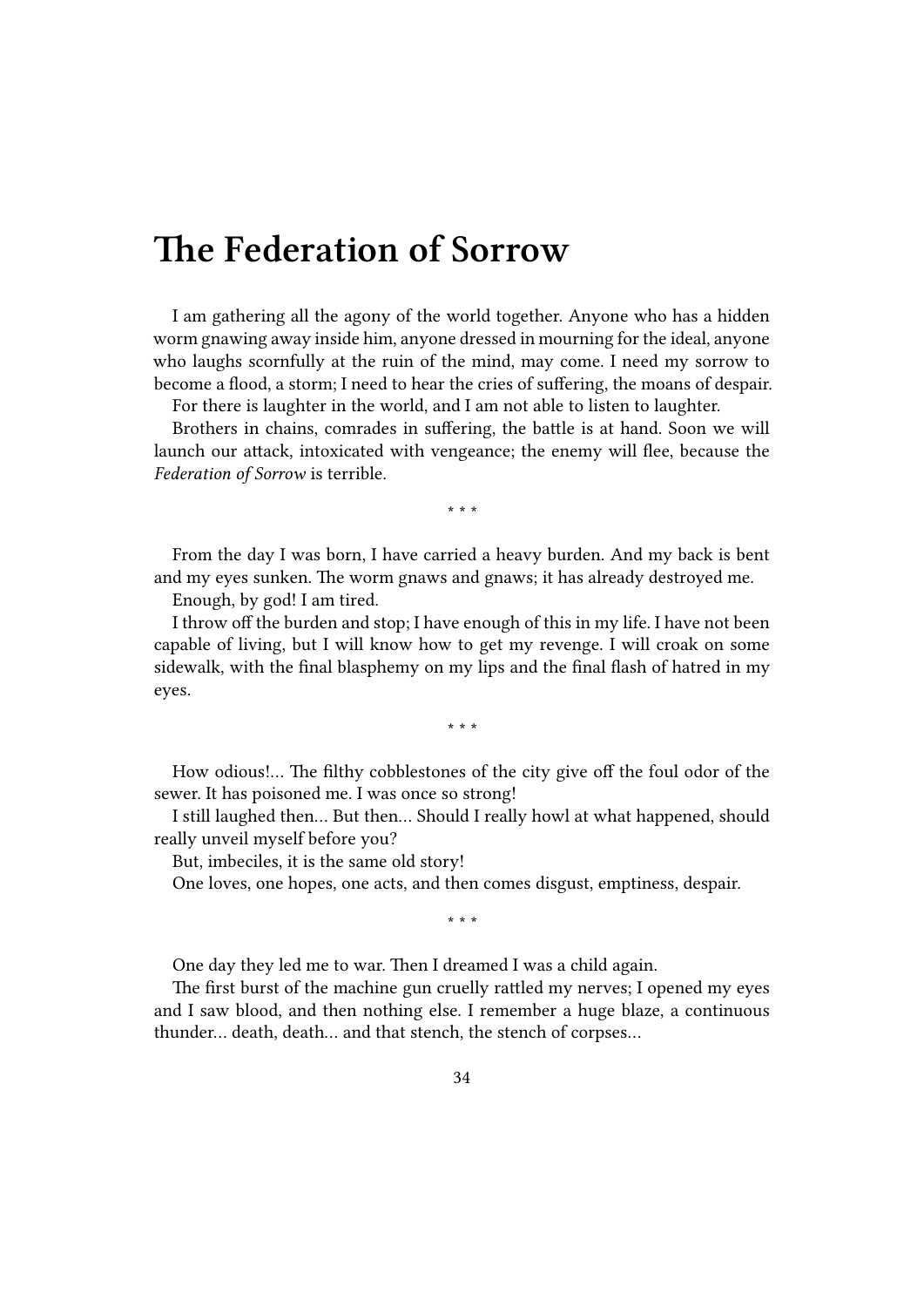I never understood how the nasty odor of this stench has remained in my throat. It seems as if I am in a vast graveyard… crosses, coffins, stench.

Society reeks of corpses.

\* \* \*

My ears ache horribly. The cannon caused this. The thundering beast made deep scratches in my brain.

I always hear a far distant cry, like the sob of a hopeless giant. But who is it that cries in the world?

\* \* \*

The war has reawakened the beast in me. My jaws contract convulsively, my eyes widen, and my hands want to clench, to grasp…

When I look at someone, I am surprised by a strange desire to tear him to pieces. Why do I have the urge to kill and tear someone to pieces?

There are no longer any Germans to kill; so who should I kill?

\* \* \*

Maybe I am crazy. But my madness is the most terrible rationality. I see further, I feel life more vividly.

I don't know why, but it is certain that I suffer enormously, much more than before.

Before this? To think that before this, I was a child!

\* \* \*

But why is this? What have I done? I watch the daisies growing peacefully; the swallows come and go across the paths of the sky. I too am a daisy or a swallow. The dew and the open blue pleases me as well.

And instead… handcuffed, splashed with mud, starved. Without love, without freedom.

\* \* \*

And that's how it is, since you want it this way. You transformed me into a wolf, and a wolf I shall remain. But up to now, I have only clawed my chest; tomorrow I will want other blood. Don't beg for mercy then. You have written on my brain: *carnage*. And carnage it is.

Maybe humanity is filthy. It needs to cleanse itself, and for this bath it desires blood.

Maybe after the cleansing and destruction… Maybe then we will be like the daisies and the swallows… How beautiful it would be.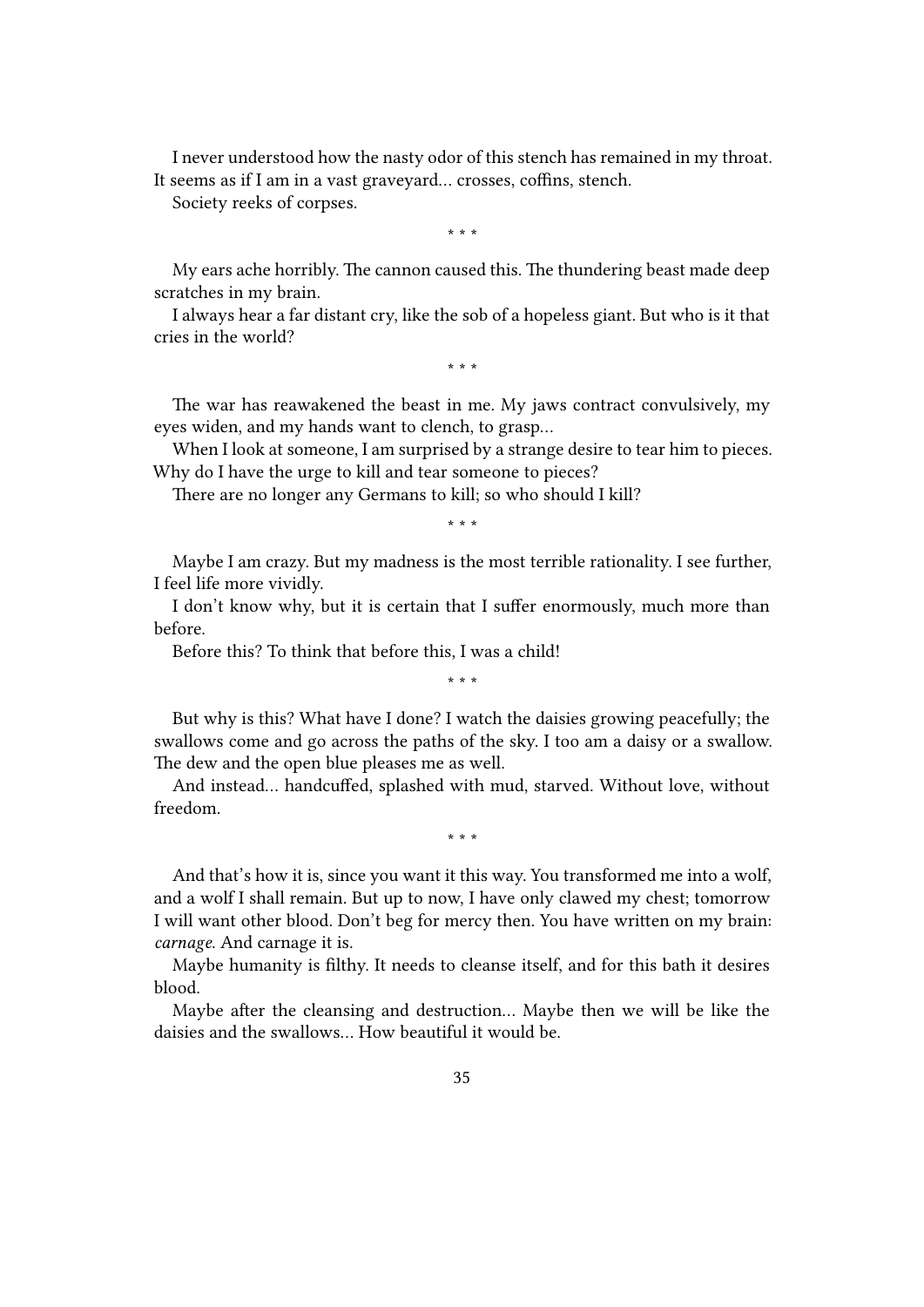Souls who are grieving for the world, this is why I call you to gather together. The flag is already waving.

It is black; it stands for mourning. Forward then, wild Promethei. [Plural of Prometheus, the Greek god who defied the ruling Olympians to bring fire to human beings. — translator] The cry of vengeance is music sweet and dear.

Today it is necessary to kill, to destroy… tomorrow we will be daisies… Forward, *Federation of Sorrow!*

from *Iconoclasta!*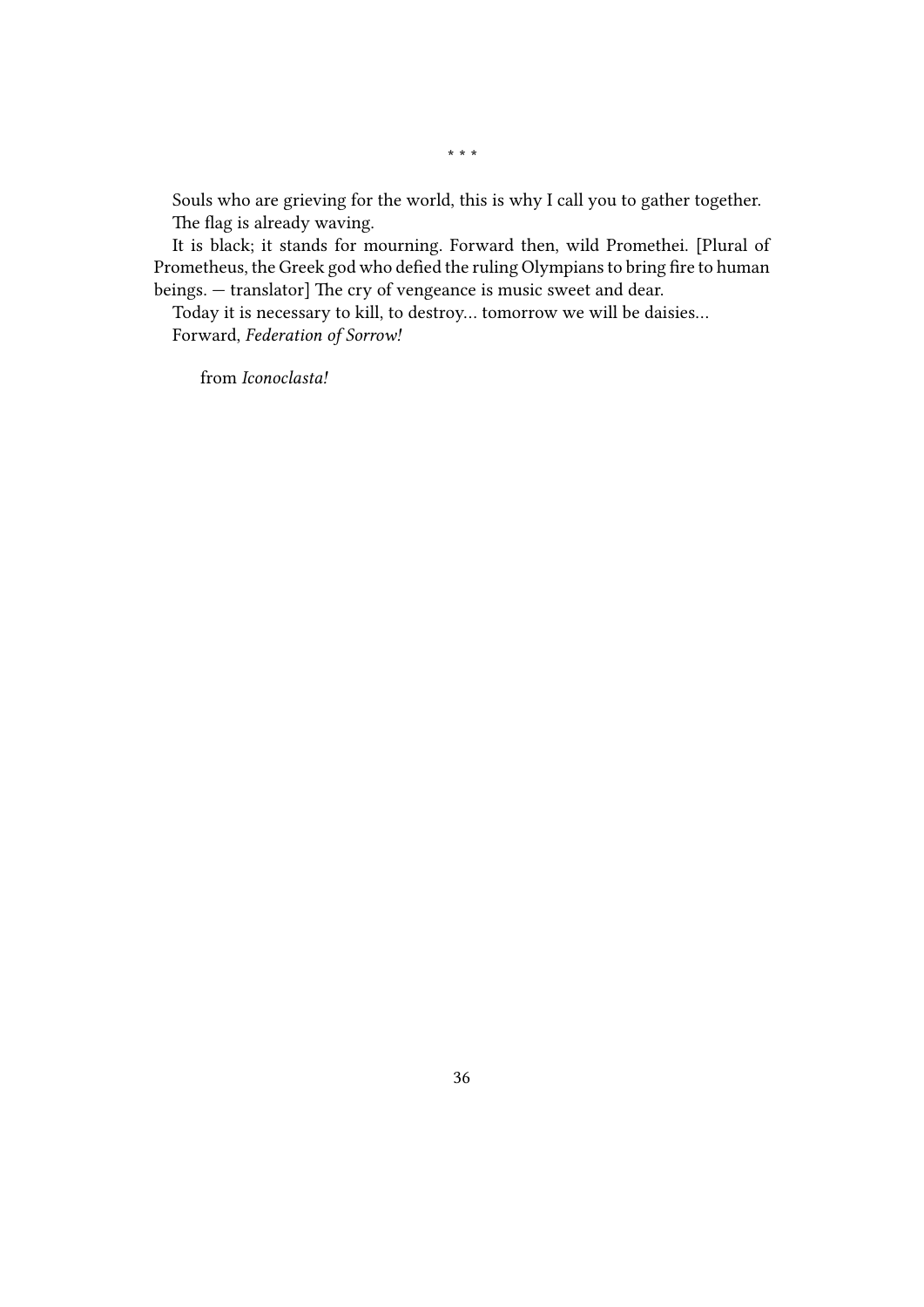### <span id="page-36-0"></span>**Il Me Faut Vivre Ma Vie\***

 $\lceil$ <sup>\*</sup> "It is necessary that I live my life"  $-$  Jules Bonnot, anarchist bank robber]

I don't believe in the *right.* Life, which is all a manifestation of incoherent forces, unknown and unknowable, rejects the human artificiality of the *right. Right* was born when life was taken away from us. Indeed, originally, humanity had no *right.* It lived and that was everything. Today, instead, there are thousands of rights; one could accurately say that everything which we have lost we call *right.*

I know that I live and that *I desire* to live.

It is most difficult to put this *desire* into action. I am surrounded by a humanity that wants what everyone else wants. My isolated affirmation is a most serious crime.

Laws and morals, in competition, intimidate and persuade me.

The "blonde rabbi" [I.e., Christ or christian values.-translator] has triumphed.

One prays, one implores, one curses, but one does not dare. Cowardice, caressed by christianity, creates *morality,* and this justifies baseness and begets renunciation.

But this desire to live, this *will,* only desires to develop freely. The christian takes a good look around to see if anyone is watching him and, trembling, commits a sin. Desire: sin; love: sin. This is the *inversion.*

"Harlot, everybody's female, you have no shame in the world. You are frank and sincere. You offer yourself to anyone who pays, never giving or taking illusions.

"Society, on the other hand, modest and clean in appearance, but horribly infected with gangrene throughout its body, makes me vomit, fills me with horror and loathing, kills me."

\* \* \*

I envy the savages. And I will cry to them in a loud voice: "Save yourselves, civilization is coming."

Of course: our dear civilization of which we are so proud. We have abandoned the free and happy life of the forests for this horrendous moral and material slavery. And we are maniacs, neurasthenics, suicides.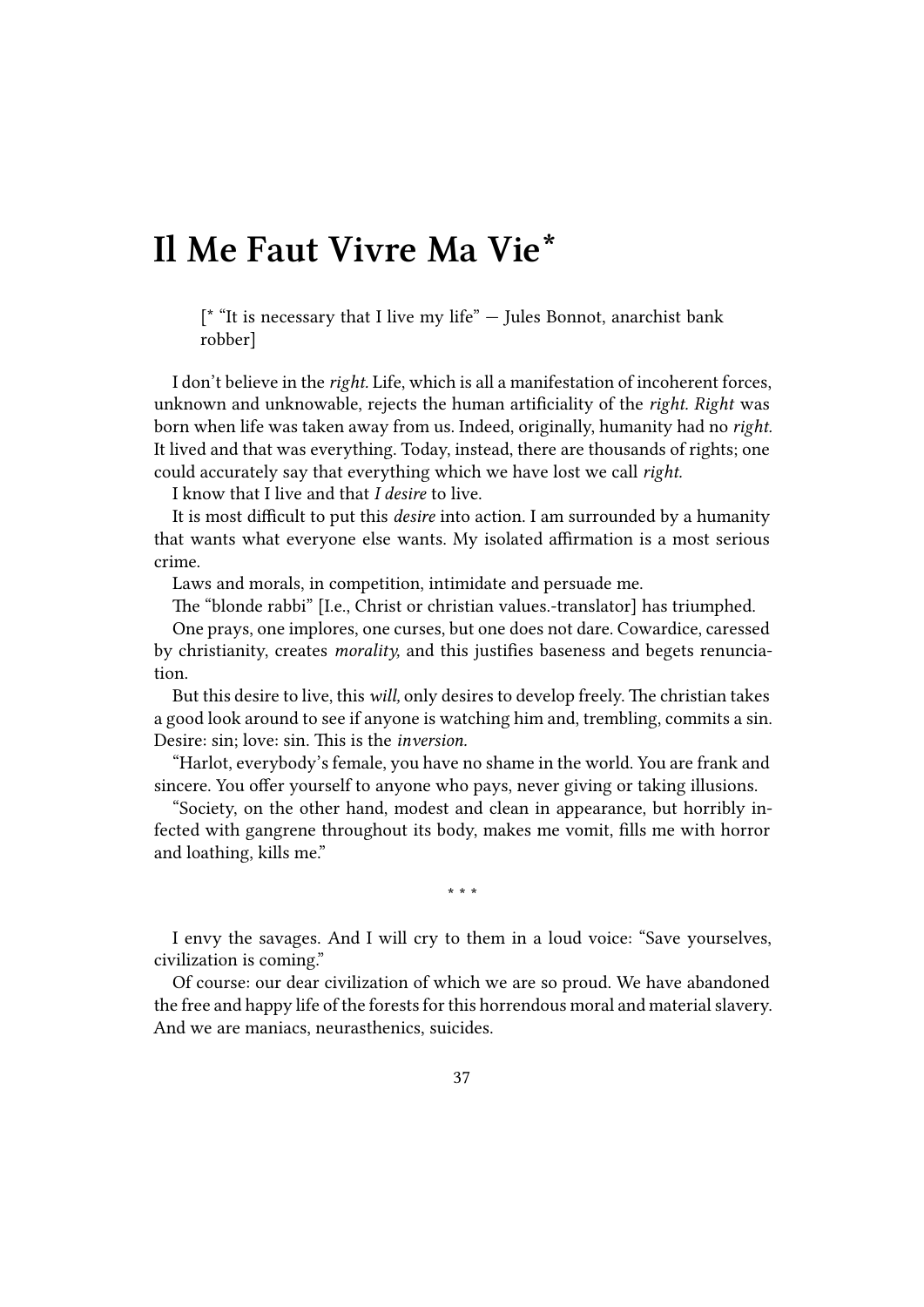Why should I care that civilization has given humanity wings to fly so that it can bomb cities, why should I care if I know every star in the sky or every river on earth?

In the past, it is true, there were no legal codes, and it would seem that justice was done summarily.

Barbarous times! Today, instead, people are killed in the electric chair unless the philanthropy of Beccaria  $[18<sup>th</sup>$  century aristocrat whose work 'On Crimes and Punishments (1764)' inspired reform in the Italian penal system. — translator] only torments them in the penitentiary for the rest of their lives.

But I leave you to your knowledge and your legal codes; I leave you to your submarines and bombs. Still you laugh at my beautiful freedom, my ignorance, my vigor. Yesterday the sky was beautiful to look at; the eyes of the unknowing gazed at it.

Today, the starry vault is a leaden veil that we vainly endeavor to pass through; today it is no longer unknown, it is distrusted.

All these philosophers, all these scientists, what are they doing?

What further crimes are they plotting against humanity? I don't give a damn for their progress; I want to live and enjoy.

"Monkey of the Borneo jungle, Darwin has slandered you!"

\* \* \*

Meanwhile, my whole being cries out to me: "I want to live!"

I rip the thorns of christian renunciation from my brow and drink in the perfume of the roses.

I am well now. I am delighted to live.

The sirens blare and the blissful crowd goes to the slaughterhouse.

And you as well, oh rebel, you climb your Calvary, you too are

*rotten!*

How I envy the great Bonnot!

"Il me faut vivre ma vie!"

\* \* \*

It's useless, I am *rotten.* Society has vanquished me. And hatred. I furiously hate the brutal humanity that has killed me, that has transformed into a human hide.

I wish that I could change myself into a wolf so I could sink my teeth into the belly of society in an orgy of destruction.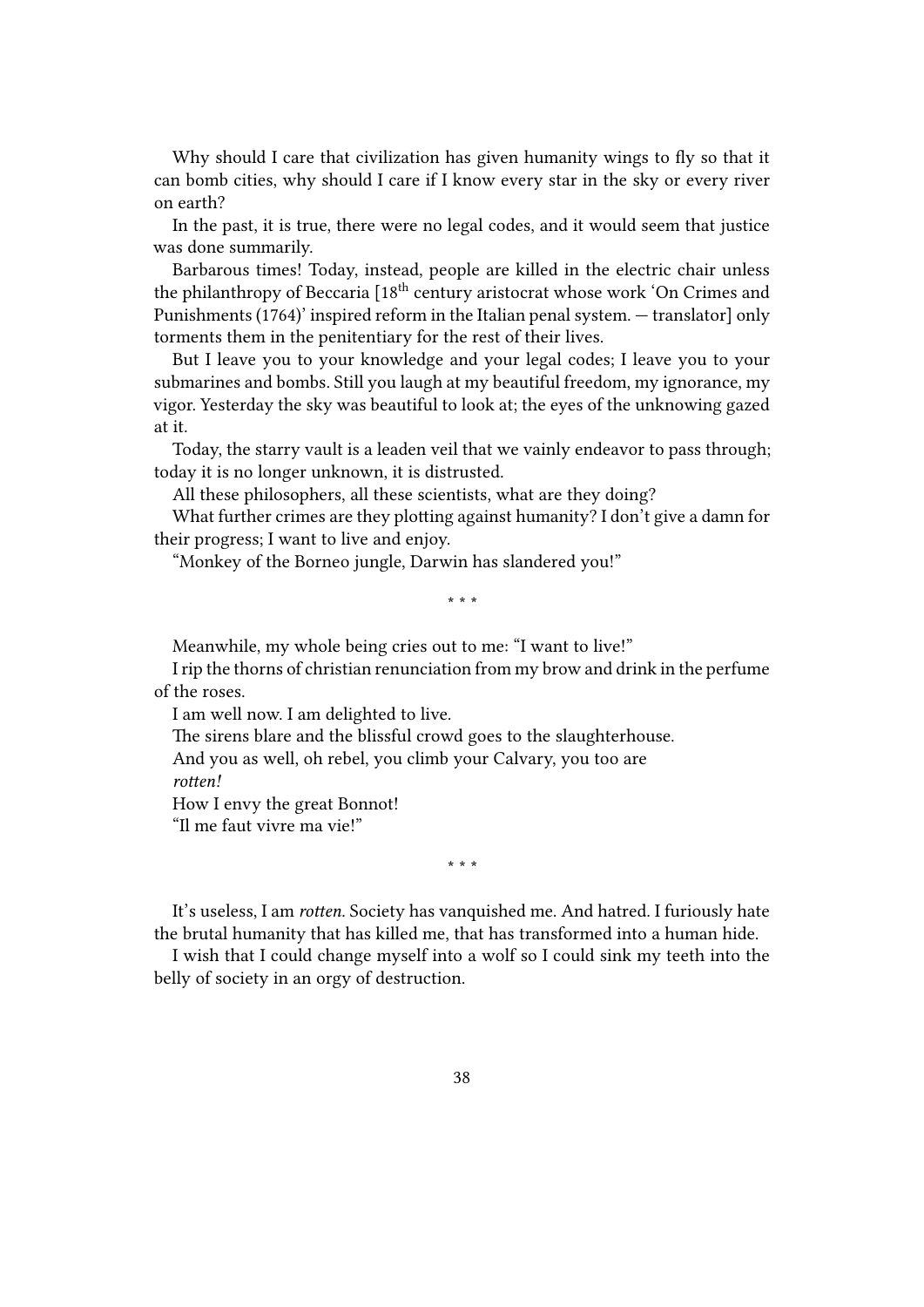## **A Day Off**

I am a strange beast. I live in the midst of lice and feed upon dried codfish. I inhabit dirty and oppressive prisons that are called "barracks" and I am learning to kill. During these long years of degradation and butchery I have lost my human conscience. So I am heading sadly toward the city in my tattered olive drabs and my spiked clodhoppers.

\* \* \*

Who calls me "glorious soldier"? What great glory, by god! Because I lived for four years among corpses and blood, because I rushed to the attack a thousand times drunk on a hatred that was not my own, you call me "glorious". Take this infamous glory away from me! I cannot forget death's enormous eyes; the huge gangrenous wounds, the pools of blood that have stained my hands and mind.

Can I still even love? Can I still hold little children in my arms? Don't you see that I have an unending vision of carnage in my eyes? Can anyone who has lived for four years among the dead still love?

\* \* \*

Yesterday (how distant this yesterday is!), I dug the plow into the fat earth and sang with a mighty voice surrounded by the sun's golden rays and the scent of he crop. The call came, the trench, the thousands ambushed by death. The bread of labor was hard. The arrogance of the master made it scarce and well loved. But any arms were strong and my heart hopeful. Now, however, here I am with emptiness in my brain and laxity of nerves.

\* \* \*

The war is over. But I am still a prisoner; I still wander up and down through the great sunny streets with my heavy backpack and my damned gun. The orders and the bugle calls still echo and like a beast I obey. The mama? The babies? But could they be mine?

Now I am something else. I have become the "glorious soldier".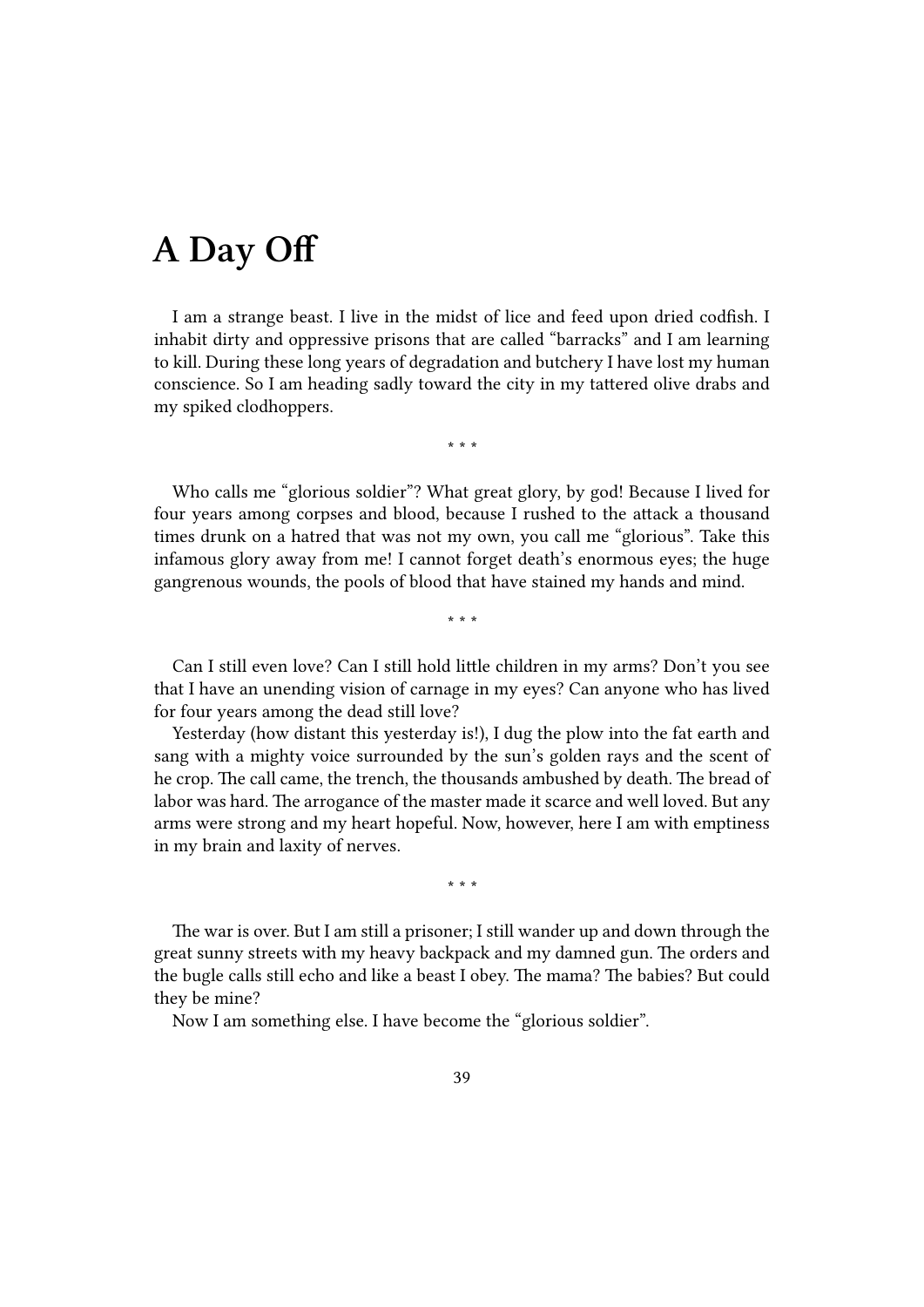Oh good earth! Never more will this child of yours dig grooves in your breast and sing under the sun. I will come, I will come on the great day and you will take me in your arms, good fragrant earth, and cause the timid violet to bloom upon my head.

\* \* \*

And yet… I remember the impetuous fury of the attacks. Why did I fight and kill? Why didn't I acknowledge the terror in my veins?

I still have yesterday's rifle, as yesterday my heart beat so intensely. Why don't I renew the attack against the truest and most malicious enemy? Why have I become so cowardly?

\* \* \*

The retreat sounded. I return to the sad barracks and will throw myself on the cot awaiting the peace of sleep. I watched the sun die. The sky looked like a huge splotch of blood, a monstrous wound opened in the belly of infinity.

And the earth spoke to me. It whispered sweet words of encouragement. *Dare…* it said. And the wind repeated *Dare* and the leaves rustled *dare.* And even the final bugle blast seemed to say, triumphantly: *Dare, dare!*

Whenever I will know how to dare!

from *Iconoclasta!*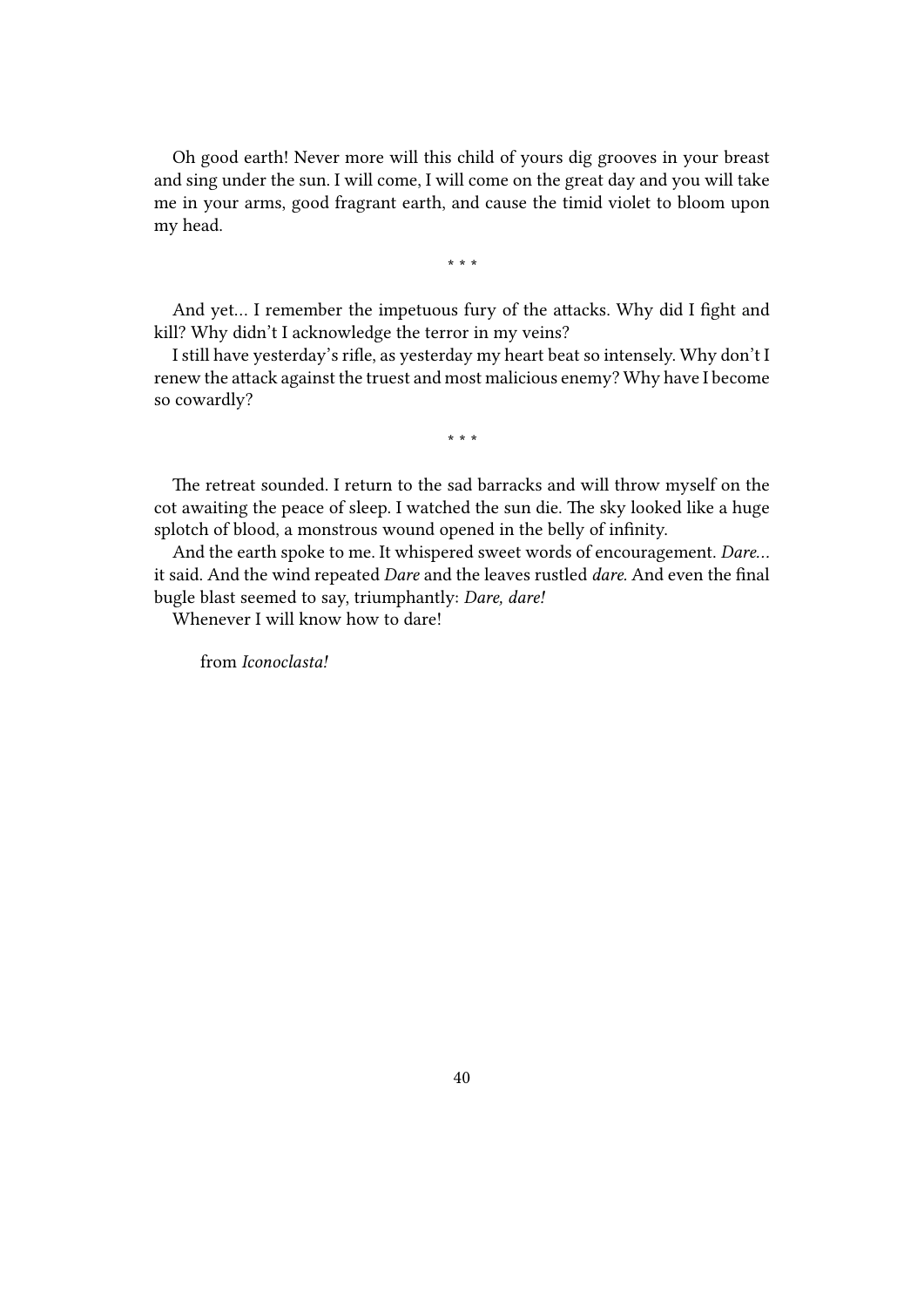#### **Dynamite Speaks**

Since the explosion in the court, a series of actions has thrown the fat Milanese bourgeoisie into disarray and fear.The first to be attacked was the industrialist, Giovanni Breda, owner of the well-known warmongers enterprise of the same name.

He escaped an attack with sulfuric acid and a bomb that exploded at his villa. Then it was Senator Ponti's turn. He was president of the mechanical Society of Lombard. A bomb was thrown at his house as well. But it was all limited to formidable explosions and damage to the homes. Fortune favors the warmongers! Another bomb was found unexploded in the central station.

The delivery of bombs goes forward with diligence! It is only done at home.

It is natural that a thousand rumors about the motives behind these attacks would spread. The fact that the unknown dynamiters have chosen the big shots of the metallurgical industry lends support to the idea that it is a matter of retaliation for the truly disgusting arrogance of the masters. While these warmongering gentlemen have a good time in Cova and Biffi, the poor strikers gulp down a little rice and tighten their belts. Those who are hungry do not fight against capital with folded arms and hope; that is slow agony. But the masters want it this way, and, protected by the murderous guns of the King's cavalry, they make profit from misery.

Meanwhile, from the side of the reactionary press, The witch hunt for anarchists has begun, and the usual laws demand capital punishment. We are not among the number of armchair pseudo-subversives quick to repudiate every confidence for fear of going to prison. But to anyone who accuses us of having provoked these attacks, we respond with figures or direct questions:

*Who spread hatred and pain during four years of carnage? It was the various Gratians, those filthy, decorated assassins.*

*In spite of the 507,193 dead sacrificed to the trust and the bank, when the war ended, the bloodthirsty bourgeois beast wanted and still wants to kill.*

*From April 13 up to now (bloodshed in Lainate, 3 dead), 54 people have been killed by royal bullets. This is the propaganda for hatred! The monopolizers deprive us of food, and the industrialists place us at the crossroad between a most abominable exploitations and hunger. And someone cries out: "It is necessary to produce!" I read the other day that a young man killed himself for lack of work. I say: "What must be*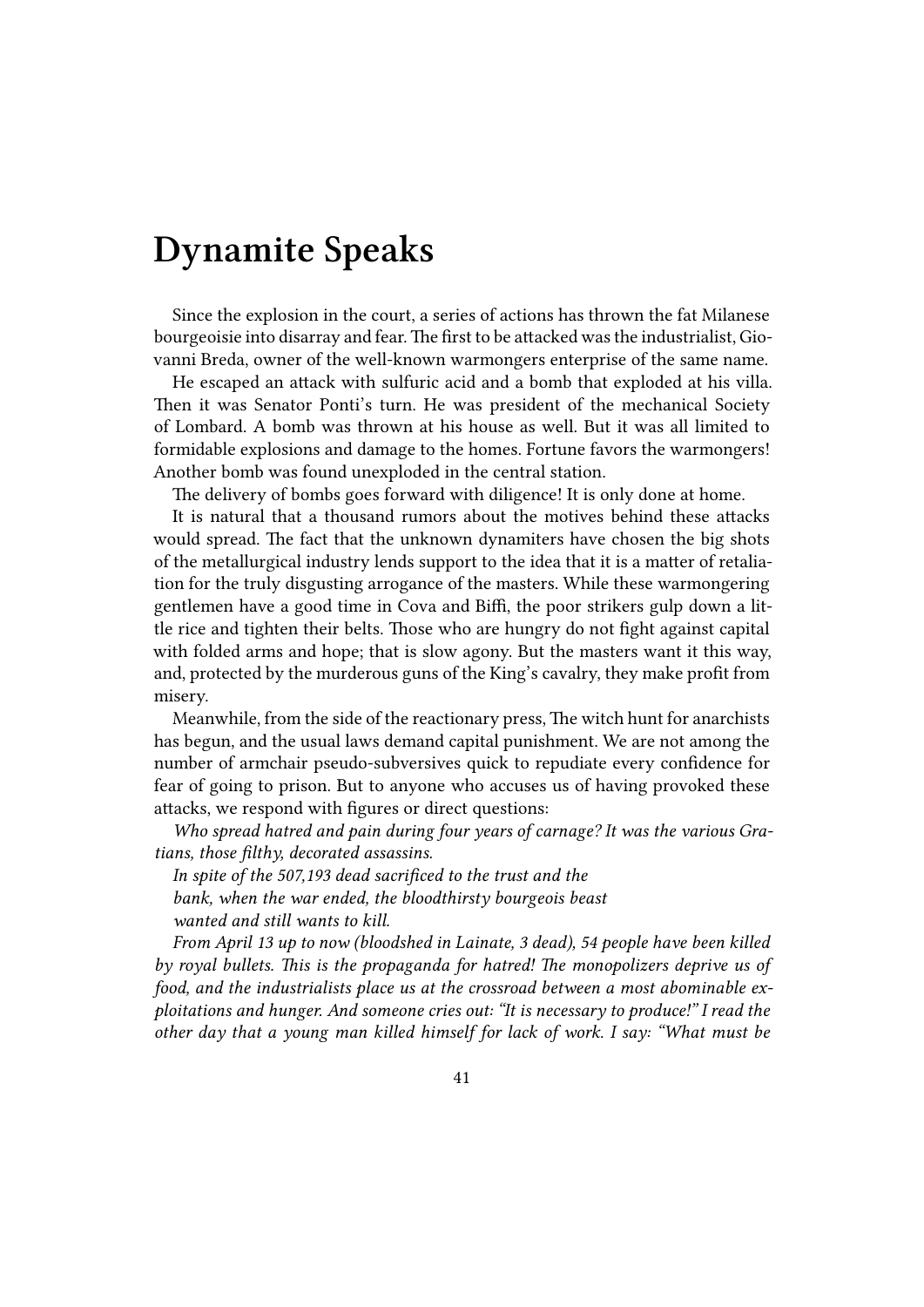*produced? Coffins for the dead?" So the provocation comes from the top. There are the various Bredas protected by the state camorra*[A secret criminal association for terror and extortion. (the translator)]*; there are the cynical Centannis decorated with madness; there are the military brass, filthy with blood and maddened with lust.*

A reaction? It is surely coming. The anarchists don't fear it. They have faced it for too long. Now the bourgeoisie has created a desert around itself. And true law endures there.

*from Iconoclasta!*